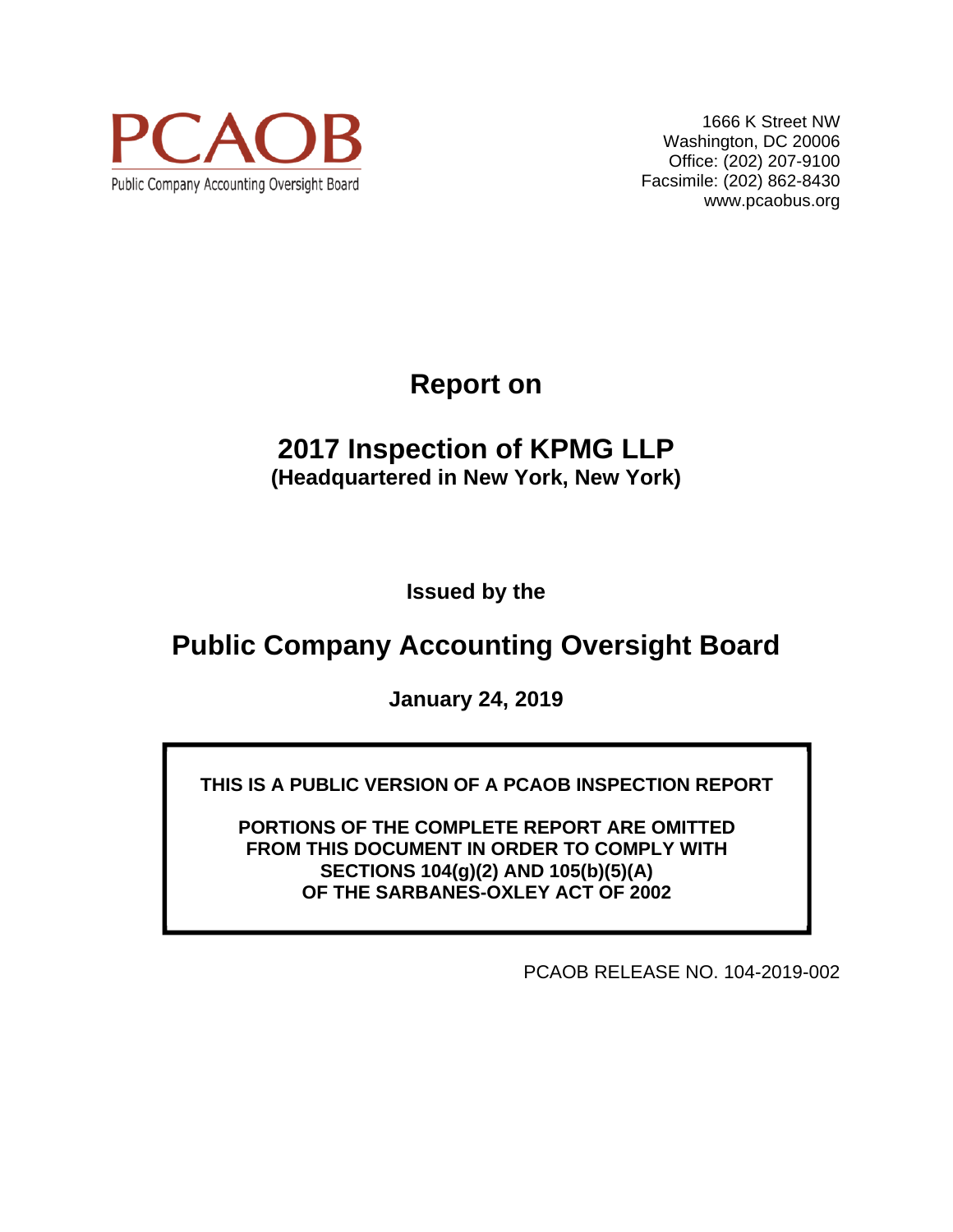# **2017 INSPECTION OF KPMG LLP**

# **TABLE OF CONTENTS FOR PART I OF THE INSPECTION REPORT**

# EXECUTIVE SUMMARY

| Areas in which Audit Deficiencies Were Most Frequently Identified 3 |  |
|---------------------------------------------------------------------|--|

# PART I – INSPECTION PROCEDURES AND CERTAIN OBSERVATIONS **A. Review of Audit Engagements** .......................................................................... 6 **B. Auditing Standards** ......................................................................................... 38 B.1. List of Specific Auditing Standards Referenced in Part I.A ...................... 38 B.2. Financial Statement Accounts or Auditing Areas Related to Identified Audit Deficiencies ............................................................................................ 41 B.3. Audit Deficiencies by Industry ................................................................. 43 **C. Data Related to the Issuer Audits Selected for Inspection** .......................... 44 C.1. Industries of Issuers Inspected ............................................................... 44

| D. |     | Information Concerning PCAOB Inspections that is Generally Applicable to |  |  |  |  |
|----|-----|--------------------------------------------------------------------------|--|--|--|--|
|    |     |                                                                          |  |  |  |  |
|    | D.2 |                                                                          |  |  |  |  |

C.2. Revenue Ranges of Issuers Inspected ................................................... 45

| APPENDIX B - RESPONSE OF THE FIRM TO DRAFT INSPECTION REPORT B-1 |  |
|------------------------------------------------------------------|--|
| APPENDIX C - AUDITING STANDARDS REFERENCED IN PART I  C-1        |  |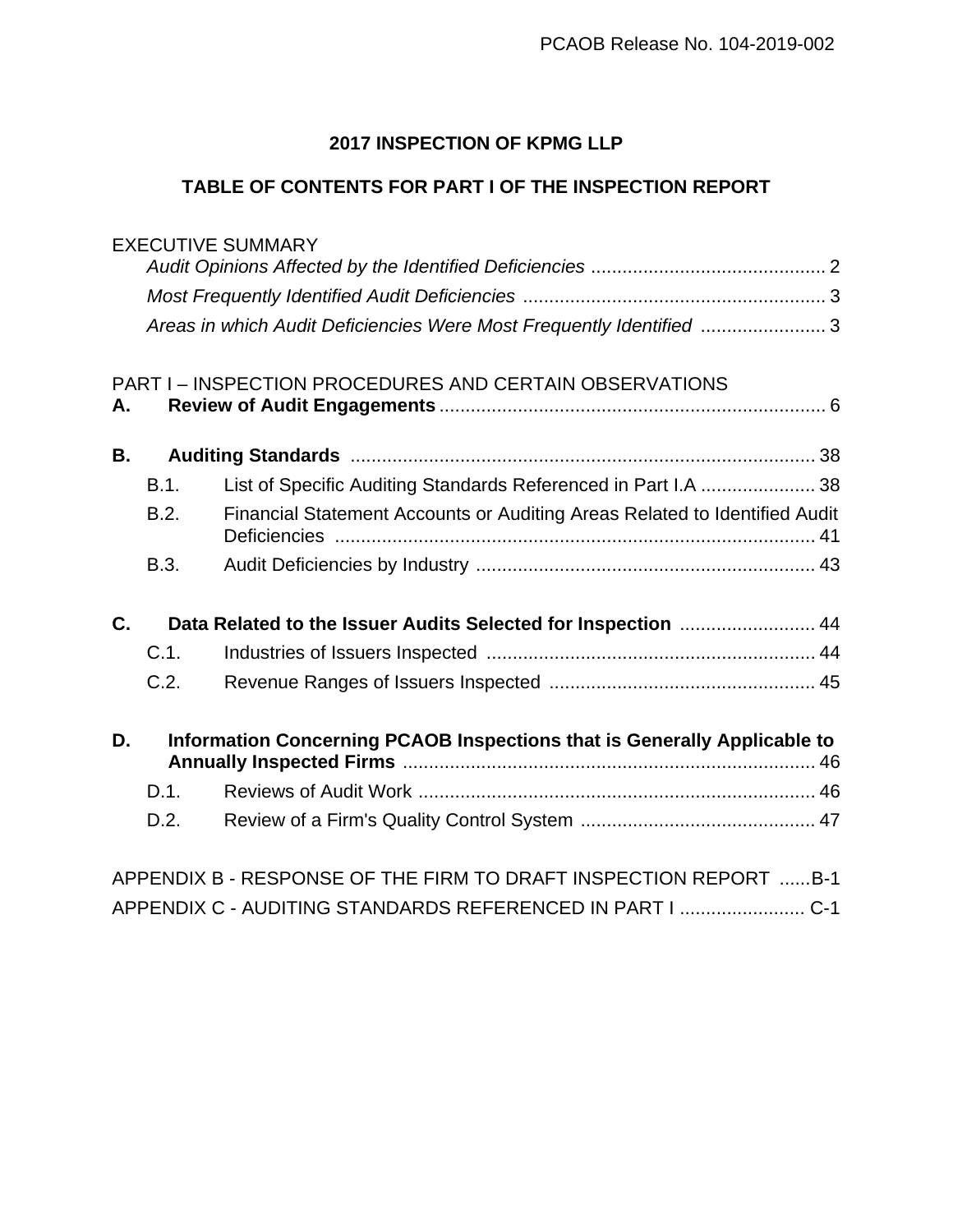#### **EXECUTIVE SUMMARY**

In 2017, the Public Company Accounting Oversight Board ("PCAOB" or "the Board") conducted an inspection of the registered public accounting firm KPMG LLP ("the Firm") pursuant to the Sarbanes-Oxley Act of 2002 ("the Act"). The inspection procedures included reviews of portions of the Firm's work on 52 issuer audits, which generally related to issuer year ends in 2016.

The inspection team identified matters that it considered to be deficiencies in the performance of the work it reviewed. In 26 audits, certain of these deficiencies were of such significance that it appeared to the inspection team that the Firm, at the time it issued its audit report, had not obtained sufficient appropriate audit evidence to support its opinion. These deficiencies are described in Part I.A of the report.

The Board cautions against using the number of audits with deficiencies in the public portion of a report to draw conclusions about the frequency of deficiencies throughout the firm's practice. The audits to be reviewed are most often selected based on perceived risk and not through a practice designed to identify a representative sample that could be extrapolated to the firm's entire practice. The portions of these audits that are reviewed often involve the most risky areas of the financial statements. Thus, much of the audit work that is inspected presents, in the inspection team's view, a heightened possibility of auditing deficiencies.

In the 2017 inspection, the inspection team also assessed the Firm's system of quality control related to issuer audits. Pursuant to the Act, any criticisms or discussions of defects or potential defects in that system will remain nonpublic unless the Firm fails to address those criticisms or defects to the Board's satisfaction, within 12 months of the issuance of this report.

#### *Audit Opinions Affected by the Identified Deficiencies*

Fifty of the 52 engagements inspected were integrated audits of both internal control and the financial statements. As depicted in the table below, the inspection team identified deficiencies in both financial statement audits and audits of ICFR.

|                                                                                                                        | <b>Number of Audits</b>                                                           |
|------------------------------------------------------------------------------------------------------------------------|-----------------------------------------------------------------------------------|
| Audits for which deficiencies included in Part I.A related to<br>both the financial statement audit and the ICFR audit | 18 Audits: Issuers A, B, C,<br>D, E, F, G, H, I, J, K, L, M,<br>O, R, T, U, and W |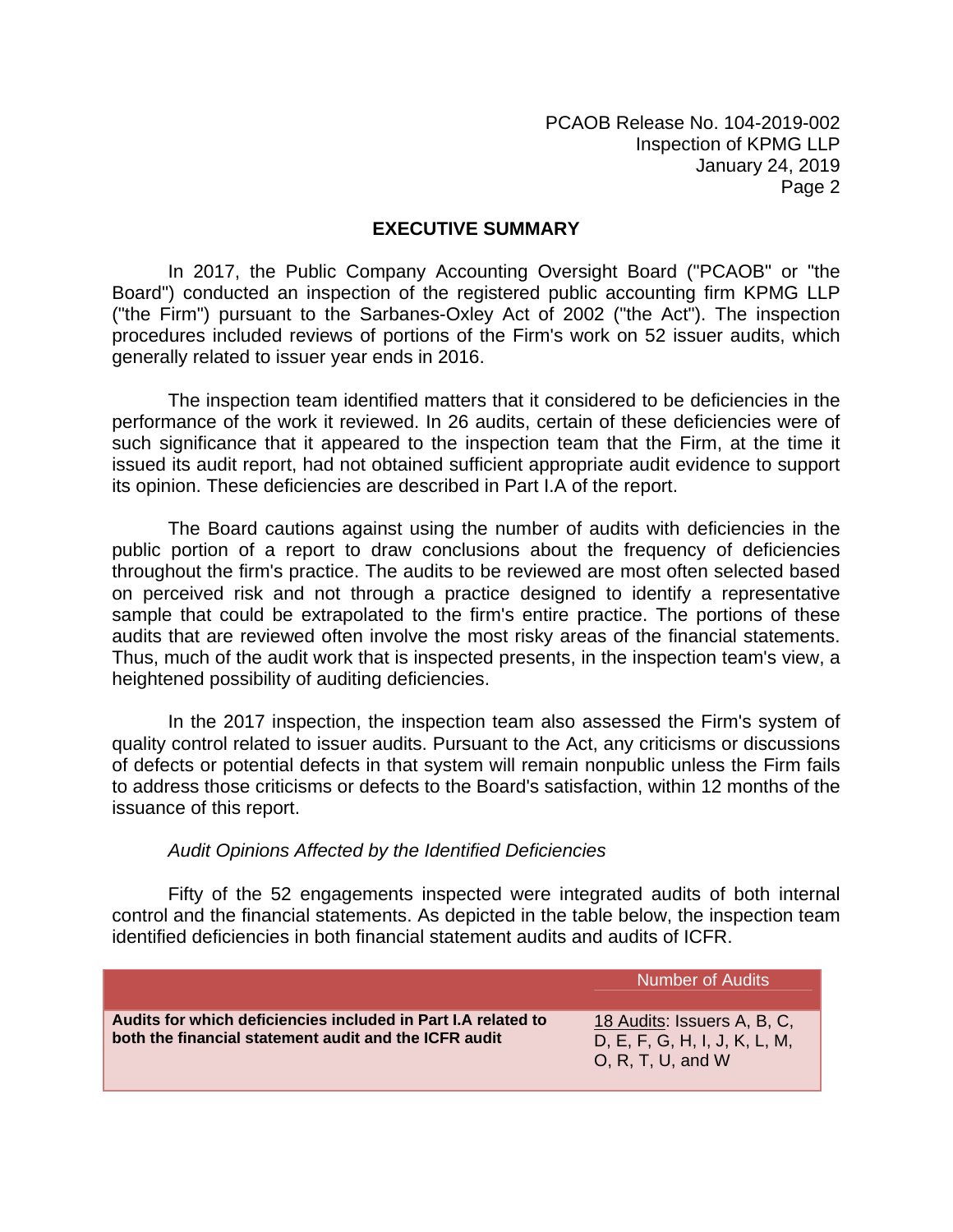|                                                                                                     | <b>Number of Audits</b>                   |
|-----------------------------------------------------------------------------------------------------|-------------------------------------------|
| Audits for which deficiencies included in Part I.A related to the<br><b>ICFR</b> audit only         | 6 Audits: Issuers N, Q, S, V,<br>X, and Z |
| Audits for which deficiencies included in Part I.A related to the<br>financial statement audit only | 2 Audits: Issuers P and Y                 |
| Total                                                                                               | 26                                        |

# *Most Frequently Identified Audit Deficiencies*

The following table lists, in summary form, the types of deficiencies that appear most frequently in Part I.A of this report and shows which issuer audits included these deficiencies.

| <b>Issue</b>                                                                                                                                                           | <b>Part I.A Audits</b>                                                         |
|------------------------------------------------------------------------------------------------------------------------------------------------------------------------|--------------------------------------------------------------------------------|
| Failure to sufficiently test the design and/or<br>operating<br>effectiveness of controls that included a review element and that<br>the Firm selected for testing      | 17 Audits: Issuers A, B,<br>C, D, G, H, I, J, K, L, R,<br>S, T, U, V, W, and Z |
| Failure to identify and test any controls that addressed the risks<br>related to a particular account or assertion                                                     | 13 Audits: Issuers A, B,<br>F, G, H, K, M, N, O, Q,<br>R, S, and T             |
| Failure to perform substantive procedures to obtain sufficient<br>evidence as a result of relying too heavily on controls (due to<br>deficiencies in testing controls) | 13 Audits: Issuers A, B,<br>C, F, H, I, J, L, M, O, T,<br>U, and W             |
| Failure to sufficiently test significant assumptions or data that<br>the issuer used in developing an estimate                                                         | 10 Audits: Issuers A, B,<br>C, D, F, G, I, K, P, and                           |

*Areas in which Audit Deficiencies Were Most Frequently Identified* 

The following table lists, in summary form, the three financial statement accounts or auditing areas in which the deficiencies that are included in Part I.A of this report most frequently occurred.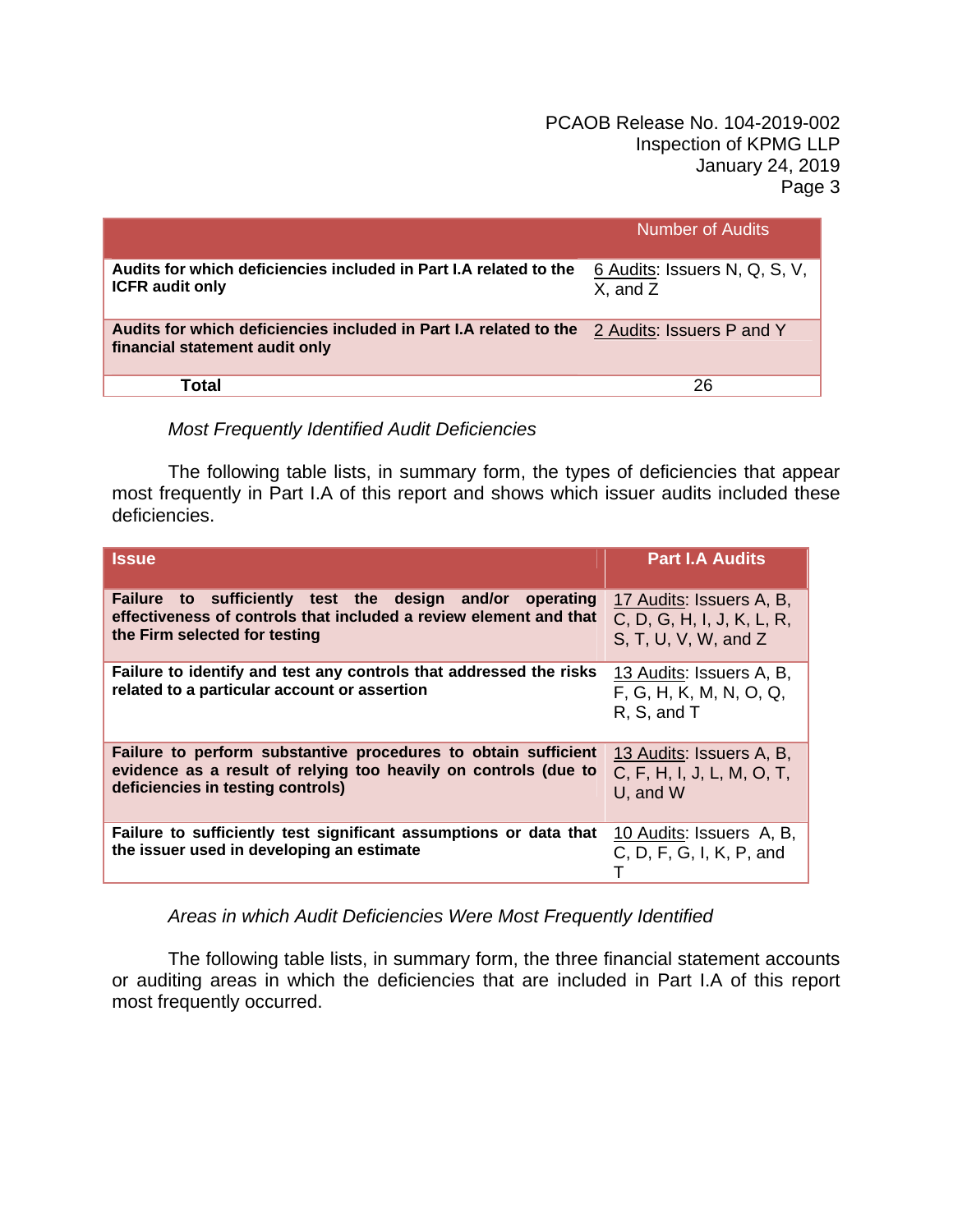| <b>Area</b>                                    | <b>Part I.A Audits</b>                                       |
|------------------------------------------------|--------------------------------------------------------------|
| <b>Revenue, including allowances</b>           | 11 Audits: Issuers E, F,<br>G, K, L, M, N, T, U, X,<br>and Y |
| Loans, including the allowance for loan losses | 6 Audits: Issuers A, B,<br>C, H, I, and O                    |
| Inventory, including related reserves          | 5 Audits: Issuers E, N,<br>S, T, and W                       |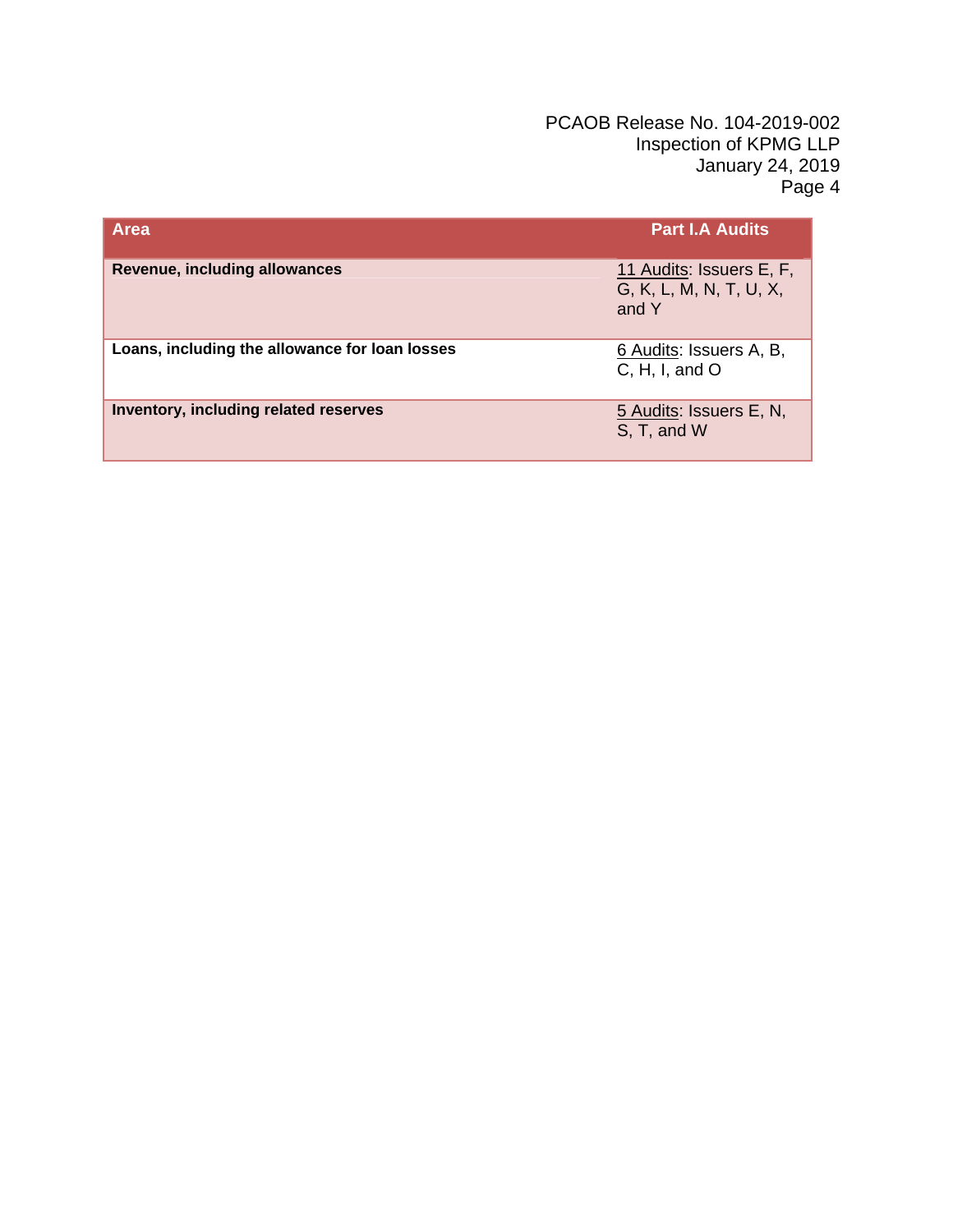#### **PART I**

#### **INSPECTION PROCEDURES AND CERTAIN OBSERVATIONS**

Inspections are designed and performed to assess compliance with applicable standards and requirements. The inspection team reviews both (1) selected audits and (2) policies and procedures related to quality control processes. The primary procedures<sup>1</sup> for the inspection were performed from November 2016 to April 2018. Inspectors conducted field work at the Firm's National Office and inspected issuer audits performed by 28 of the Firm's approximately 80 U.S. practice offices.

Part I.A includes a description of all audit deficiencies that reach a defined level of significance, which is described below. These deficiencies are categorized in various ways in both Part I.B and the Executive Summary. Part I.C of this report provides certain demographic information about all of the audits inspected. Part I.D provides a general description of the procedures performed in an annual inspection.

Inspections are designed to identify deficiencies in audit work and defects or potential defects in the firm's system of quality control. This focus on deficiencies and defects necessarily carries through to inspection reports and, therefore, the reports are not intended as balanced report cards or overall rating tools. Further, the lack of discussion within a report of an aspect of the inspected firm's quality control system should not be interpreted to imply that the Board has reached a conclusion about that aspect. Similarly, an inspection of an annually inspected firm does not involve the review of all of the firm's audits, nor is it designed to identify every deficiency in the reviewed audits. Accordingly, an inspection report should not be understood to provide any assurance that a firm's audit work, or the relevant issuers' financial statements or reporting on ICFR, are free of any deficiencies not described in that report.

The inspection team's evaluation of the Firm's quality control system included both (1) a review of certain aspects of the Firm's quality control system and (2) an

**<sup>1</sup>** For this purpose, the time span for "primary procedures" includes field work, other review of audit work papers, and the evaluation of the Firm's quality control policies and procedures through review of documentation and interviews of Firm personnel. The time span does not include (1) inspection planning, which may commence months before the primary procedures, and (2) inspection follow-up procedures, wrap-up, analysis of results, and the preparation of the inspection report, which generally extend beyond the primary procedures.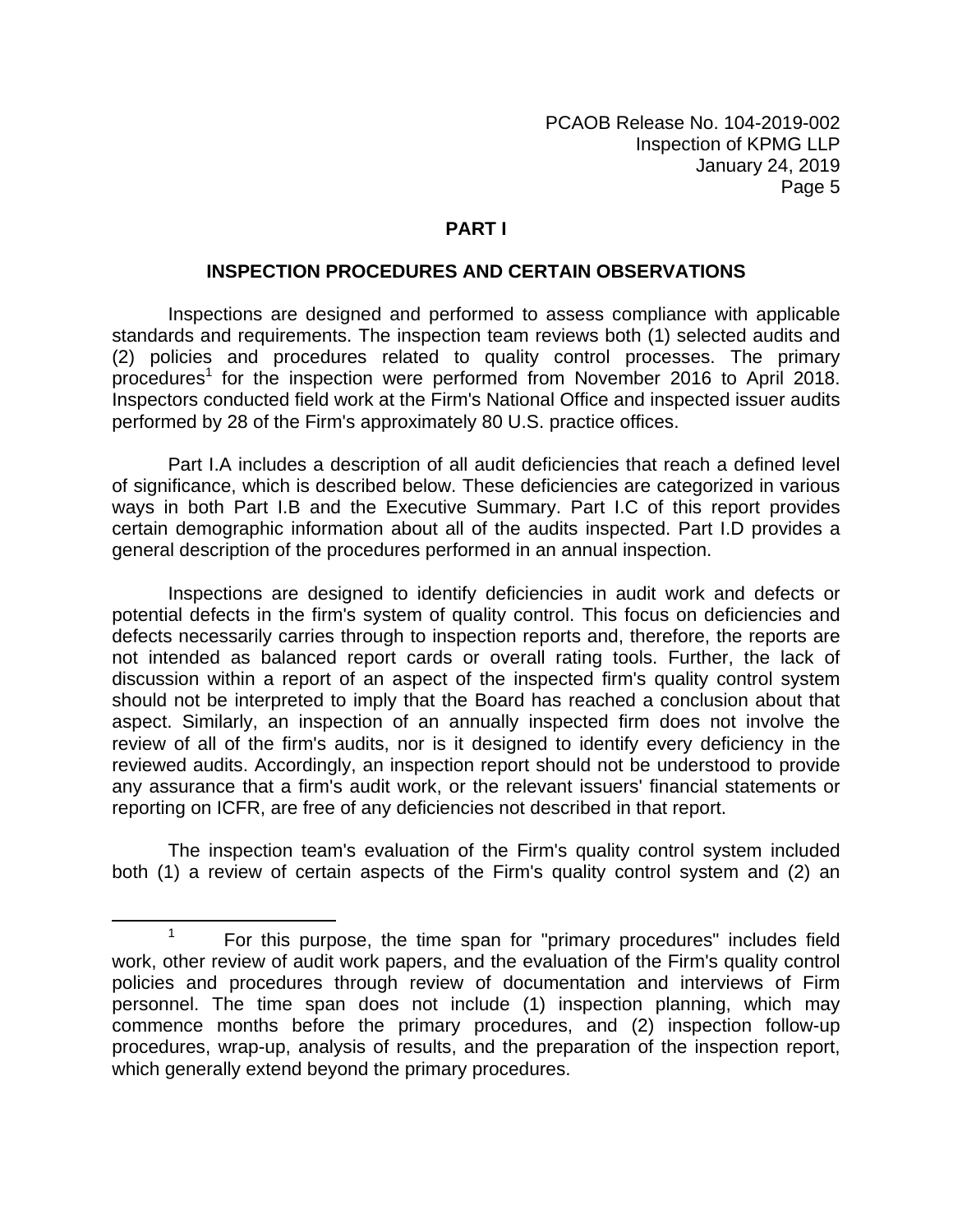assessment whether the deficiencies identified in individual audits indicate defects or potential defects in the Firm's quality control system.

# **A. Review of Audit Engagements**

The inspection procedures included reviews of portions of 51 issuer audits performed by the Firm and a review of the Firm's audit work on one other issuer audit engagement in which the Firm played a role but was not the principal auditor. The inspection team selected these issuer audits for review after it learned that the Firm obtained improper advance notice of the initial engagements selected.

Certain of the deficiencies identified in the inspection were of such significance that the inspection team determined that the Firm issued an opinion without obtaining sufficient appropriate audit evidence that the financial statements were free of material misstatement and/or the issuer maintained effective ICFR. These deficiencies are described in Part I.A. The descriptions in Part I.A include references to the auditing standards that most directly relate to those deficiencies. (See Appendix C for the text of these standards.) References to provisions of the auditing standards that generally address all aspects of the audit are provided only when lack of compliance with these standards is the primary reason for the deficiency.<sup>2</sup>

Inclusion in an inspection report does not mean that the deficiency remained unaddressed after the inspection team brought it to the firm's attention. In many cases, the Firm has since performed remedial actions intended to address the deficiencies. $3$ That an audit deficiency reached the level of significance to be included in Part I.A of an inspection report does not mean that the financial statements are misstated or that there are undisclosed material weaknesses in ICFR. It is often not possible for the inspection

**<sup>2</sup>** These broadly applicable provisions are described in Part I.B of this report.

<sup>3</sup> Depending upon the circumstances, compliance with PCAOB standards may require the firm to perform additional audit procedures, or to inform a client of the need for changes to its financial statements or reporting on internal control, or to take steps to prevent reliance on its previously expressed audit opinions. An inspection normally includes a review, on a sample basis, of the adequacy of a firm's compliance with these requirements, either with respect to previously identified deficiencies or deficiencies identified during that inspection. Failure by a firm to take appropriate actions could be a basis for criticisms of the firm's quality control system or Board disciplinary sanctions.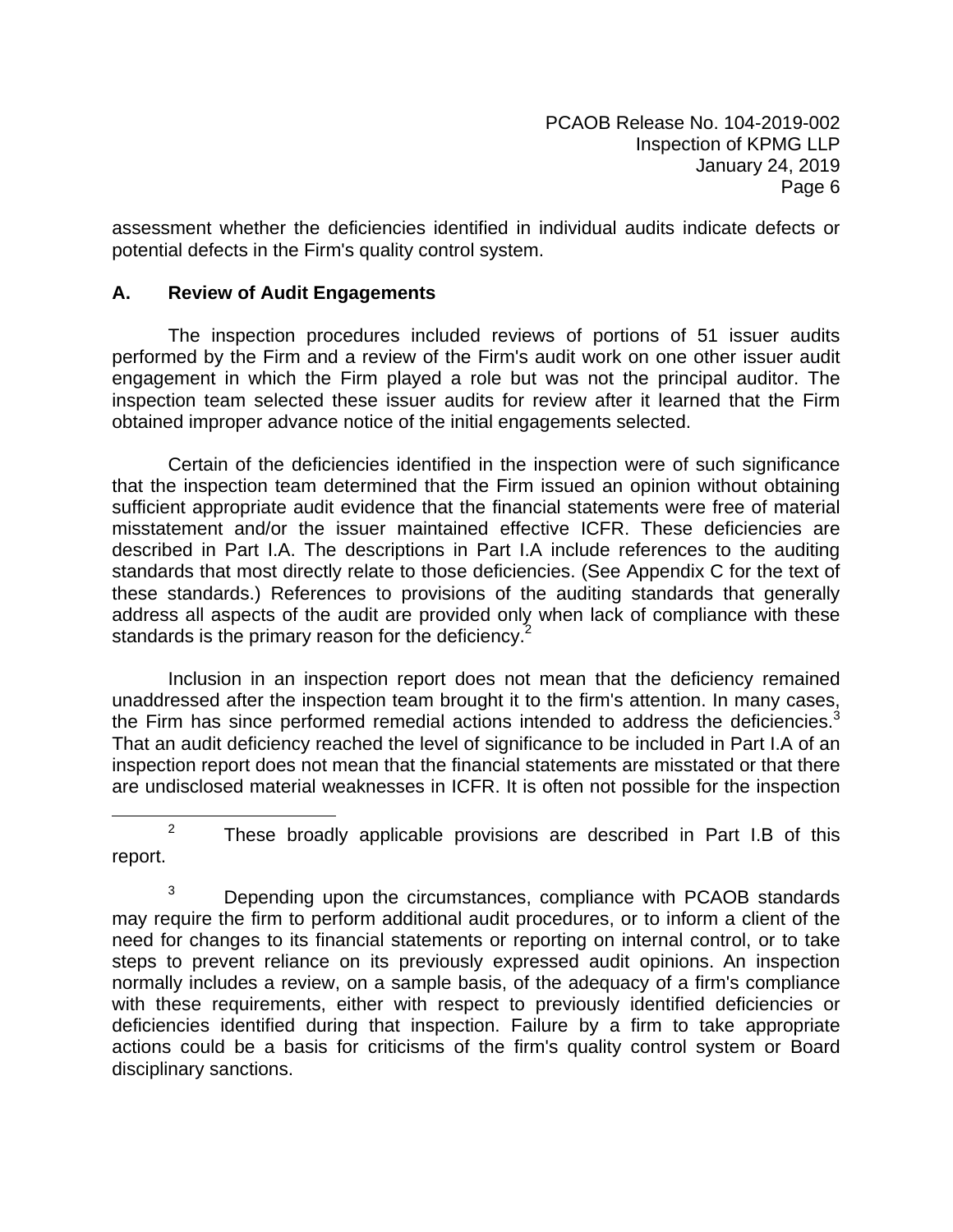team to reach a conclusion on those points because the inspection team usually has only the information the auditor retained and the issuer's public disclosures. Even when not associated with a disclosed misstatement or previously unidentified material weakness, an auditor's failure to obtain sufficient appropriate audit evidence is a serious matter.

The audit deficiencies that were so significant that it appeared that the audit opinion was unsupported are described in Parts I.A.1 through I.A.26, below. Issuer audits are generally presented in the order of significance of the deficiencies identified in the inspections of those audits; severity is assessed based on extent of the deficiencies identified in the audit, financial statement accounts affected, and/or potential consequences of the audit deficiency.<sup>4</sup>

# *Audit Deficiencies*

# A.1. **Issuer A**

In this audit of an issuer in the financials industry sector, the Firm failed in the following respects to obtain sufficient appropriate audit evidence to support its audit opinions on the financial statements and on the effectiveness of ICFR –

- The issuer engaged in various activities that evidenced the presence of fraud risk factors that were indicative of risks of material misstatement due to fraud with respect to loans, the allowance for loan losses ("ALL"), available-for-sale ("AFS") securities, certain derivatives, and deposit liabilities (the "accounts"). The Firm failed to perform sufficient procedures related to these accounts, as follows –
	- o The Firm failed to consider the implications of certain of these fraud risk factors in determining whether there were risks of material misstatement due to fraud in the accounts. (AS 2110.65)
	- o To address certain other fraud risk factors it had identified, the Firm selected for testing four entity-level controls. Three of these controls consisted of reviews related to certain aspects of the issuer's control environment, and the fourth control consisted of the

The 2015 and 2016 audits of Issuers A, B, C, H, I, J, O, and Q were inspected during both the 2016 and 2017 PCAOB inspections; these inspections occurred during calendar year 2017, after the conclusion of the audits of both years.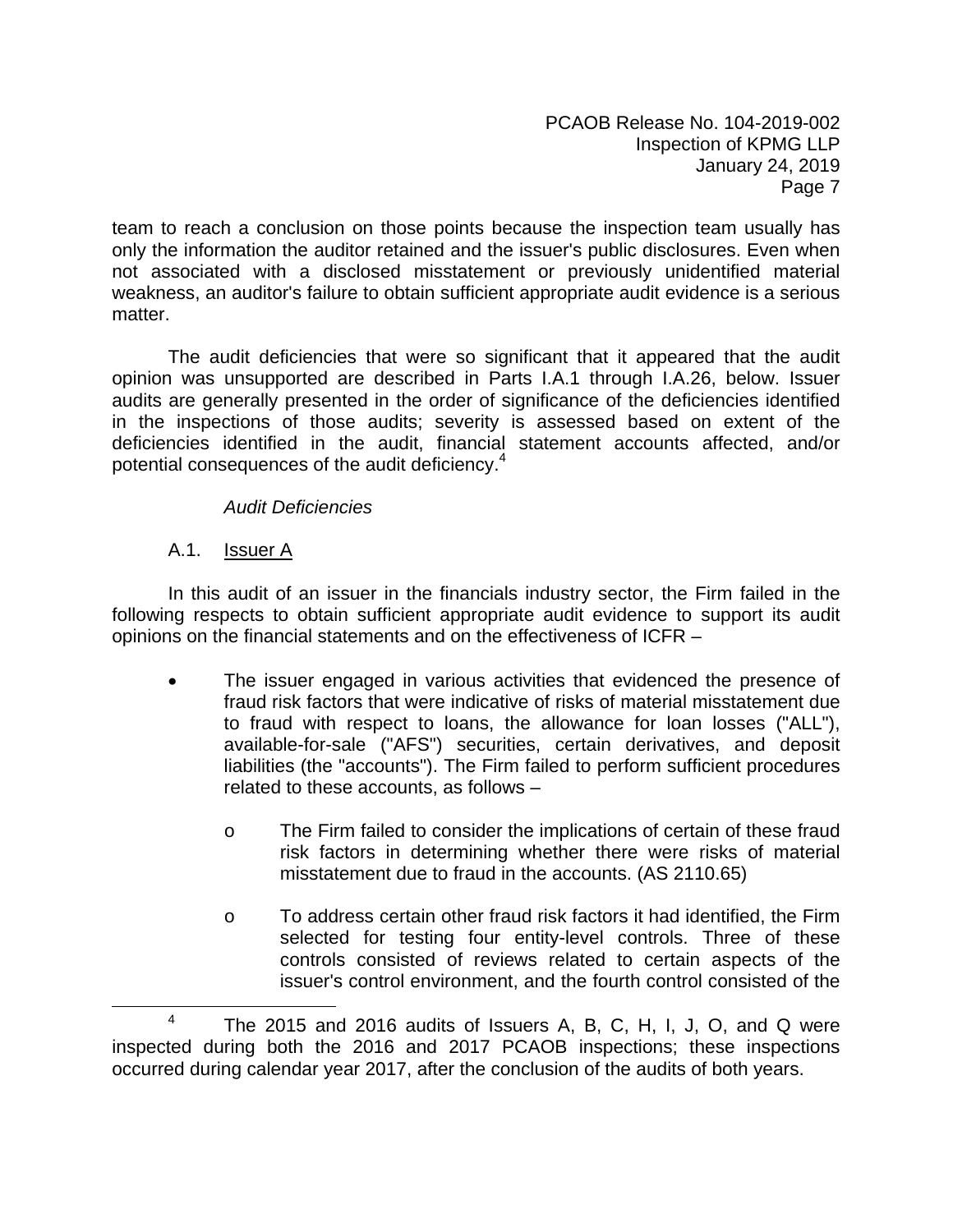internal audit function's monitoring of other controls. The Firm's procedures to test these controls were insufficient, as the Firm failed to test, other than for one control for one line of business, whether the control owners' evaluations and/or conclusions regarding the operation of these controls were reasonable and appropriately supported. (AS 2201.42 and .44)

- $\circ$  The Firm designed certain of its substantive procedures including the sample sizes used in those procedures – based on levels of control reliance and assessments of the risks of material misstatement due to fraud that were not supported due to the deficiencies in the Firm's testing of controls and in its risk assessment procedures that are discussed above. As a result, certain of the sample sizes that the Firm used to test the existence of loans and deposit liabilities and the valuation of the ALL, AFS securities, and certain derivatives were too small to provide sufficient evidence. (AS 2301.16, .18, and .37; AS 2315.19, .23, and .23A)
- The Firm failed to perform sufficient procedures related to the issuer's ALL, mortgage servicing rights ("MSRs"), and derivatives. Specifically –
	- o The issuer used various models in the valuation of (1) the ALL for loans collectively assessed for impairment, (2) MSRs, and (3) a significant portion of derivatives ("certain derivatives"). The Firm selected for testing one control over the validation of these models; this control included the review of significant assumptions used in the models. The Firm limited its procedures to test this control to (1) inquiring of the control owners; (2) evaluating the competence and objectivity of the control owners; and (3) reading the issuer's model risk management policy, issuer-prepared reports, and supporting analyses. For certain of the significant assumptions selected for testing included within certain models, the Firm failed to evaluate the nature of the procedures the control owners performed to review the assumptions, including the specific expectations the control owners applied and the criteria the control owners used to identify items for follow up. In addition, the Firm selected for testing a control over the review of the implementation of and changes to the program the issuer used to transfer information from the data warehouse into a model used to determine a portion of the ALL for loans collectively assessed for impairment. This model and the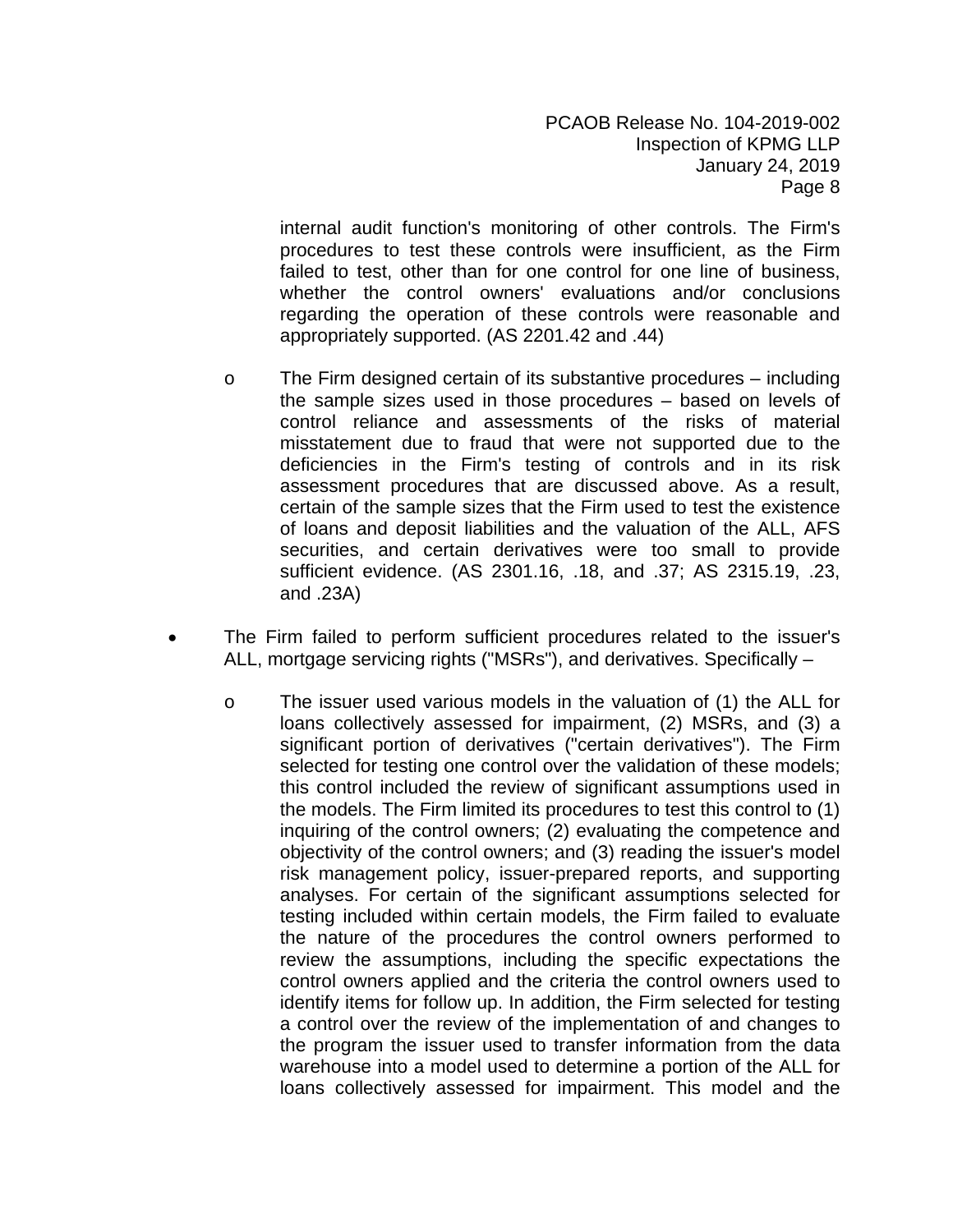related control were implemented during the year under audit. The Firm failed to sufficiently test the aspect of the control related to the review of the baseline code at the time of implementation, as its procedures were limited to inquiry of the control owner. (AS 2201.42 and .44)

- o The Firm selected for testing two controls over a significant portion of the issuer's loan portfolio. The first control consisted of management's quarterly reviews of loan valuation calculations, the majority of which were prepared using a discounted cash flow approach, and the second control consisted of management's monthly reviews of loan charge-off determinations. The Firm limited its procedures to test these controls for those loans valued using a discounted cash flow approach to (1) inquiring of the control owners and (2) inspecting a sample of discounted cash flow worksheets or loan status reports and related documents for signatures as evidence of review. The Firm failed to evaluate the nature of the review procedures the control owners performed, including the criteria the control owners used to identify items for follow up and the resolution of such matters. (AS 2201.42 and .44)
- o The Firm designed certain of its substantive procedures for the valuation of the ALL and certain derivatives – including the sample sizes used in those procedures – based on a level of control reliance that was not supported due to the deficiency in the Firm's testing of the model validation control that is discussed above. As a result, certain of the sample sizes that the Firm used to test the valuation of the ALL and certain derivatives were too small to provide sufficient evidence. (AS 2301.16, .18, and .37; AS 2315.19, .23, and .23A)
- o The Firm's approach for testing the ALL was to review and test management's process. The Firm, however, failed to perform sufficient substantive procedures to evaluate the reasonableness of certain significant assumptions that the issuer used as inputs to the models to estimate the value of the ALL associated with loans collectively assessed for impairment. Specifically, the Firm's only procedures to test these assumptions were inquiring of management and reading issuer-prepared reports and supporting analyses, without performing any testing of these analyses. (AS 2501.11)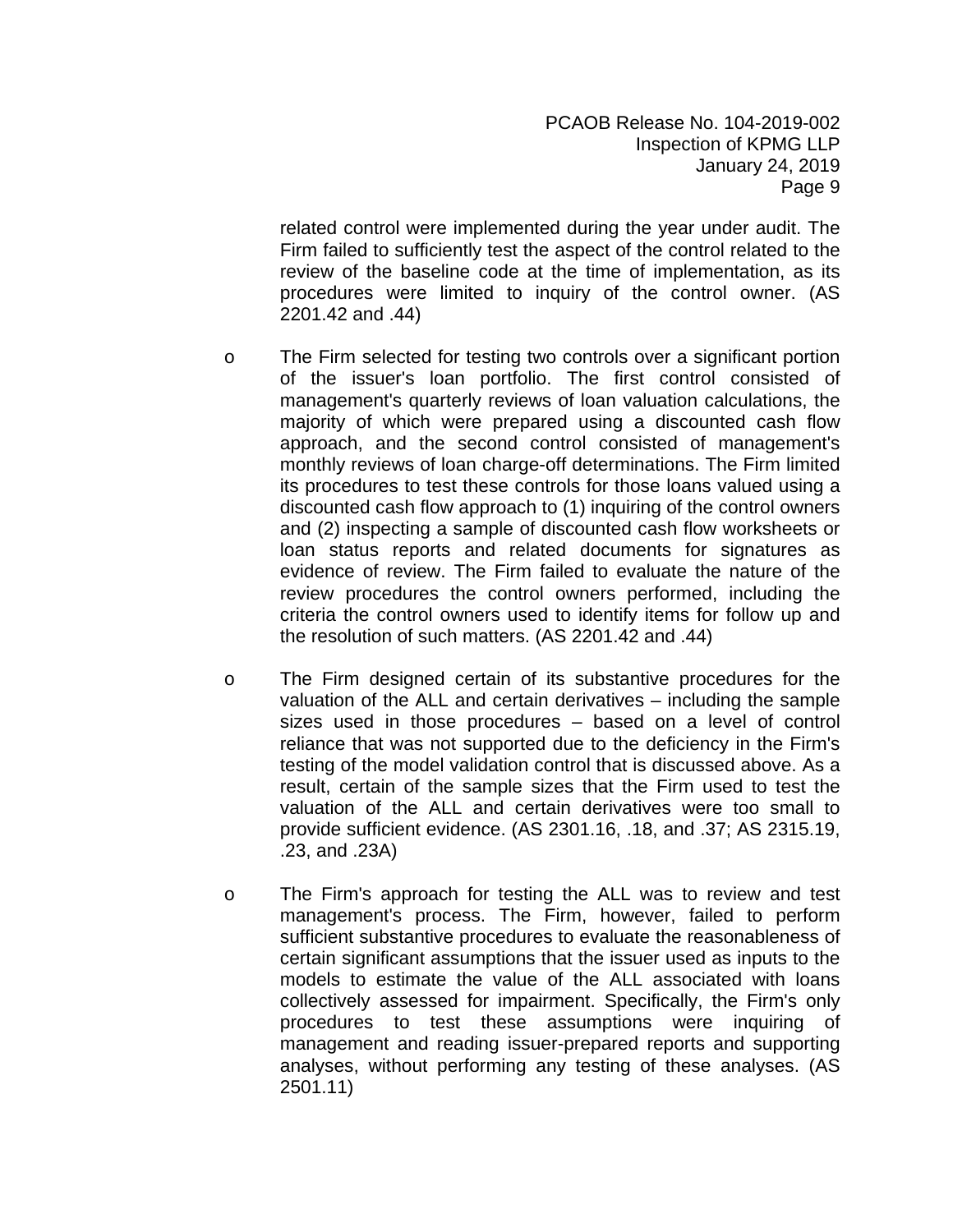- During the year, the issuer acquired a significant business. The Firm failed to perform sufficient procedures related to the accounting for this business combination, as follows –
	- o The Firm selected for testing a control that consisted of the determination, and review of the appropriateness, of the accounting treatment for all significant transactions. This control, however, did not address the risk that the purchase price allocation could be inaccurate, and the Firm failed to identify and test any other controls that addressed this risk. (AS 2201.39)
	- o The Firm failed to perform sufficient substantive procedures to test the accuracy of the loan account balances that were used to value the acquired loans. The Firm (1) inspected the purchase agreement and (2) selected a sample of loans from the loan service systems for a portion of the acquired loans and compared certain of the loan information to the acquired company's loan origination documents. The Firm, however, failed to test whether the account balances of these loans were accurate as of the acquisition date. In addition, the Firm excluded a significant portion of the loans from the population from which it selected its sample for testing. (AS 2502.39)

# A.2. Issuer B

In this audit of an issuer in the financials industry sector, the Firm failed in the following respects to obtain sufficient appropriate audit evidence to support its audit opinions on the financial statements and on the effectiveness of ICFR –

- The Firm failed to perform sufficient procedures with respect to the ALL. Specifically –
	- o The issuer used models in the determination of the ALL. The Firm selected for testing a control consisting of the validation of these models. The Firm limited its procedures to test this control to (1) inquiring of the control owners, (2) reading the issuer's model governance and validation standards, (3) reading the validation reports and supporting analyses, (4) evaluating the competence and objectivity of the control owners, and (5) reviewing changes to the models since their last validation dates. The Firm failed to evaluate the nature of the review procedures performed by the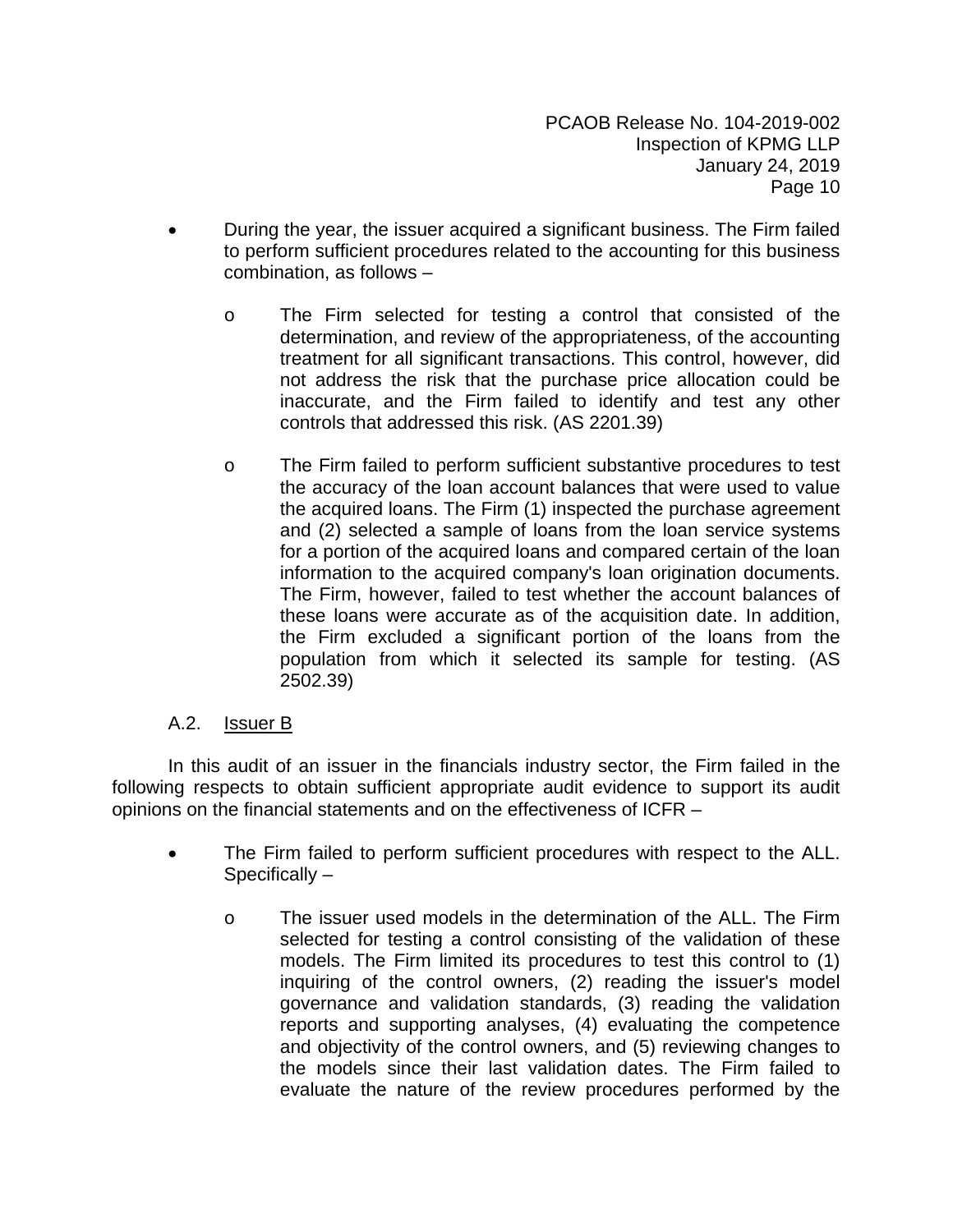control owners, including the specific expectations applied in the reviews, the criteria used to identify items for follow up, and the resolution of such matters. (AS 2201.42 and .44)

- o The Firm selected for testing a control consisting of a committee's review and approval of the look-back period, which was an important assumption used in the determination of the ALL. The Firm limited its procedures to test this control to (1) inquiring of certain control owners and (2) reading minutes from the committee meetings, noting that the committee had approved changes to the look-back period in the third and fourth quarters. The Firm failed to evaluate the nature of the specific review procedures that the committee performed to reach its conclusions about the reasonableness of the look-back period. (AS 2201.42 and .44)
- o The Firm's approach for testing the ALL was to review and test management's process. The Firm, however, failed to perform sufficient procedures to evaluate the reasonableness of the portfolio segmentation and look-back period assumptions, which were key inputs to the ALL determination. Specifically, the Firm's only procedures to test these assumptions were inquiring of management and reading model validation reports and their supporting analyses, without performing any testing of these analyses. (AS 2501.11)
- The Firm failed to perform sufficient procedures with respect to deposit liabilities. Specifically –
	- o The issuer used a service organization to generate retail deposit customer statements using information from the issuer's retail deposit system. The Firm identified and tested a control that consisted of testing the mathematical accuracy of information appearing on a sample of retail deposit statements, including by comparing the information on the statements to the retail deposit system. The Firm, however, failed to identify and test any controls over the completeness of the information transferred from the issuer's retail deposit system to the service organization. (AS 2201.39)
	- $\circ$  The Firm designed certain of its substantive procedures including the sample sizes used in those procedures – based on a level of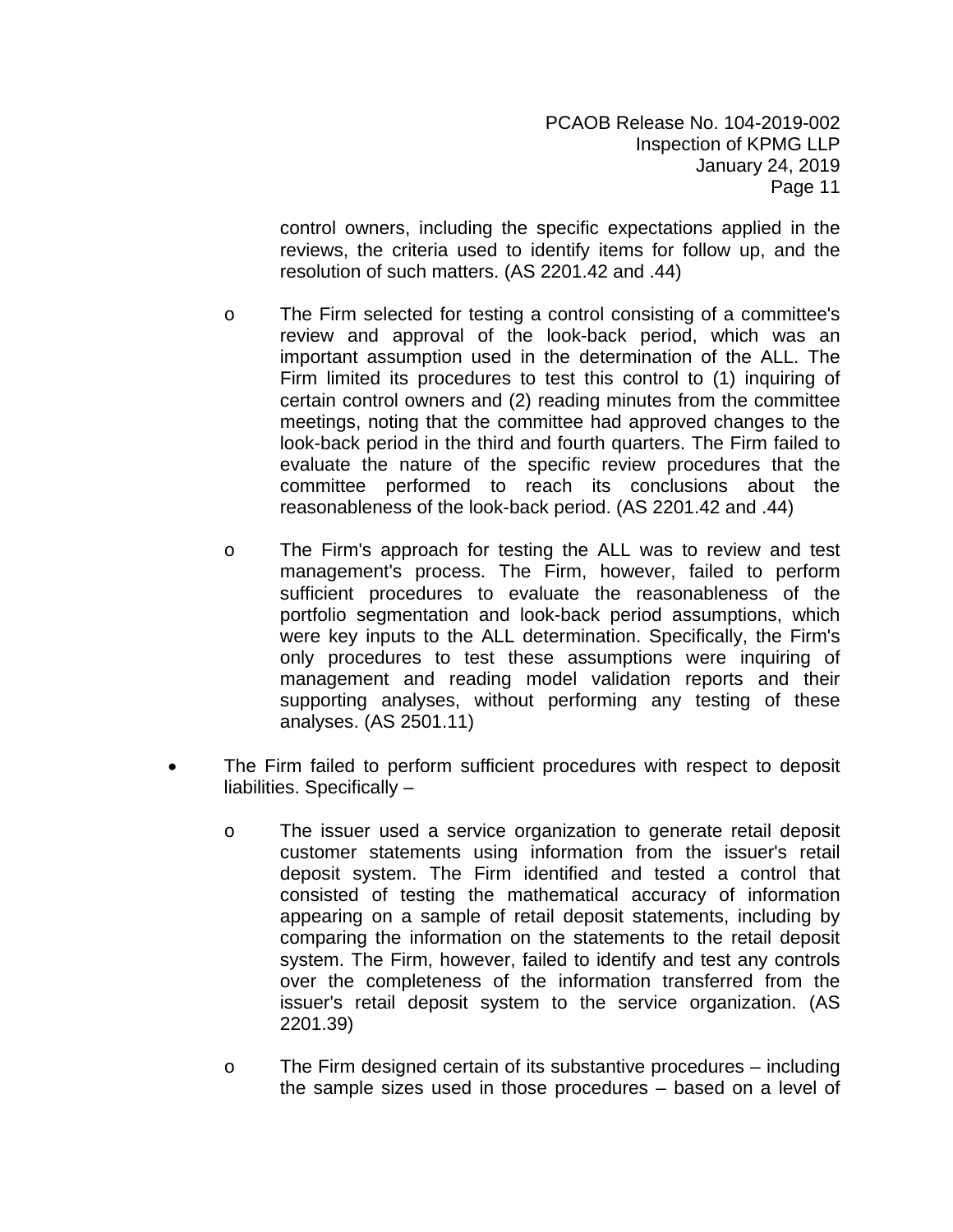control reliance that was not supported due to the deficiency in the Firm's testing of the control that is discussed above. As a result, the sample sizes that the Firm used in its testing of retail deposits were too small to provide sufficient evidence. (AS 2301.16, .18, and .37; AS 2315.19, .23, and .23A)

- o The Firm sent positive confirmation requests to the issuer's customers for certain retail demand deposit accounts. The Firm also selected for testing a sample of retail deposits for which it did not send positive confirmation requests. The Firm failed to sufficiently test those accounts for which the requested confirmations were not returned, as well as the sample of retail deposit accounts that was not included in the confirmation test, as it limited its procedures in both tests to (1) comparing customer names and account numbers from account signature cards to customer statements and (2) comparing account balances on the customer statements to the deposit system from which the statement information was obtained. (AS 2301.08; AS 2310.31)
- The Firm failed to perform sufficient procedures to test loans receivable. Specifically, the Firm sent positive confirmation requests to the issuer's customers for a sample of loan receivable accounts. The Firm failed to sufficiently test those loans receivable in its sample for which the requested confirmations were not returned, as it limited its alternative procedures to (1) recalculating the customer's loan balance using billing statements that were produced by the loan receivable systems that had also been used to generate the confirmation requests and (2) comparing payment information on the billing statements to the loan receivable systems. (AS 2310.31)

# A.3. Issuer C

In this audit of an issuer in the financials industry sector, the Firm failed in the following respects to obtain sufficient appropriate audit evidence to support its audit opinions on the financial statements and on the effectiveness of ICFR –

- The Firm failed to perform sufficient procedures related to the ALL. Specifically –
	- o The Firm selected for testing a control that consisted of a committee's review of the risk assessment for graded commercial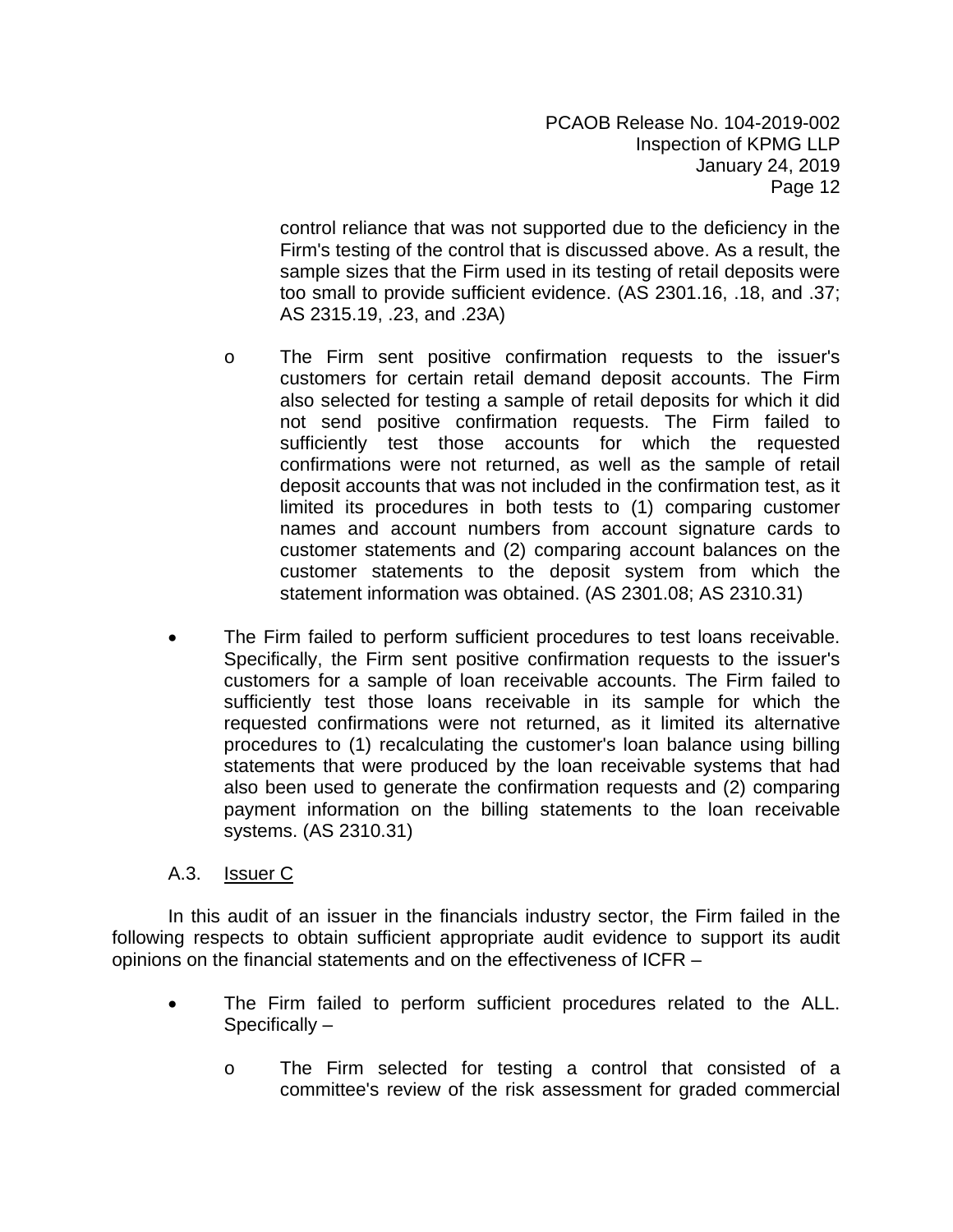loans; this review included evaluating the risk of assigning an inappropriate loan grade for each loan portfolio and determining which loan portfolios would be subject to an independent loangrade review. The loan grades were an important factor in estimating the general reserve component of the ALL for commercial loans. As part of the control, the committee identified three commercial loan portfolios as having high risk of inappropriate loan grades and determined that these loan portfolios would be subjected to the independent loan-grade review every six to 15 months. The Firm failed to consider that this control was not designed, in the period under audit, to require that significant loan portfolios identified as high risk be subject to an independent loangrade. (AS 2201.42)

- o The issuer subjected all three of the high-risk loan portfolios it identified to its independent loan-grade review control in the period under audit. The Firm, however, in testing the operating effectiveness of this control failed to include one of these portfolios in the population of high-risk loans from which it selected items for testing. This portfolio represented approximately 50 percent of the total high-risk loans. (AS 2201.44)
- $\circ$  The Firm designed certain of its substantive procedures including the sample size used in those procedures – based on a level of control reliance that was not supported due to the deficiencies in the Firm's testing of the controls that are discussed above. As a result, the sample size the Firm used to test the appropriateness of the assigned loan grades for commercial loans was too small to provide sufficient evidence. (AS 2301.16, .18, and .37; AS 2315.19, .23, and .23A)
- o The Firm selected for testing a control that consisted of management's review and approval of retail loan charge-offs, which were significant inputs to the calculation of the general reserve component of the ALL for retail loans. The Firm limited its procedures to test this control to inquiring of the control owner and reading the loan charge-off report used to record charge-offs in the loan system. The Firm failed to evaluate the nature of the review procedures the control owner performed, including the criteria the control owner used to determine the appropriateness of the chargeoffs. In addition, the Firm failed to identify and test any controls over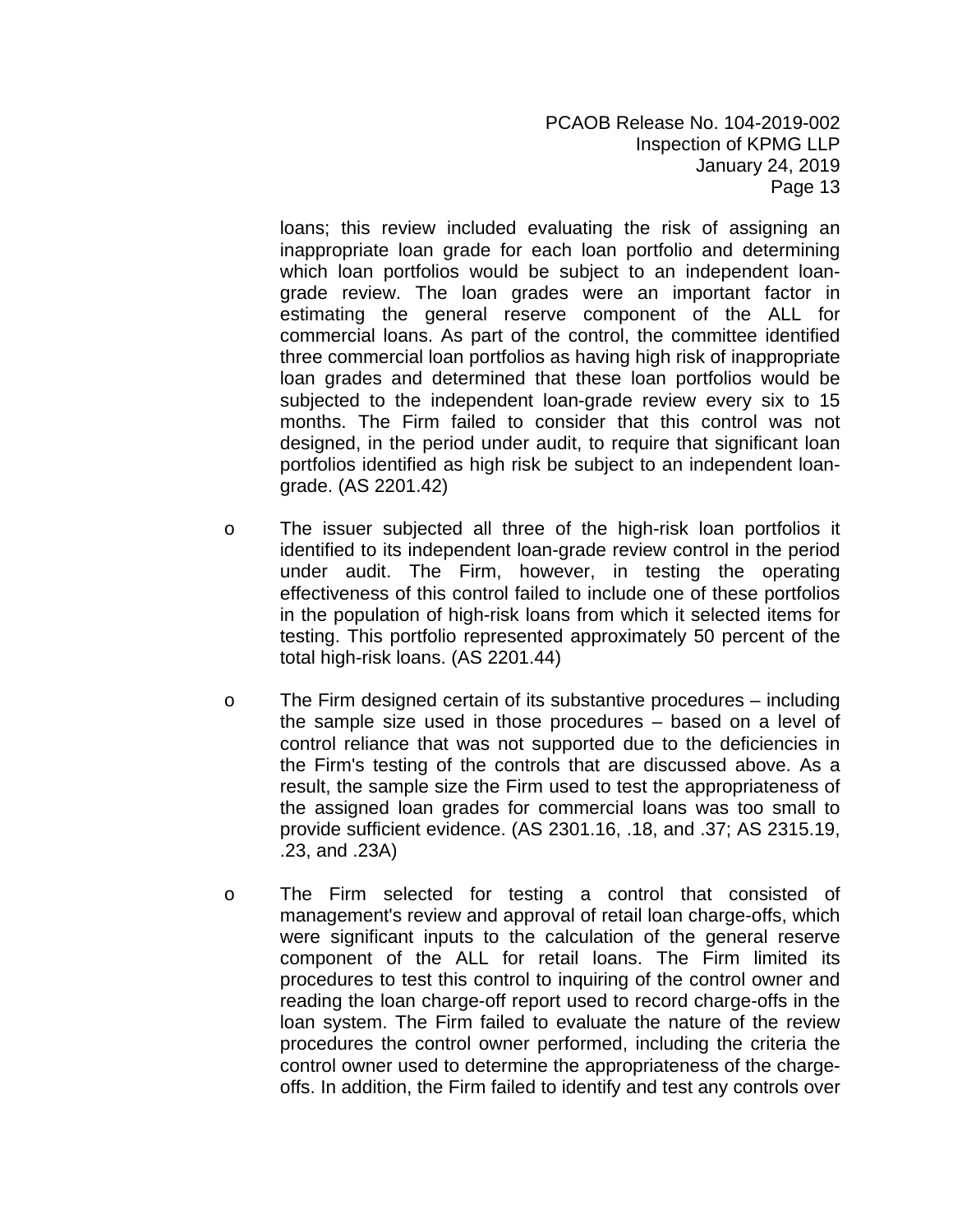the accuracy and completeness of the loan charge-off report that the control owner used in the performance of this control. (AS 2201.39, .42, and .44)

- o The Firm failed to perform sufficient substantive procedures to test retail loan charge-offs, as its procedures were limited to comparing a sample of retail loan charge-offs from the loan system to the loan charge-off report, without inspecting any supporting documentation for these charge-offs. (AS 2501.11)
- The Firm failed to perform sufficient procedures to test controls over AFS securities. The issuer recorded the fair values for these securities based on the prices it received from an external pricing service. The Firm selected for testing one control over the valuation of these securities that consisted of the issuer's semi-annual comparison of the recorded fair values for a sample of its largest securities to prices it received from another external pricing service and investigation of any pricing differences that exceeded a threshold. The issuer established a single threshold for investigation, regardless of the types of securities within the issuer's portfolio. The remaining securities for which the issuer did not perform this comparison were, in the aggregate, multiple times the Firm's established level of materiality and presented a reasonable possibility of material misstatement. The Firm failed to sufficiently test whether this control was designed appropriately to detect misstatements that could be material, as it did not evaluate (1) whether the issuer's sampling strategy was appropriate given that a significant portion of the recorded balance was not subject to the price comparison and (2) whether the single threshold that the control owner used, regardless of the type of security, was sufficiently precise. (AS 2201.42)

# A.4. Issuer D

The Firm was engaged by the principal auditor of an issuer in the materials industry sector to audit the financial statements and perform certain procedures on ICFR of a significant subsidiary of the issuer to support the principal auditor's opinions on the consolidated financial statements and on the effectiveness of ICFR of the issuer. The Firm failed to obtain sufficient appropriate audit evidence to fulfill the objectives of its role in the audit, as its procedures related to the valuation of property, plant, and equipment ("PPE") were insufficient. Specifically –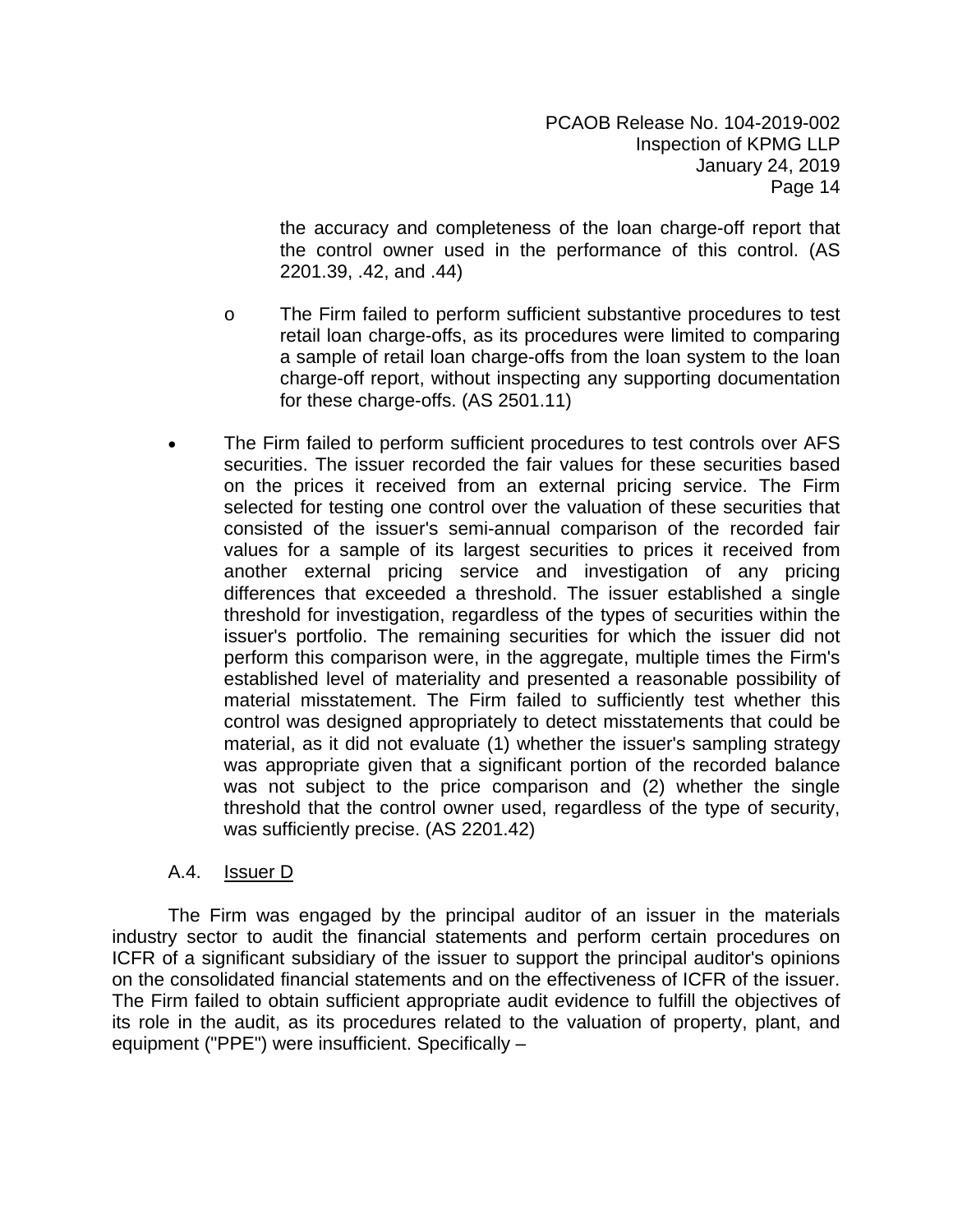- The Firm, as instructed by the principal auditor, selected for testing a control that consisted of management's review of the subsidiary's impairment memorandum and supporting documentation, including the underlying fair value models. The Firm's testing of this control was not sufficient, as the Firm limited its procedures to (1) inquiring of the control owner; (2) reading the impairment memorandum; (3) comparing certain inputs to the fair value models to supporting documentation, the fair values to the fair value models, and the carrying values to the general ledger; and (4) comparing the impairment charges to the amounts the issuer recorded. The Firm failed to evaluate the nature of the review procedures the control owner performed, including the criteria used to identify matters for follow up and the resolution of such matters. In addition, the Firm concluded, and communicated to the principal auditor, that the control was designed and operating effectively despite the fact that this control did not address (1) the reasonableness of certain significant inputs to the fair value models and (2) the determination of the data that should be included in the calculation of the carrying values of the asset groups. (AS 2201.42, and .44)
- The Firm's approach for testing the valuation of PPE, including the impairment charges the issuer recorded, was to review and test management's process. The Firm, however, failed to perform sufficient procedures to test the impairment of PPE. Specifically, the Firm failed to test the reasonableness of certain significant inputs to the fair value models and the appropriateness of the data that were used in the calculation of the carrying values of the asset groups. (AS 1105.10; AS 2502.26, .28, and .39)

# A.5. Issuer E

In this audit of an issuer in the industrials industry sector, the Firm failed to obtain sufficient appropriate audit evidence to support its audit opinions on the financial statements and on the effectiveness of ICFR. The issuer initiated and processed transactions related to sales and inventory at numerous locations that the issuer aggregated into various business units. In determining the locations at which to perform audit procedures, the Firm excluded a large number of locations from the scope of its audits, which represented a significant amount of the issuer's consolidated revenue, accounts receivable, and inventory. The Firm, however, failed to perform sufficient procedures to support its conclusion that no testing was necessary with respect to the out-of-scope locations. Specifically, the Firm failed to (1) consider the nature and amount of assets, liabilities, and transactions executed at the specific locations; (2)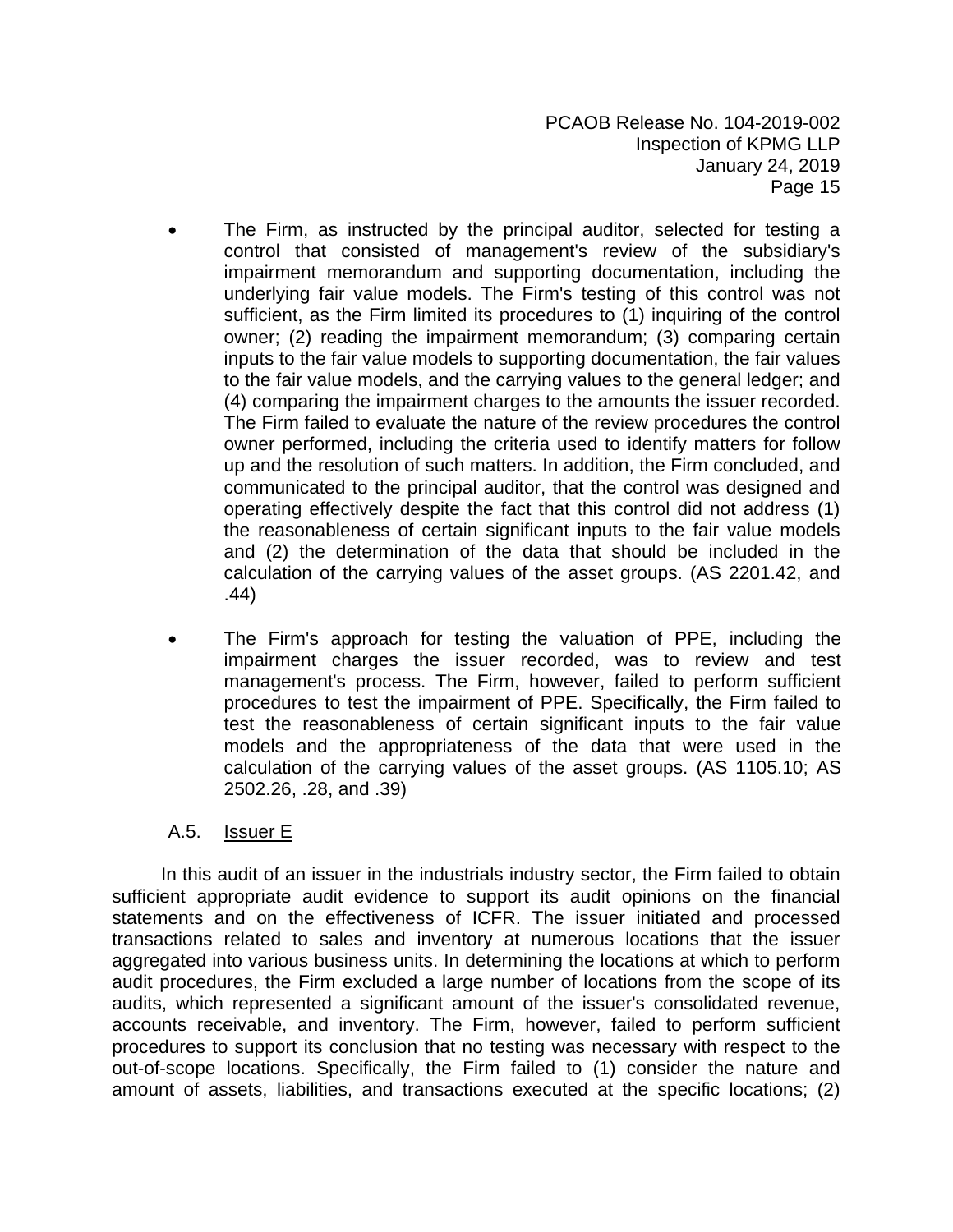evaluate whether specific risks of material misstatement existed at these locations; and (3) evaluate whether the risks of material misstatement the Firm identified for the inscope locations also applied to the out-of-scope locations such that, in combination, they presented a reasonable possibility of material misstatement. In addition, the Firm incorrectly relied on certain entity-level controls that it tested, which it concluded did not operate at a level of precision that would prevent or detect material misstatements, to reach its conclusion that no testing was necessary at the out-of-scope locations. (AS 2101.11-.12; AS 2201.B11; AS 2301.08)

#### A.6. Issuer F

In this audit of an issuer that provided insurance services and is in the financials industry sector, the Firm failed in the following respects to obtain sufficient appropriate audit evidence to support its audit opinions on the financial statements and on the effectiveness of ICFR –

- The Firm failed to perform sufficient procedures related to the majority of the issuer's total revenue. Specifically –
	- o The issuer processed a significant portion of this revenue through production systems that were reconciled monthly to the general ledger. While the Firm tested controls over these reconciliations, it failed to identify and test any controls over the accuracy and completeness of the revenue data entered into the production systems. In addition, the Firm selected for testing three controls that consisted of reviews of certain revenue and accounts receivable information. As a result of the deficiency discussed above, the Firm's testing of these controls was also insufficient because the controls relied on the effectiveness of the monthly reconciliation controls with respect to the accuracy and completeness of the revenue and accounts receivable information. (AS 2201.39)
	- $\circ$  The Firm designed certain of its substantive procedures including the sample sizes used in those procedures – based on a level of control reliance that was not supported due to the deficiencies in the Firm's testing of the controls that are discussed above. As a result, certain of the sample sizes the Firm used in its testing of this significant portion of revenue, which was performed as of an interim date, were too small to provide sufficient evidence. (AS 2301.16, .18, and .37; AS 2315.19, .23, and .23A)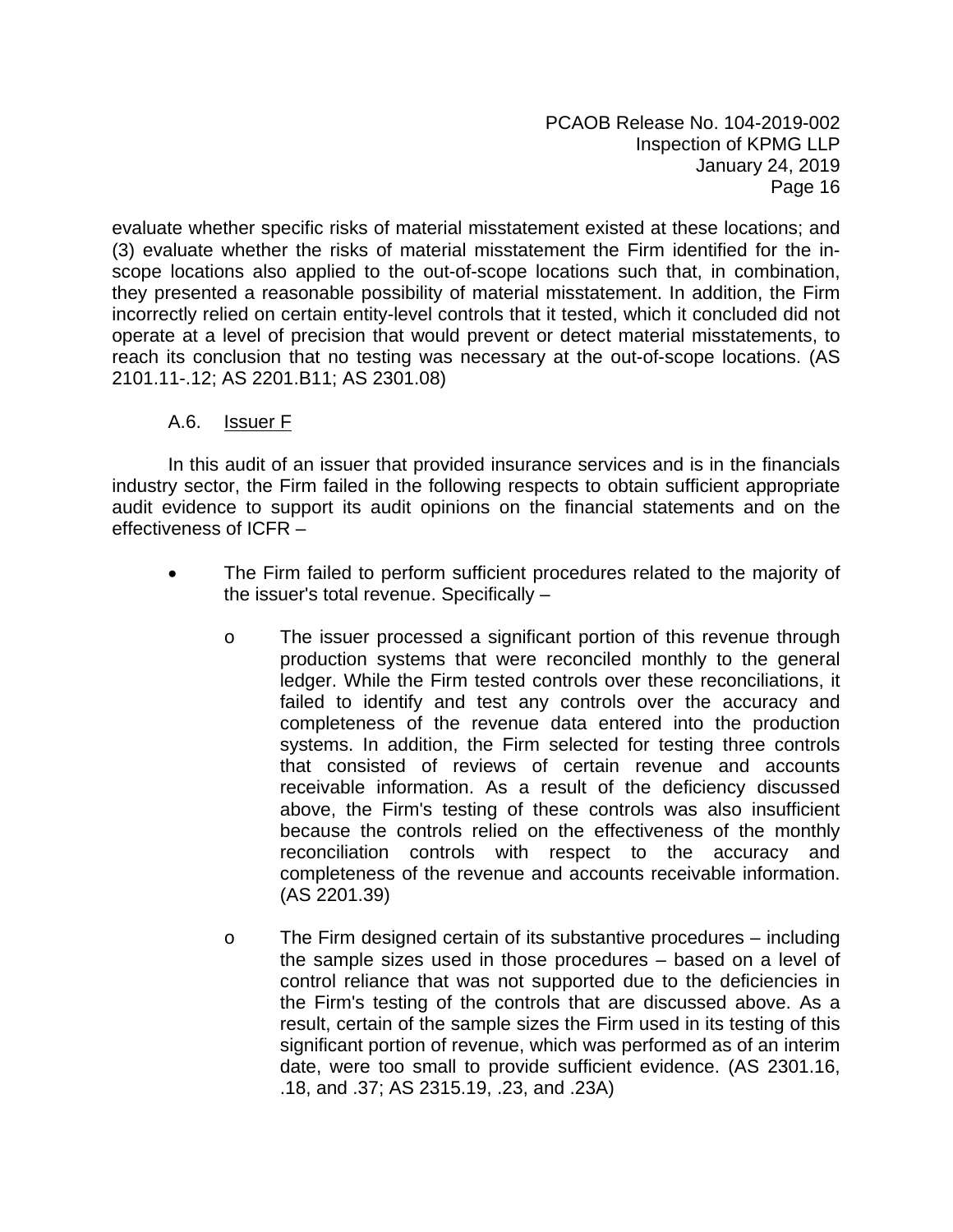- o The Firm performed analytical procedures to test this revenue for the four months between the interim date and year end. To test the first of these four months, the Firm compared the actual revenue to the revenue for the previous two months. To test the last three months of the year, the Firm developed an expectation using revenue for the previous three years and the first nine months of the current year. These analytical procedures provided little to no substantive assurance, as the Firm failed to (1) establish a threshold for investigation of differences for the test of the first month and (2) evaluate whether the historical information could be expected to be predictive of the current-year amounts for the test of the last three months. (AS 2305.05, .13-.14, and .20)
- The Firm's procedures related to the valuation of insurance reserves were insufficient. Specifically –
	- o The issuer determined the valuation of its insurance reserves using historical data for claims paid. The Firm failed to identify and test any controls to address whether the current and historical claims settlements provided an appropriate basis to estimate future losses on existing and future claims. (AS 2201.39)
	- o The Firm's approach for testing the valuation of the insurance reserves was to review and test management's process. The Firm, however, failed to perform sufficient procedures to test the historical data for claims paid. Specifically, the Firm limited its procedures to comparing recorded payment amounts for a sample of paid claims to claim transmittal reports and issued checks, without evaluating whether the current and historical claims settlements provided an appropriate basis to estimate future losses on existing and future claims. (AS 2501.11)

#### A.7. Issuer G

In this audit of an issuer in the consumer discretionary industry sector, the Firm failed in the following respects to obtain sufficient appropriate audit evidence to support its audit opinions on the financial statements and on the effectiveness of ICFR –

• The issuer amortized certain definite-lived intangible assets using accelerated methods. The Firm's procedures related to these intangible assets were insufficient. Specifically –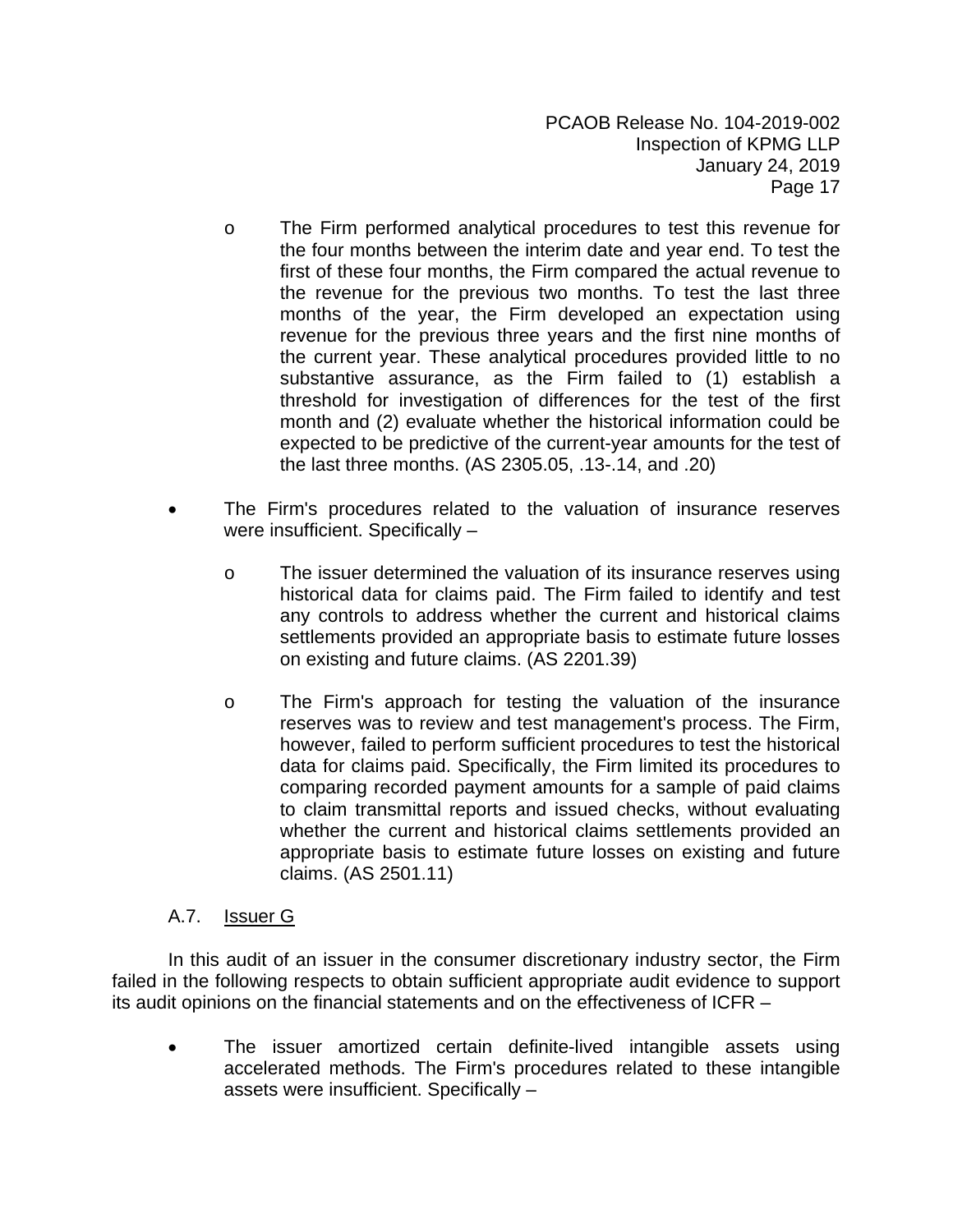- o The Firm selected for testing a control that consisted of the review of the issuer's quarterly analysis of the appropriateness of the amortization methods used and whether these intangible assets were potentially impaired. The Firm failed to sufficiently test the aspect of this control that addressed the accuracy and completeness of an important system-generated report used in the operation of this control. Specifically, the Firm limited its testing of this aspect to observing the control owner generate the report from the system and comparing this report to the report that was used in the operation of the control. The Firm, however, failed to obtain an understanding of the parameters the system used to generate the report. (AS 2201.42 and .44)
- o The Firm failed to perform sufficient substantive procedures to test the valuation of these intangible assets and the related amortization expense. Specifically, the Firm failed to evaluate the reasonableness of the issuer's amortization methods and the useful lives assigned to these intangible assets. (AS 2501.11)
- The issuer recorded customer discounts, which were approximately three times the Firm's established level of materiality, as reductions to revenue. The Firm, however, failed to identify and test any controls over, and to perform any substantive procedures to test, these discounts. (AS 2201.39; AS 2301.08)

# A.8. Issuer H

In this audit of an issuer in the financials industry sector, the Firm failed to obtain sufficient appropriate audit evidence to support its audit opinions on the financial statements and on the effectiveness of ICFR, as the Firm failed to perform sufficient procedures with respect to the ALL. Specifically –

 The issuer used models in the valuation of the ALL. The Firm selected for testing a control that consisted of a committee's monitoring of the validation of the ALL models by other issuer personnel. The Firm failed to identify and test controls that sufficiently addressed the risks that the (1) ALL models were not appropriately developed, (2) inputs and assumptions into the models were no longer appropriate based on the current environment, and (3) models were not working as designed, as the single control in this area that the Firm identified and tested was not designed to operate at a level of precision that would prevent or detect material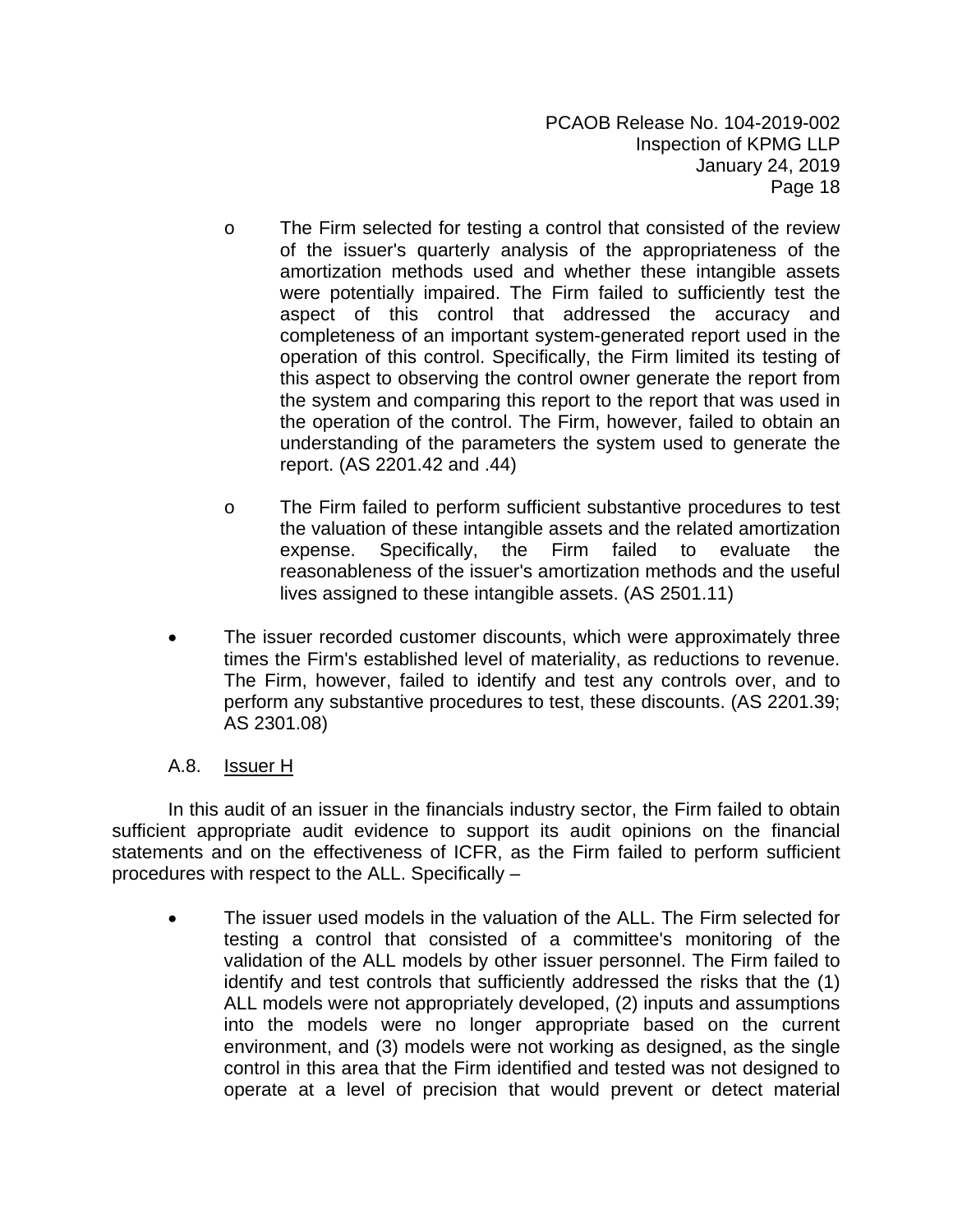misstatements in the valuation of the ALL, and the Firm failed to identify and test any other control that did so. (AS 2201.39)

- The Firm selected for testing a control that consisted of management's review of the risk assessment for graded commercial loans; this review included determining which loans would be subject to an independent loan-grade review. The loan grades were an important factor in estimating the ALL for loans that were collectively evaluated for impairment. As part of its evaluation of the effectiveness of this control, the Firm assessed the control's scope by calculating the amount of loans that were subject to an independent loan grade review. In performing this calculation, the Firm aggregated the value of the portfolios selected for review pursuant to this control's operation with loans that were selected for review based on other criteria. This calculation resulted in the Firm including a large amount of loans twice, and the Firm therefore failed to evaluate appropriately the scope of the loan grade reviews and, specifically, whether a significant portion of the commercial loan portfolio that the issuer considered to be of a "risk priority of 'high'" was excluded from the independent loan-grade review. (AS 2201.42 and .44)
- The Firm designed certain of its substantive procedures including the sample size used in those procedures – based on a level of control reliance that was not supported due to the deficiencies in the Firm's testing of the control related to the assigned loan grades for commercial loans that is discussed above. As a result, the sample size the Firm used to test these loan grades was too small to provide sufficient evidence. (AS 2301.16, .18, and .37; AS 2315.19, .23, and .23A)

# A.9. **Issuer I**

In this audit of an issuer in the financials industry sector, the Firm failed to obtain sufficient appropriate audit evidence to support its audit opinions on the financial statements and on the effectiveness of ICFR, as its procedures related to the ALL were not sufficient. Specifically –

 The Firm selected for testing a control that consisted of the preparation and review of a risk assessment for graded commercial loans, including the determination of which loans would be subject to an independent loangrade review during the year. The loan grades were an important factor in estimating the ALL. The Firm's testing of this control was not sufficient.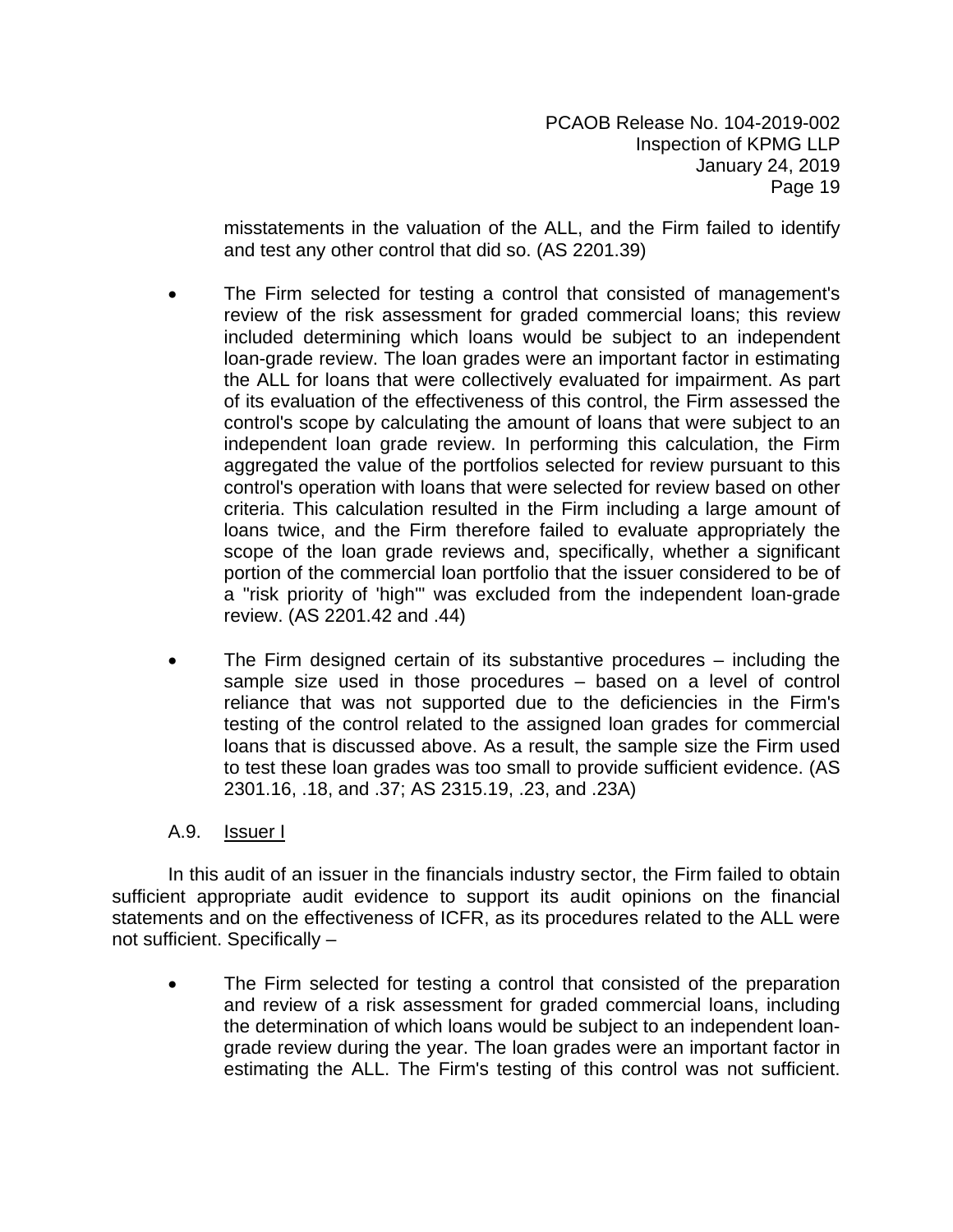Specifically, the Firm failed to test whether all graded commercial loans were included in the risk assessment, which was an objective of this control, and, as a result, it failed to evaluate whether the control identified all high-risk commercial loan portfolios for consideration for the independent loan-grade review. (AS 2201.42 and .44)

- The Firm designed certain of its substantive procedures including the sample size used in those procedures – based on a level of control reliance that was not supported due to the deficiency in the Firm's testing of the control that is discussed above. As a result, the sample size the Firm used to test the appropriateness of the assigned loan grades for commercial loans was too small to provide sufficient evidence. (AS 2301.16, .18, and .37; AS 2315.19, .23, and .23A)
- The issuer used externally prepared appraisals to determine the fair value of the underlying collateral for collateral-dependent loans that it had determined to be individually impaired. For the impaired loans that the Firm selected for testing, the Firm failed to evaluate the reasonableness of certain of the significant assumptions underlying certain appraisals. (AS 2502.26 and .28)

# A.10. Issuer J

In this audit of an issuer in the financials industry sector, the Firm failed in the following respects to obtain sufficient appropriate audit evidence to support its audit opinions on the financial statements and on the effectiveness of ICFR –

- The Firm failed to perform sufficient procedures with respect to AFS securities. Specifically –
	- o The Firm selected for testing controls related to AFS securities that consisted of (1) the quarterly review of the initial quarter-end determination of fair values of these securities based on the prices received from external parties, including the testing of the accuracy and completeness of the file that contained these prices ("pricing file"); (2) the quarterly review of the fair value of securities for which the information in the pricing file met certain criteria; (3) the quarterly review of the categorization of the securities within the fair value hierarchy as set forth in Financial Accounting Standards Board ("FASB") Accounting Standards Codification ("ASC") Topic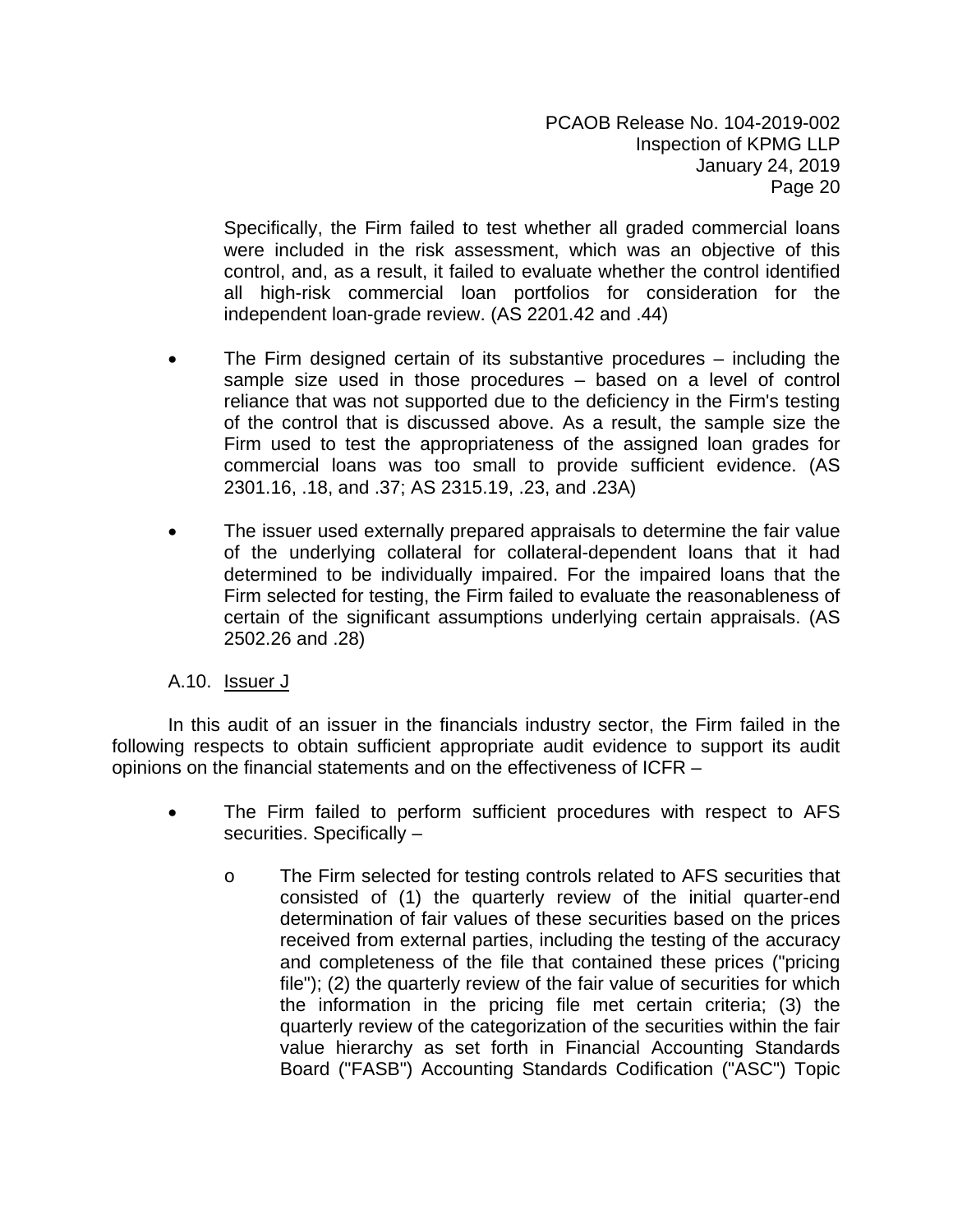820, *Fair Value Measurement*; (4) the review of investment disclosures in the financial statements; and (5) various reconciliations between the securities sub-ledger and supporting documents or the general ledger. The Firm failed to perform sufficient procedures to test the operating effectiveness of each of these controls. Specifically, (1) for two of these controls, including the control that included the quarterly testing of the pricing file, the Firm tested only one instance of the operation of the controls, which was insufficient given the manual nature of the controls and the frequency with which the controls operated, and (2) for three of these controls that were tested as of an interim date three or more months before year end, the Firm failed to perform procedures to update that testing to the year end. In addition, certain information from the pricing file was used in the performance of four of these controls. The Firm's testing of these four controls was also insufficient because these controls relied on the effectiveness of the control that included the testing of the pricing file, which the Firm had insufficiently tested, as described above. (AS 2201.44 and .55)

- o The Firm designed certain of its substantive procedures including the sample size used in those procedures – based on a level of control reliance that was not supported due to the deficiencies in the Firm's testing of the controls that are discussed above. As a result, the sample size the Firm used to test the valuation of certain AFS securities was too small to provide sufficient evidence. (AS 2301.16, .18, and .37; AS 2315.19, .23, and .23A)
- The Firm failed to perform sufficient procedures with respect to the provision for income taxes and the related balance sheet accounts. Specifically –
	- o The Firm selected for testing controls related to income taxes that included the review of (1) the effective tax rate reconciliation, (2) a schedule that summarized tax payments, (3) an analysis of the issuer's uncertain tax positions, (4) the deferred tax assets and liabilities roll-forward schedule, (5) a memorandum documenting the issuer's conclusions regarding the need to record a deferred tax asset valuation allowance, and (6) the overall income tax calculation. The Firm's procedures to test these controls were limited to (1) inquiring of the control owners; (2) obtaining the schedules and memorandum that were reviewed as part of the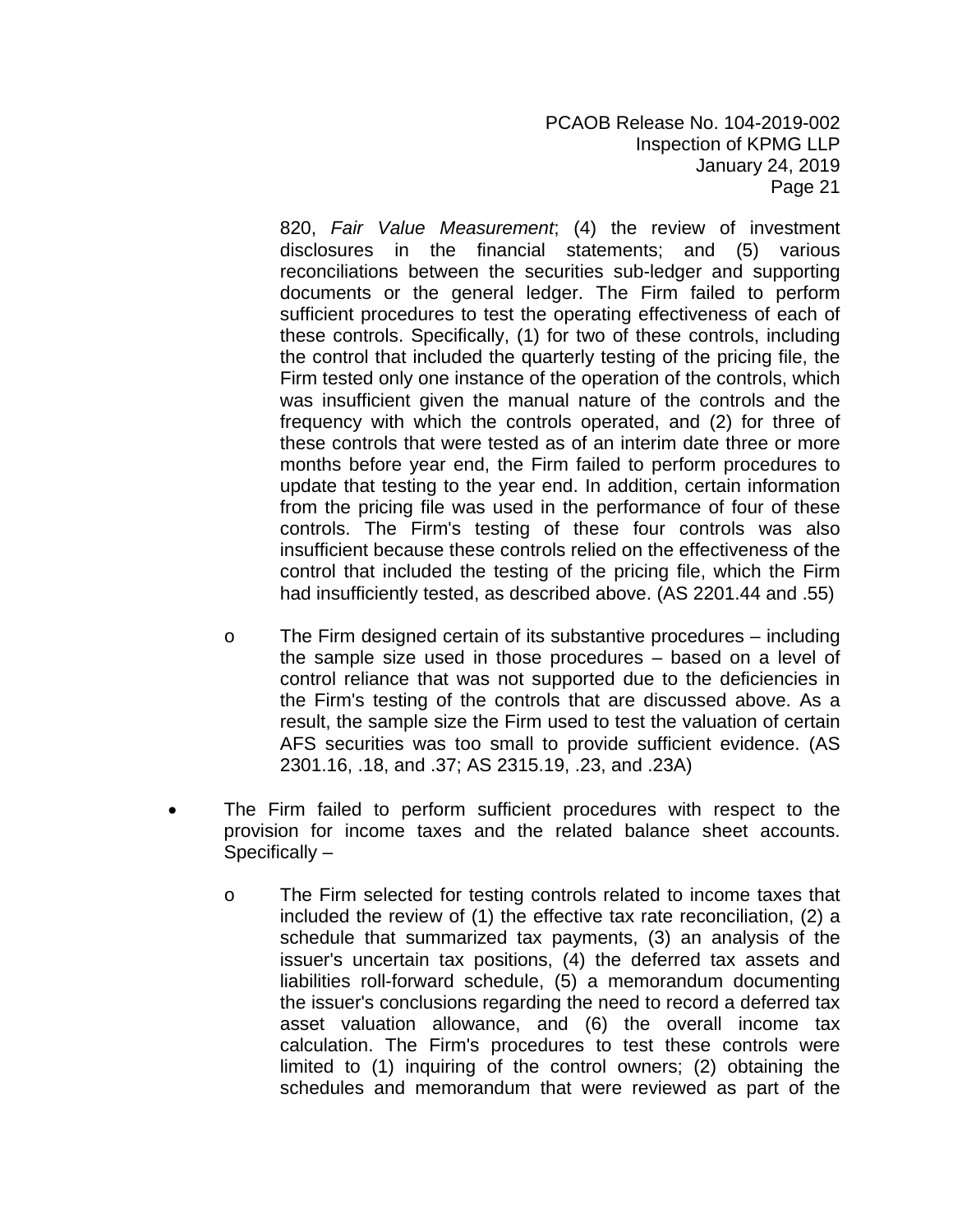controls, including certain supporting schedules, and noting signatures as evidence of review for certain of these documents; (3) comparing certain balances included in the schedules to supporting documentation and/or the general ledger; (4) reading the issuer's memorandum to verify that it contained the conclusions regarding the need to record a deferred tax asset valuation allowance; and (5) verifying the mathematical accuracy of certain calculations. These procedures were insufficient, as the Firm failed to evaluate the nature of the review procedures that the control owners performed, including the specific criteria used to identify matters for follow up or review and whether those matters were appropriately resolved. In addition, the Firm failed to (1) test the aspect of two of these controls that addressed the completeness of data used in the operation of the controls and (2) identify and test any controls over the completeness of the data used in the operation of one of the six controls and over the accuracy of certain significant inputs used in the operation of another of the controls. (AS 2201.39, .42, and .44)

- o The Firm selected for testing a control that consisted of the quarterly review of a schedule that summarized projected tax credits and tax losses related to the issuer's investments, which were significant inputs to the income tax provision. This control did not include an evaluation of the eligibility of the investments included in the schedule to generate tax credits, and the Firm failed to identify and test any other controls that did so. In addition, the Firm failed to test the aspect of the control that addressed the completeness of the data used in the operation of the control. (AS 2201.39, .42, and .44)
- o The Firm designed certain of its substantive procedures including the sample sizes used in those procedures – based on a level of control reliance that was not supported due to the deficiencies in the Firm's testing of two of the controls that are discussed above. As a result, the sample sizes that the Firm used to test deferred tax assets, deferred tax liabilities, tax credits, and tax losses were too small to provide sufficient evidence. (AS 2301.16, .18, and .37; AS 2315.19, .23, and .23A)
- The Firm failed to perform sufficient procedures with respect to certain derivative assets and liabilities. Specifically –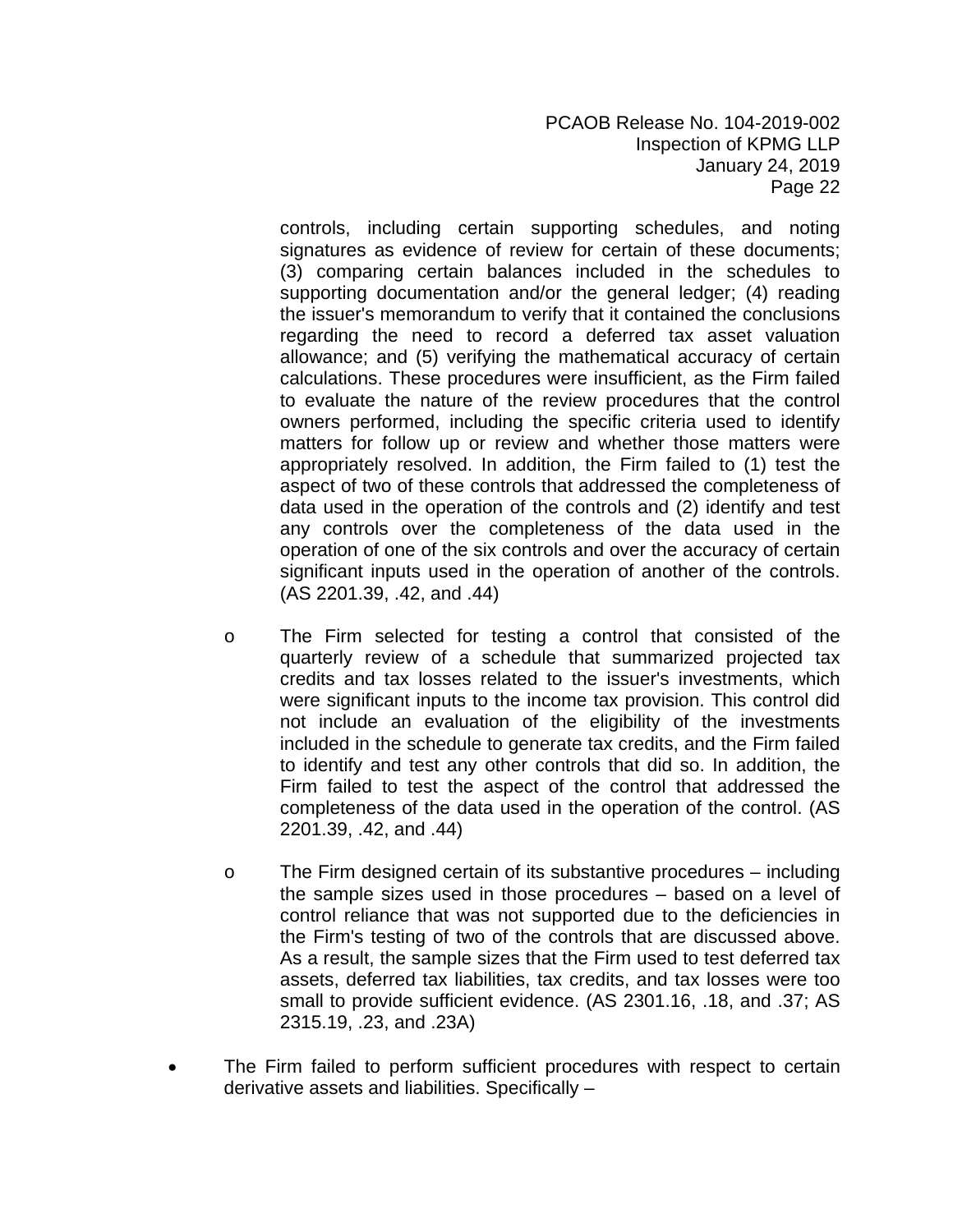- o The issuer determined the recorded fair value of these derivatives based on valuations provided by an external organization. The Firm selected for testing two controls over these derivative assets and liabilities that consisted of (1) the reconciliation of the amounts recorded in the general ledger to the amounts in the statements that the external organization provided to the issuer, with investigation of variances over a threshold, and (2) the comparison of the recorded fair values to fair value estimates obtained from the counterparties, with investigation of variances over a threshold. The Firm failed to sufficiently test the operating effectiveness of these controls for one of the two months that it selected to test each control. Specifically, for the testing of the first control for that month, the Firm failed to evaluate whether the control owner identified all variances that exceeded the established threshold. For the testing of both controls for that month, the Firm failed to evaluate whether the identified variances were appropriately investigated and resolved. (AS 2201.44)
- o The Firm designed certain of its substantive procedures including the sample sizes used in those procedures – based on a level of control reliance that was not supported due to the deficiencies in the Firm's testing of controls that are discussed above. As a result, the sample sizes the Firm used to test the valuation of these derivative assets and liabilities were too small to provide sufficient evidence. (AS 2301.16, .18, and .37; AS 2315.19, .23, and .23A)

# A.11. **Issuer K**

In this audit of an issuer that provided electric services and is in the utilities industry sector, the Firm failed in the following respects to obtain sufficient appropriate audit evidence to support its audit opinions on the financial statements and on the effectiveness of ICFR –

- The Firm failed to perform sufficient procedures related to commodity derivatives. Specifically –
	- o The Firm selected for testing three controls over the existence and/or completeness of these derivatives. The Firm failed to sufficiently test these controls, as follows –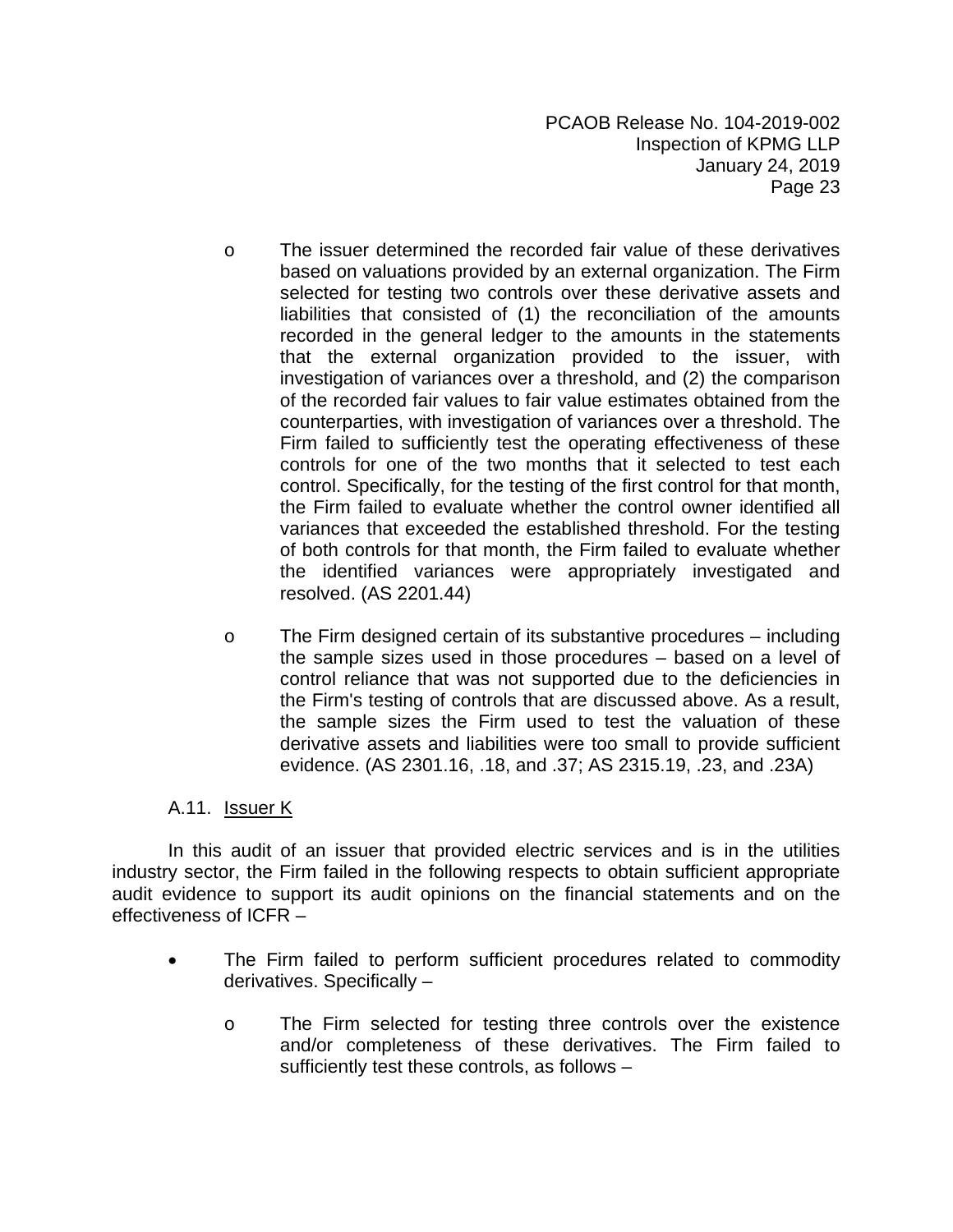- The issuer used an external organization to match the majority of these derivative trades to counterparty confirmations. One of the controls the Firm selected for testing consisted of (1) the issuer's derivatives system's electronic receipt of records of matched and unmatched trades from the external organization and (2) the investigation of any unmatched trades. The Firm failed to test the aspect of this control that consisted of the investigation of unmatched trades. (AS 2201.42 and .44)
- For the derivatives not subject to the control above, the Firm selected for testing a control that consisted of the issuer (1) comparing the terms of derivative trades to confirmations received from counterparties, (2) investigating any discrepancies, and (3) reviewing a report to identify any remaining unmatched trades. The Firm's procedures to test this control were limited to selecting a sample of trades from the total population of derivative positions and, for each selection, (1) comparing the trade terms to confirmations the issuer received from the counterparties and (2) verifying the derivative was appropriately designated as confirmed and matched within the system. These procedures were insufficient, as the Firm failed to determine whether its selections represented derivative trades that were subject to this control. (AS 2201.42 and .44)
- The third control that the Firm selected consisted of the review of errors related to the entry of trades into the derivatives system and the determination of remedial actions. The Firm's testing of this control was insufficient, as the Firm failed to identify and test any controls over the completeness of the population of errors that was reviewed. (AS 2201.39)
- o The Firm failed to sufficiently test controls over the valuation and presentation and disclosure of a significant portion of these derivatives. The Firm selected for testing a control over commodity derivatives that consisted of (1) a comparison of prices that the issuer determined to the average of prices that the issuer obtained from external pricing services and, in the event of a difference, the adjustment of the recorded price to the externally obtained price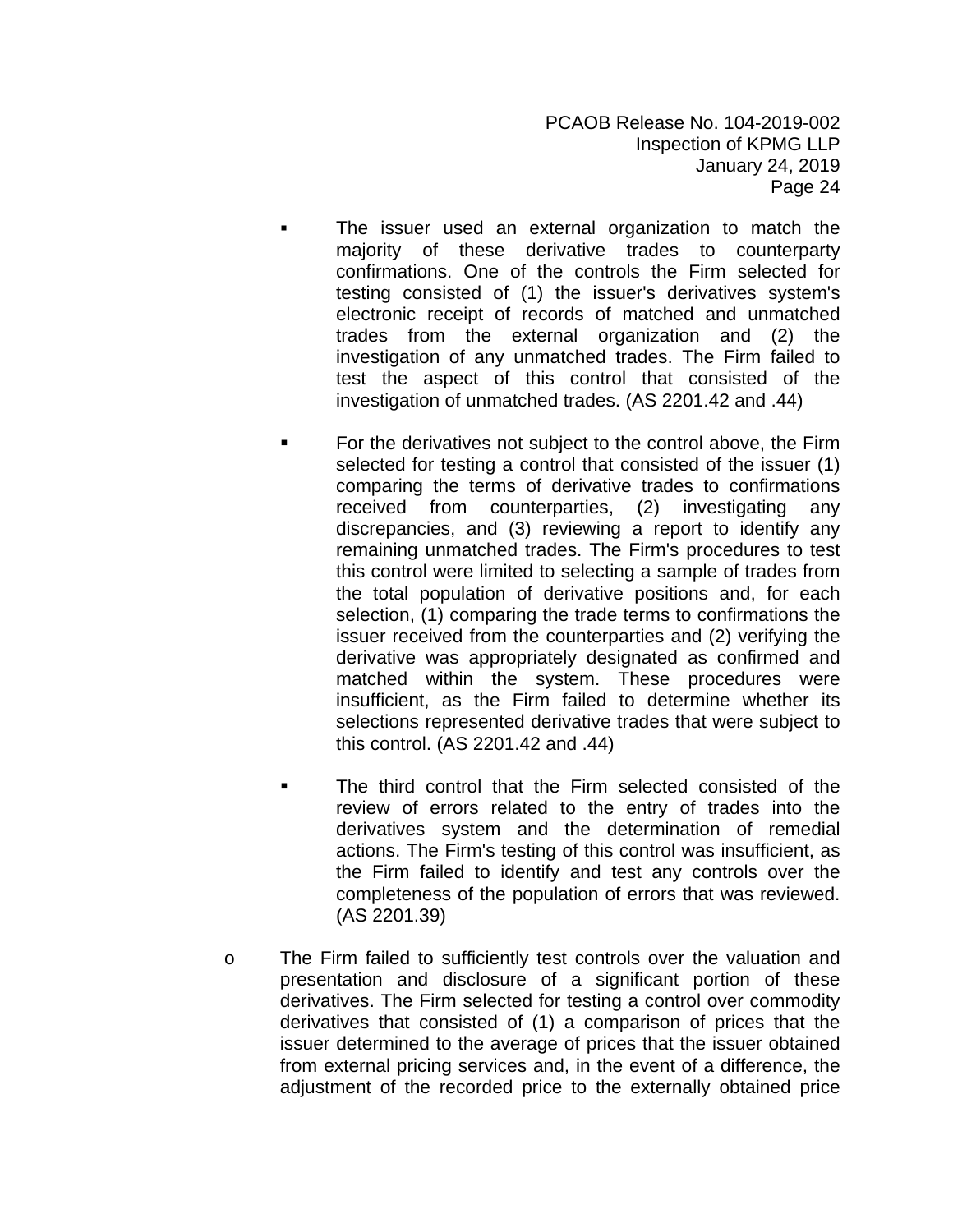and (2) the assessment of the fair value leveling within the fair value hierarchy as set forth in FASB ASC Topic 820. In testing this control, the Firm limited its procedures to (1) inquiring of the control owner; (2) inspecting documentation used in the operation of the control; and (3) comparing, for a sample of derivatives, the price determined by the issuer to the average of the prices from the external pricing services. These procedures were insufficient, as the Firm failed to test how the control owner evaluated (1) the reliability of the prices obtained from the external pricing services and used in the operation of the control and (2) the reasonableness of the fair value leveling, including the criteria used to identify matters for follow up and whether those matters were appropriately resolved. (AS 2201.42 and .44)

- o For a significant category of these derivatives, the Firm failed to perform sufficient substantive procedures to evaluate the valuation and the leveling within the fair value hierarchy set forth in FASB ASC Topic 820. The Firm independently determined the fair value for a sample of these derivatives and compared those values to the amounts recorded by the issuer. The Firm, however, failed to obtain a sufficient understanding of the methods and assumptions used by the external pricing services to develop the prices used by the issuer to value the derivatives. Specifically, the Firm limited its procedures to obtaining confirmations of the general methods used by the external pricing services that did not provide information about the specific methods and assumptions used to develop the individual prices, including whether the significant inputs used to value these derivatives were observable or unobservable. (AS 2502.26, .28, .40, and .43)
- The Firm failed to perform sufficient procedures related to certain revenue, which was multiple times the Firm's established level of materiality. Specifically –
	- o For this revenue, the issuer provided certain of its customers a document outlining the contract terms and billing rates. The Firm selected for testing an automated control that generated this document upon a customer's enrollment. The Firm's procedures to test this control were limited to (1) inquiring of management, (2) inspecting the configuration of the relevant system after year end, and (3) selecting one customer enrollment after year end and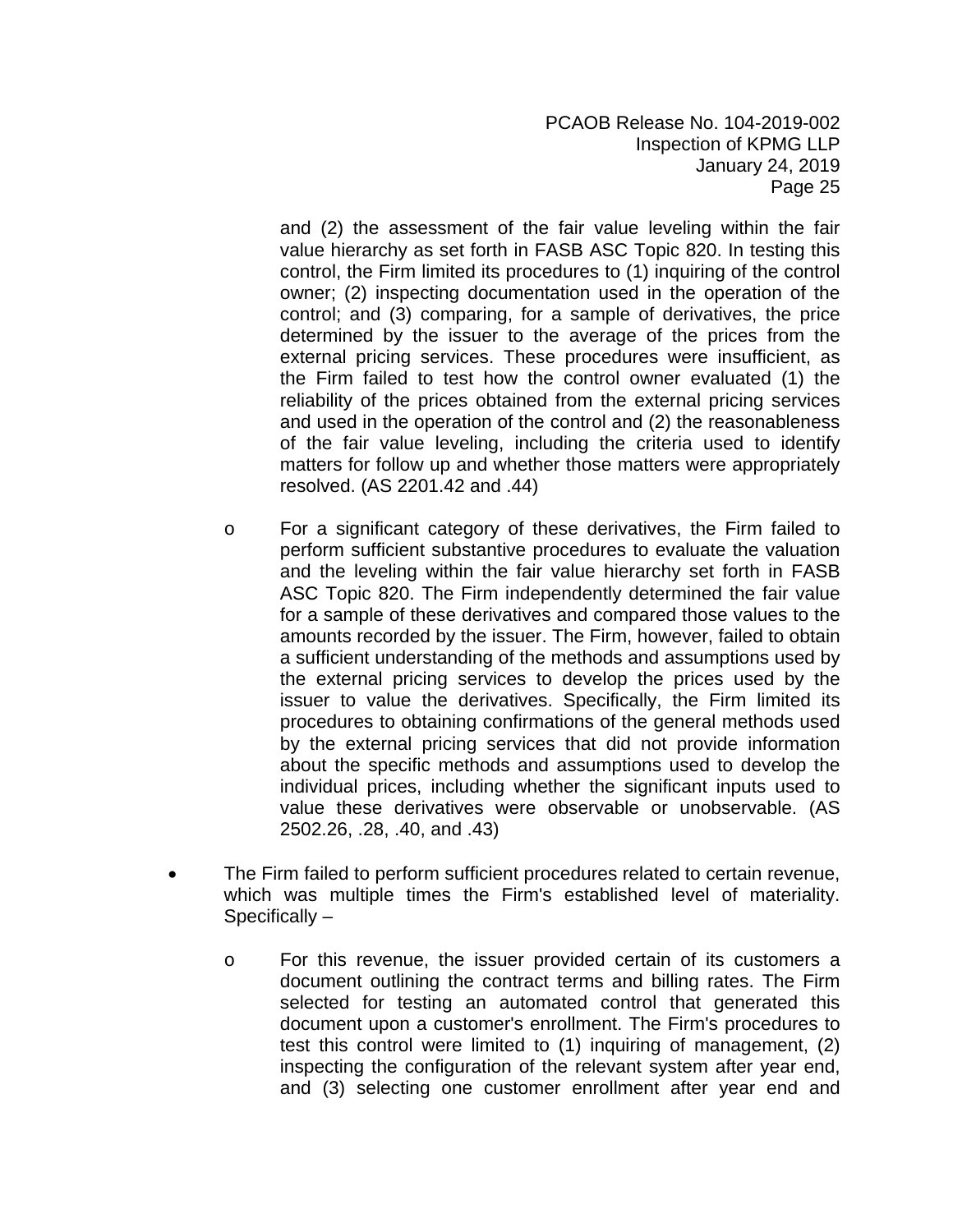noting that the document was automatically generated and sent to the customer. These procedures were insufficient because the Firm failed to test the configuration of the system and any instances of the control that occurred during the year. (AS 2201.42 and .44)

- o A significant portion of this revenue involved variable billing rates. The Firm failed to identify and test any controls over the accuracy of the variable billing rates used in billing cycles after the first billing of a new customer. (AS 2201.39)
- o The Firm's substantive procedures to test this revenue consisted of tests of details for a sample of transactions. This testing was insufficient, as it was limited to comparing the recorded revenue to invoices and cash receipts, without performing any procedures to test that the billing rates used were consistent with customer contracts or the issuer's price list. (AS 2301.08)

# A.12. Issuer L

In this audit of an issuer in the industrials industry sector, the Firm failed in the following respects to obtain sufficient appropriate audit evidence to support its audit opinions on the financial statements and on the effectiveness of ICFR. The Firm failed to perform sufficient procedures related to certain revenue from three of the issuer's business units, which represented a significant portion of the issuer's total revenue. Specifically –

- The controls that the Firm identified and tested over the occurrence of this revenue included (1) a control that consisted of the review and approval of customer contracts or purchase orders that, depending on the business unit, either exceeded a monetary threshold or contained non-standard terms and (2) a control that consisted of the quarterly review of revenue transactions that exceeded a monetary threshold and occurred during a specified period of days before and after quarter end. The Firm failed to evaluate whether the parameters the control owners used for the selection of transactions were appropriate to address the risk related to this revenue. (AS 2201.42)
- The controls that the Firm identified and tested to address the pricing of certain of this revenue included controls for two business units that consisted of the monthly review of the comparison of the current-month gross margins by product line to, depending on the business unit, either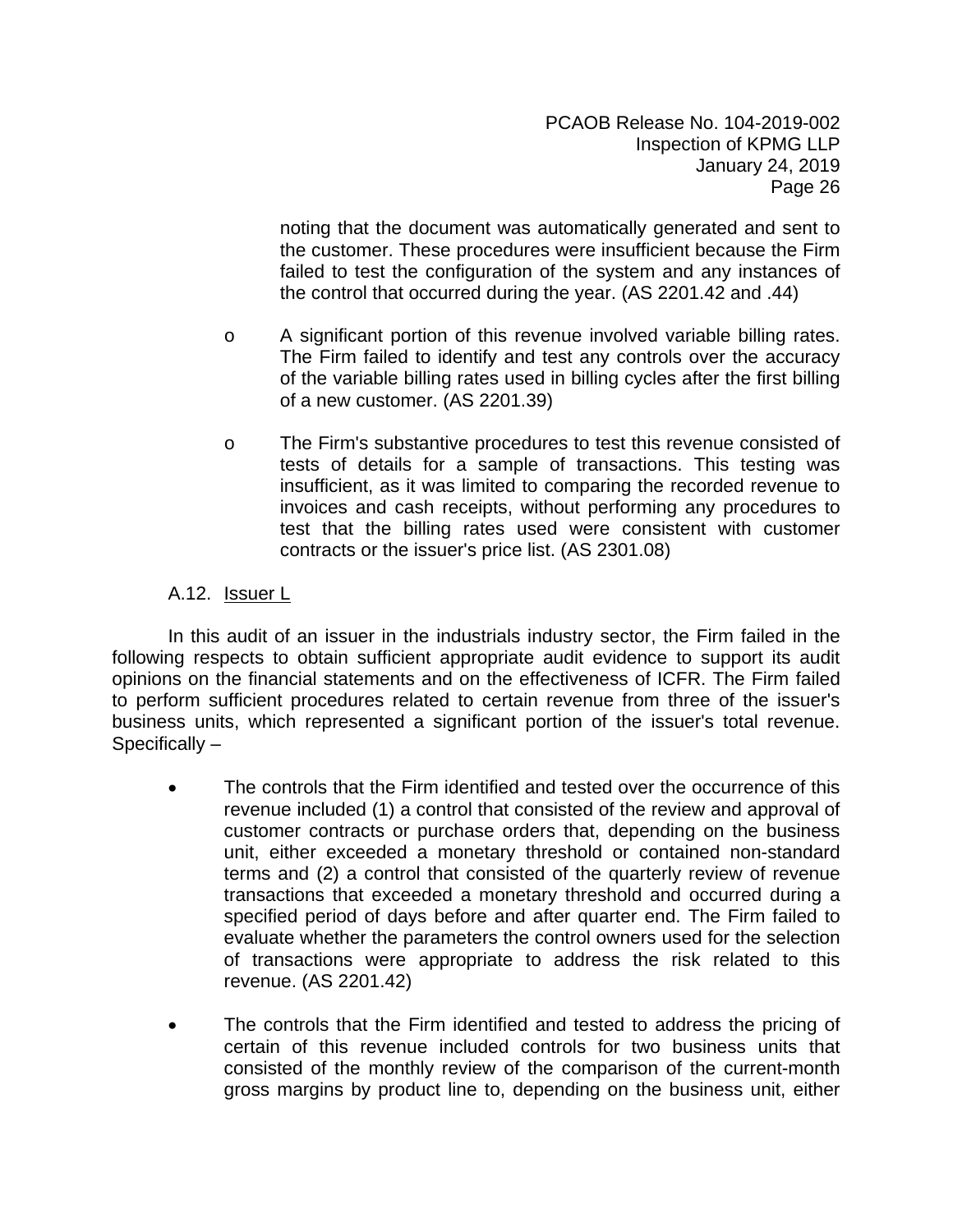(1) budgeted gross margins or (2) current year-to-date and/or prior-year gross margins, with investigation of variances over established thresholds. The Firm's procedures to test these controls were insufficient, as they were limited to, for a sample of comparisons, testing the mathematical accuracy of the gross margin calculations and tracing the totals to the trial balance, determining whether explanations were provided for all variances over the controls' investigation thresholds, and inspecting signatures as evidence that a review had occurred. The Firm failed to evaluate (1) whether the budgeted, current year-to-date, and prior-year gross margins were appropriate bases for establishing expectations to identify matters for investigation and (2) the nature of the procedures performed by the control owners, including whether items identified for investigation were appropriately resolved. (AS 2201.42 and .44)

 The Firm designed certain of its substantive procedures – including the sample sizes used in those procedures – based on a level of control reliance that was not supported due to the deficiencies in the Firm's testing of controls that are discussed above. As a result, certain of the sample sizes the Firm used to test this revenue were too small to provide sufficient evidence. (AS 2301.16, .18, and .37; AS 2315.19, .23, and .23A)

# A.13. Issuer M

In this audit of an issuer in the materials industry sector, the Firm failed to obtain sufficient appropriate audit evidence to support its audit opinions on the financial statements and on the effectiveness of ICFR, as its procedures related to revenue from the issuer's domestic operations were insufficient. Specifically –

- The issuer priced its products using (1) for the majority of its customers, price lists that could be overridden by customer service representatives and (2) for most of the customers for one of its business segments, nonstandard pricing. The Firm, however, failed to identify and test any controls over the pricing of revenue transactions. (AS 2201.39)
- The Firm designed certain of its substantive procedures including the sample sizes used in those procedures – based on a level of control reliance that was not supported due to the deficiency in the Firm's testing of controls that is discussed above. As a result, certain of the sample sizes that the Firm used to test this revenue were too small to provide sufficient evidence. (AS 2301.16, .18, and .37; AS 2315.19, .23, and .23A)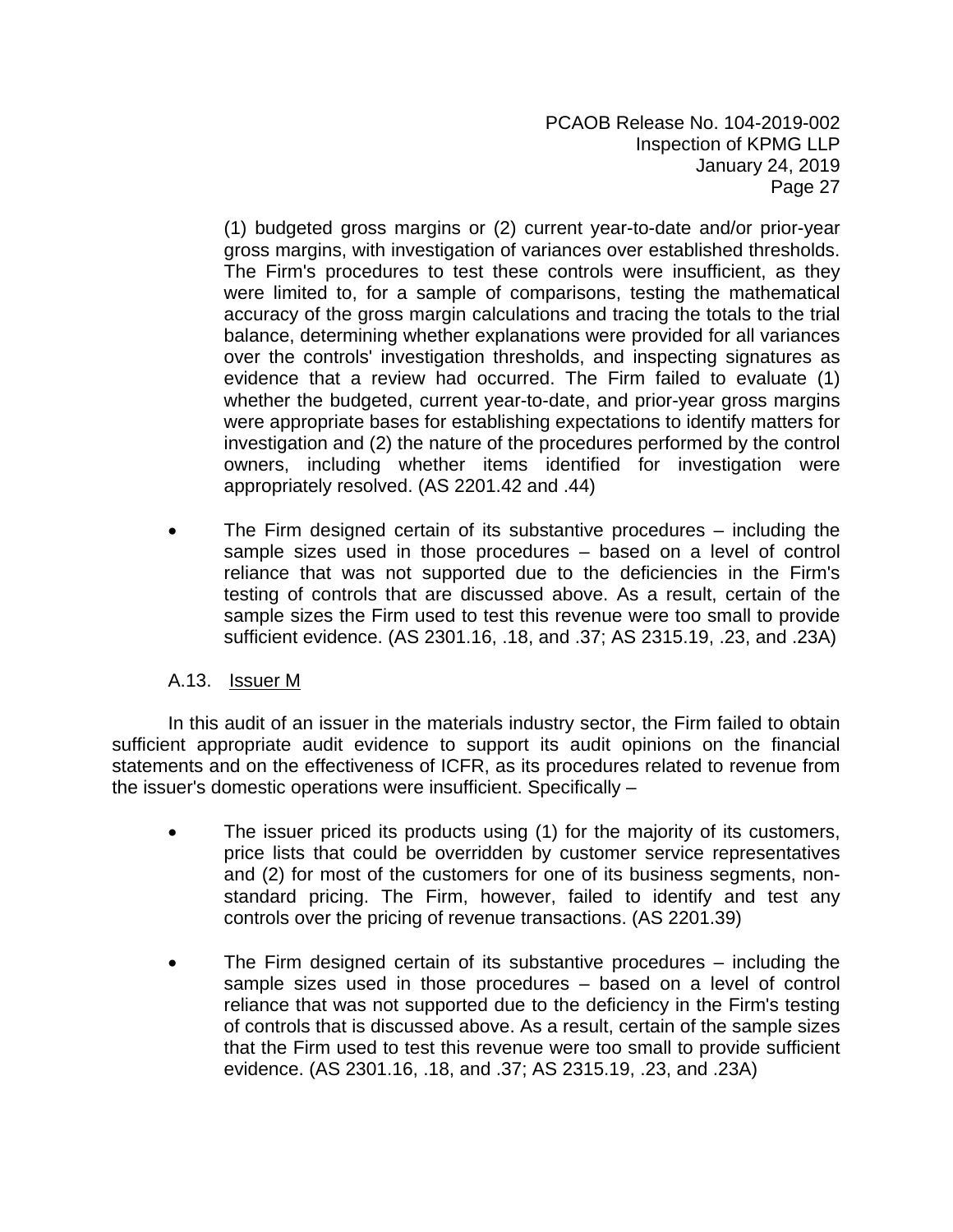#### A.14. Issuer N

In this audit of an issuer in the consumer staples industry sector, the Firm failed in the following respects to obtain sufficient appropriate audit evidence to support its audit opinion on the effectiveness of ICFR –

- The Firm failed to perform sufficient procedures to test controls over revenue at two of the issuer's business units, which represented over 75 percent of total revenue. The Firm identified a risk related to the pricing of revenue transactions. With respect to the accuracy of revenue, the Firm selected for testing three automated controls over system access, the transfer of data to the general ledger, and the integrity of certain data related to orders. These controls, however, did not address the risk of incorrect pricing of revenue transactions, and the Firm failed to identify and test any other controls that addressed that risk. (AS 2201.39)
- With respect to inventory at these two business units, which represented the majority of inventory, the Firm selected for testing controls that included management's review of a report to ensure that all inventory was counted in accordance with the issuer's cycle-count policy. The Firm's testing of these controls was not sufficient because (1) for inventory at the first business unit and certain inventory at the second business unit, the Firm failed to identify and test any controls over the accuracy and completeness of the reports used in the performance of the controls and (2) for the remaining inventory at the second business unit, to test controls over the accuracy and completeness of the report, the Firm selected only one instance of the report, which was insufficient because the Firm did not test the information technology general controls over the system that produced this report. (AS 2201.39, .46, and .47)

# A.15. Issuer O

In this audit of an issuer in the financials industry sector, the Firm failed to obtain sufficient appropriate audit evidence to support its audit opinions on the financial statements and on the effectiveness of ICFR. Specifically, the Firm failed in the following respects to perform sufficient procedures related to two segments of the issuer's loan portfolio, which in the aggregate represented over 90 percent of total loans –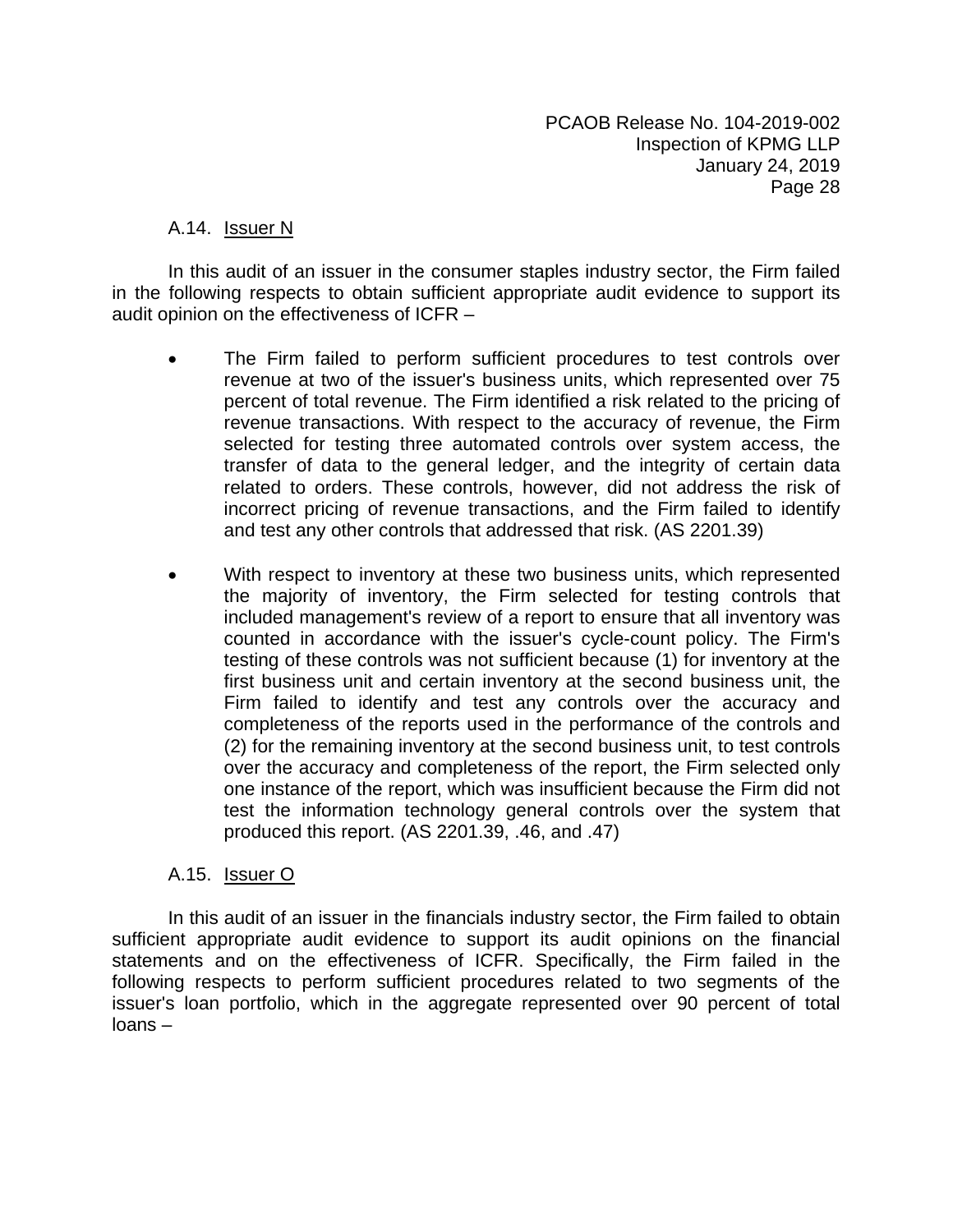- The issuer placed items in a loan suspense account when the items needed further evaluation; certain types of transactions were initially placed in these accounts, as were items for which the issuer was unable to identify the appropriate accounts for posting. The Firm identified and tested a control that included a review of the issuer's loan suspense account reconciliations. This control, however, did not address the risk that items that had been cleared from the suspense accounts had not been appropriately resolved, and the Firm failed to identify and test any other controls that addressed that risk. (AS 2201.39)
- The Firm failed to perform sufficient substantive procedures to test these two segments of the loan portfolio. Specifically –
	- o The Firm limited its procedures to test the suspense accounts for these two segments of the loan portfolio to (1) comparing the ending balance from the reconciliations of these accounts to the general ledger, (2) testing the mathematical accuracy of the reconciliations, (3) evaluating the appropriateness of certain items included in the suspense accounts, and (4) observing signatures as evidence of review of the reconciliations. The Firm failed to test whether suspense items that had been cleared were appropriately resolved. (AS 2301.08)
	- o The Firm designed certain of its substantive procedures including the sample size used in those procedures – based on a level of control reliance that was not supported due to the deficiency in the Firm's testing of controls that is discussed above. As a result, the sample size that the Firm used to test the existence of one of the two segments of the loan portfolio, which represented approximately 18 percent of total loans, was too small to provide sufficient evidence. (AS 2301.16, .18, and .37; AS 2315.19, .23, and .23A)

# A.16. **Issuer P**

In this audit of an issuer in the financials industry sector, the Firm failed in the following respects to obtain sufficient appropriate audit evidence to support its audit opinion on the financial statements –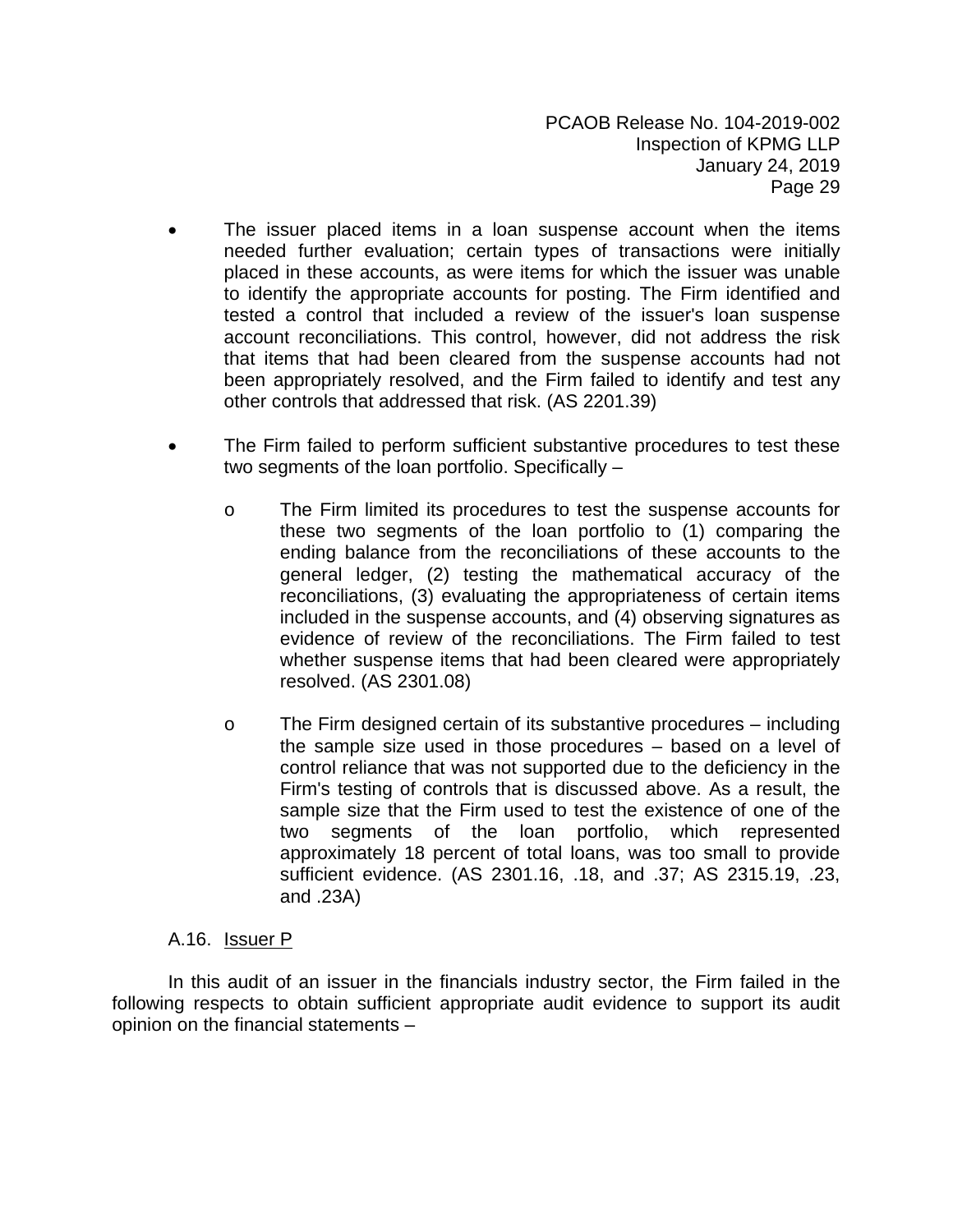- The issuer recorded MSRs at the lower of amortized cost or fair value. The Firm failed to perform sufficient procedures to test certain types of MSRs. Specifically –
	- o The issuer determined the fair value of these MSRs by selecting the mid-point of a range that it developed using certain significant assumptions. The Firm evaluated the reasonableness of these assumptions by comparing them to those of peers that it selected; these comparisons indicated ranges of acceptable values for the assumptions. The Firm's procedures were insufficient, as follows –
		- The Firm obtained wide ranges of values for the selected peers. The Firm failed to evaluate whether the peers were sufficiently comparable to the issuer to provide a relevant indicator of the fair value of the issuer's MSRs. (AS 2502.26 and .28)
		- The issuer's amount for one of the assumptions fell outside the Firm's range. To evaluate this outlier, the Firm calculated a revised fair value of these MSRs using the mid-point of its range for this assumption and determined that the resulting fair value was within the issuer's fair value range. The Firm, however, failed to perform any procedures to evaluate whether the issuer's range was an appropriate expectation to evaluate this assumption. (AS 2502.26 and .28)
	- o The Firm failed to test the amortized cost of these MSRs. (AS 2501.07)
- The Firm failed to perform sufficient procedures to test deposit liabilities. Specifically, the Firm sent positive confirmation requests to the issuer's customers for a sample of deposit accounts. The Firm failed to perform sufficient alternative procedures for the confirmations that were not returned, as these procedures were limited to comparing certain information from the confirmation requests to customer statements that were generated from the system that had also been used to generate the confirmation requests. (AS 2310.31)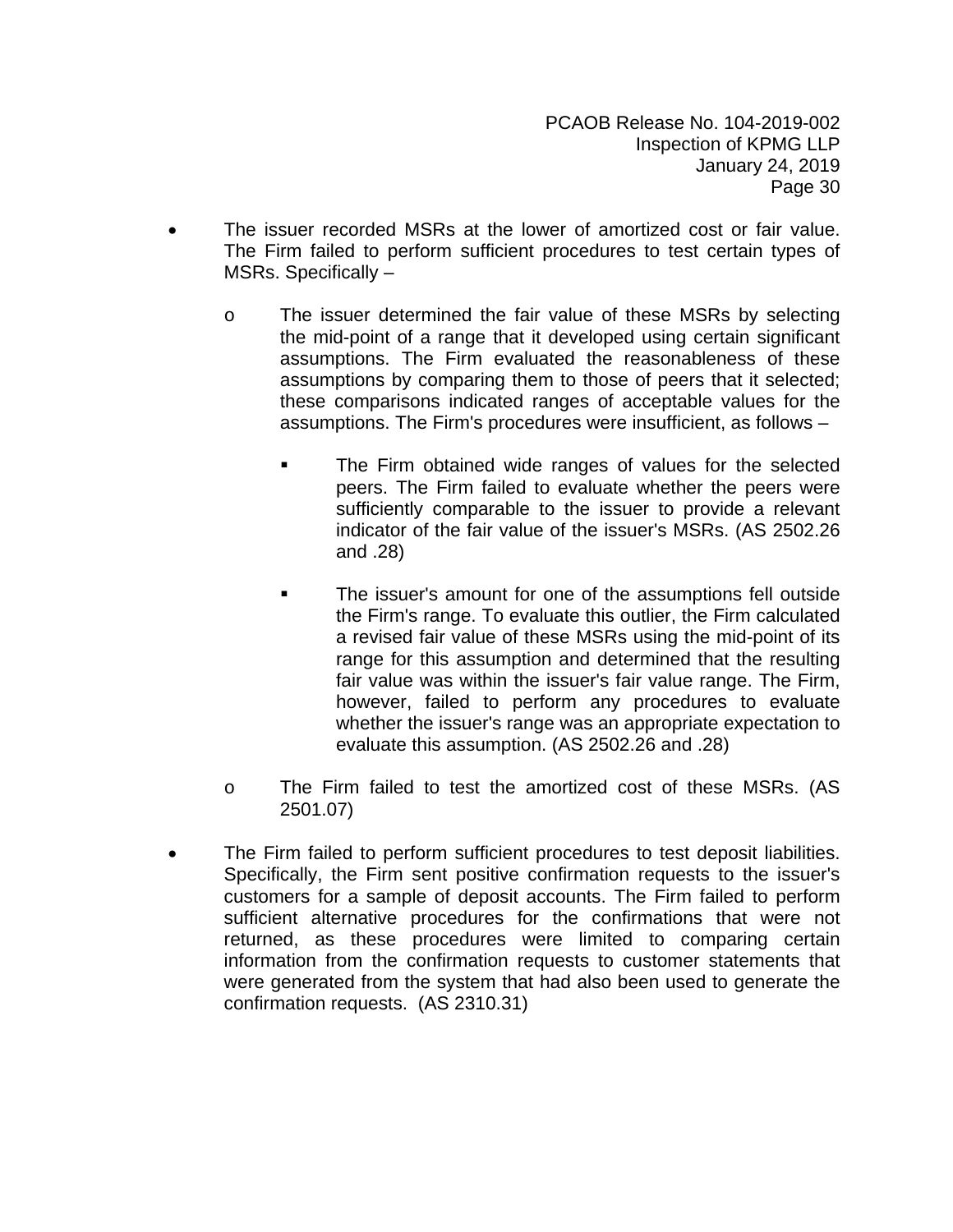# A.17. Issuer Q

In this audit of an issuer in the financials industry sector, the Firm failed to obtain sufficient appropriate audit evidence to support its audit opinion on the effectiveness of ICFR, as it failed to perform sufficient procedures with respect to deposits. The issuer's deposit accounts reflected transaction data transmitted to the issuer from various external service providers. The Firm failed to identify and test any controls over the completeness and accuracy of these data. (AS 2201.39)

#### A.18. Issuer R

In this audit of an issuer in the energy industry sector, the Firm failed in the following respects to obtain sufficient appropriate audit evidence to support its audit opinions on the financial statements and on the effectiveness of ICFR –

- The Firm failed to perform sufficient procedures related to the valuation of property, plant, and equipment. Specifically –
	- o The Firm selected for testing a control that consisted of management's quarterly review of a list of asset groups with forecasted negative operating results ("the watch list") to identify indicators of possible impairment. The issuer had lost its sole customer for one of its asset groups in the prior year, which resulted in no revenue and negative operating results for this asset group for the past two years. This asset group was not included on the watch list. The Firm failed to take into consideration, when evaluating the effectiveness of the control, the omission of this asset group from the watch list. (AS 2201.42 and .44)
	- o The Firm failed to perform sufficient substantive procedures to test for possible impairment the asset group described above, as it limited its procedures to inquiring of management regarding the issuer's rationale for concluding that an impairment indicator did not exist and reviewing legal letters from internal and external counsel about the status of pending litigation with the sole customer. The Firm, however, failed to perform any procedures to evaluate the reasonableness of management's assertion that the asset group would generate positive cash flow. (AS 2301.08)
- The Firm failed to perform sufficient procedures to test controls over the assessment of the possible impairment of a significant loan receivable.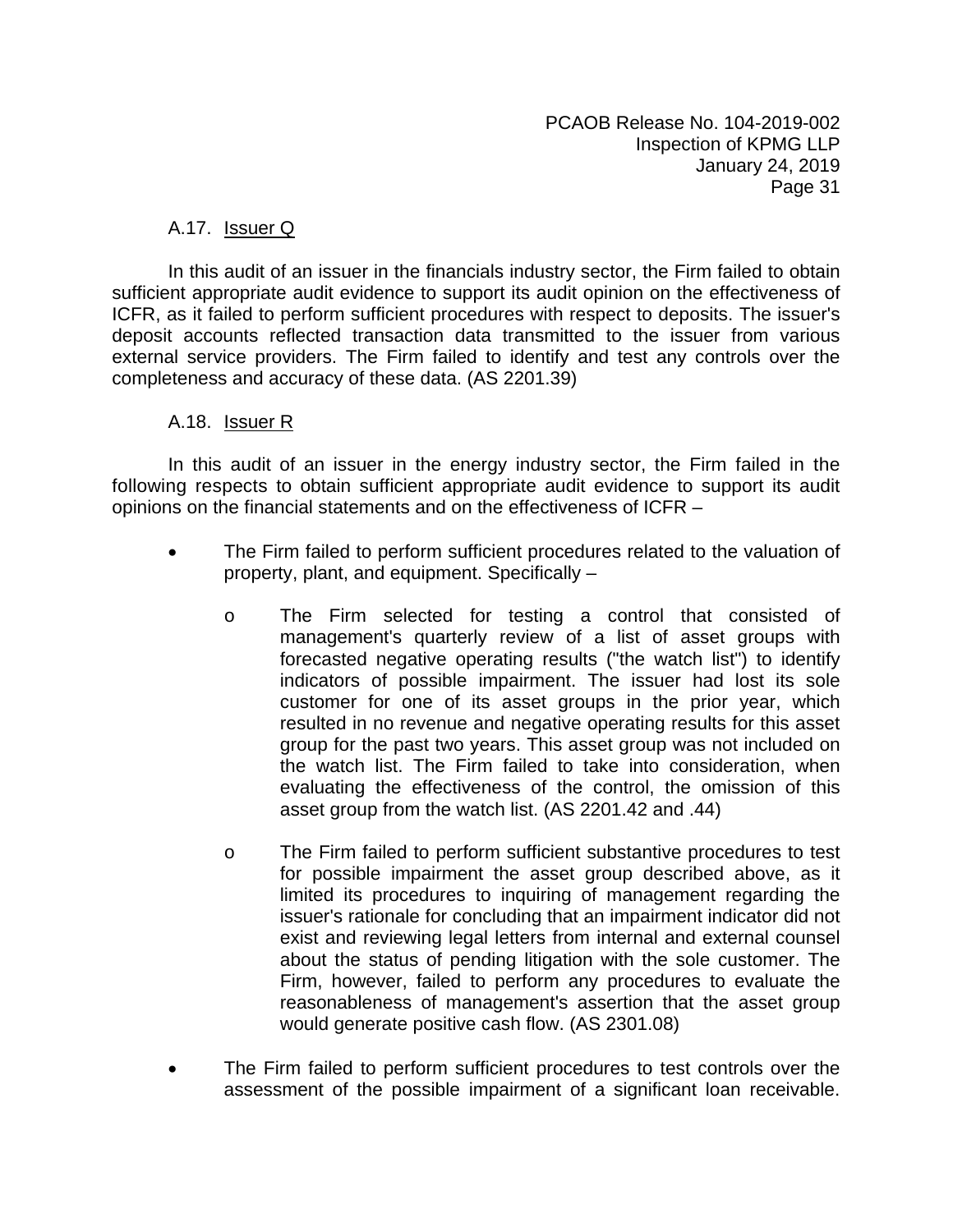Specifically, the Firm failed to identify and test any controls that addressed whether any impairment indicators that existed between the dates of the issuer's annual impairment analysis for the loan receivable were identified on a timely basis. (AS 2201.39)

# A.19. Issuer S

In this audit of an issuer in the materials industry sector, the Firm failed to obtain sufficient appropriate audit evidence to support its audit opinion on the effectiveness of ICFR. Specifically, the Firm failed in the following respects to perform sufficient procedures to test controls over the issuer's three types of inventory –

- The Firm selected for testing two controls over the valuation of one type of inventory that consisted of the monthly reviews of (1) the calculation of the cost of goods produced for this inventory and (2) the lower-of-cost-ormarket analysis. The Firm's testing of the first control was insufficient, as the Firm failed to test the aspect of this control that addressed the accuracy of certain significant inputs to the calculation. As a result of this deficiency, the Firm's testing of the second control was also insufficient because this control relied on the effectiveness of the first control, as the cost of goods produced was a significant input to the lower-of-cost-ormarket analysis. (AS 2201.42 and .44)
- The Firm selected for testing a control over another type of inventory that consisted of the review of the month-end inventory calculation. The Firm failed to test the aspect of this control that addressed the accuracy of certain significant inputs to the calculation of this inventory. (AS 2201.42 and .44)
- The Firm selected for testing an automated control over the cost for all three types of inventory that consisted of a three-way match among the purchase order, receiving document, and vendor invoice or a two-way match between the purchase order and vendor invoice. The system performed the match in accordance with certain preconfigured thresholds before approving payment of the invoice. The Firm failed to sufficiently test this control, as its procedures were limited to (1) inquiring of IT personnel, (2) observing in the system the thresholds used for the match and evaluating them for reasonableness, and (3) verifying for two vendor invoices that the underlying information was within the preconfigured thresholds and that the system performed the match before approving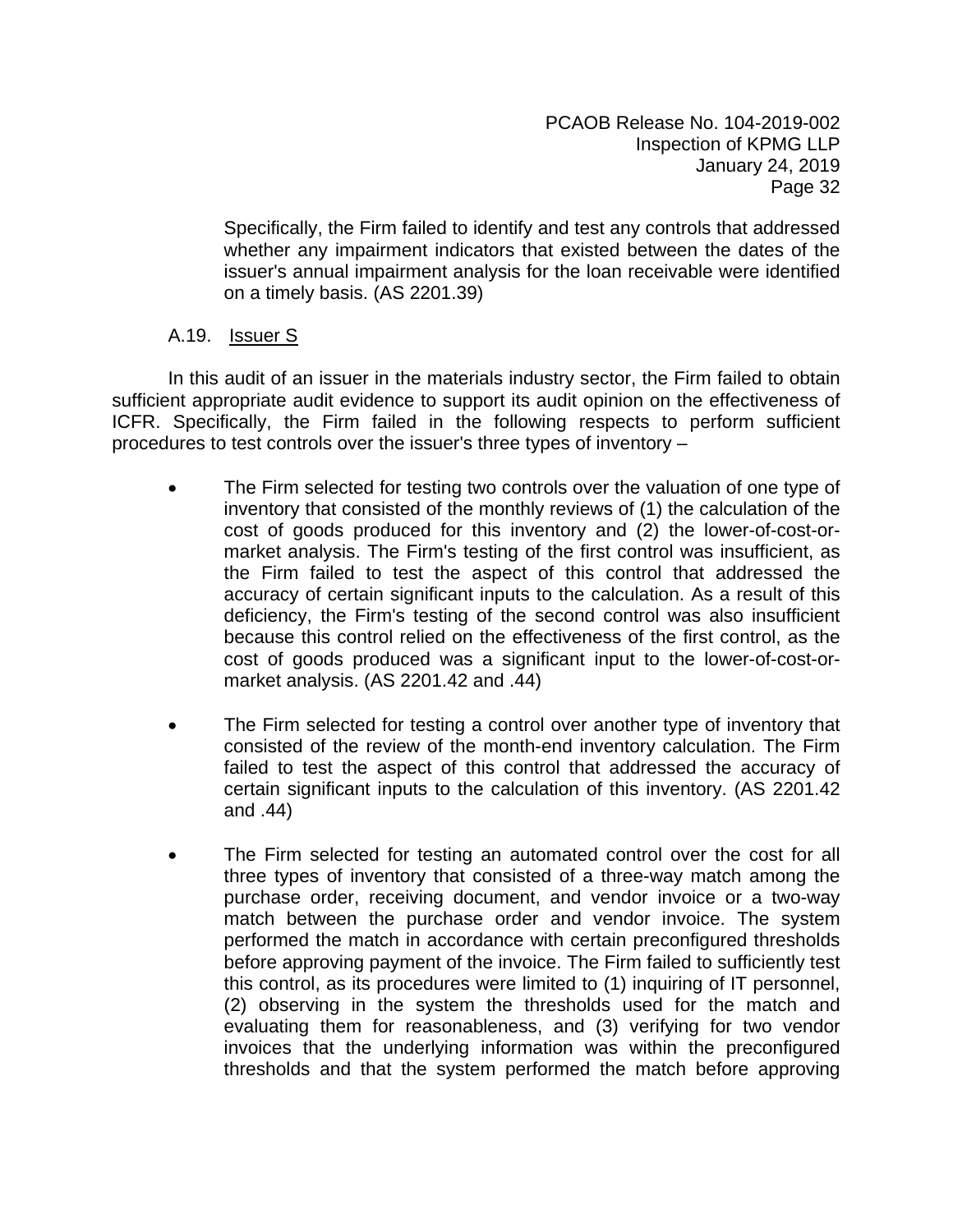payment of the invoices. The Firm's procedures, however, did not include testing whether the system prevented the payment of invoices that did not match. In addition, the Firm failed to identify and test any controls that addressed the resolution of items that did not match within the preconfigured thresholds. (AS 2201.39, .42, and .44)

 The Firm selected for testing a control over payroll costs, which were a significant input to the determination of the cost of goods produced for two types of inventory. This control consisted of (1) the review of the service auditor's reports provided by the service organization that the issuer used to perform its payroll function and (2) the documentation of the necessary user controls specified in the service auditor's reports. The Firm, however, did not test the issuer's control over the accuracy and completeness of payroll data transmitted by the issuer to the service organization that was identified as a necessary user control in the service auditor's reports. (AS 2201.B22)

# A.20. Issuer T

In this audit of a manufacturer and distributor of consumer products in the consumer staples industry sector, the Firm failed in the following respects to obtain sufficient appropriate audit evidence to support its audit opinions on the financial statements and on the effectiveness of ICFR –

- The Firm failed to perform sufficient procedures related to the allowances for sales returns and sales markdowns, as follows –
	- o The issuer determined its allowance for sales returns based on processed customer returns. For one of the issuer's business units, the Firm selected for testing a control consisting of the review and approval of credit memoranda for processed customer returns. This control included the comparison of inventory returns to customer claims. The Firm failed to test this aspect of the control, and the Firm failed to identify and test any other controls that addressed the risk that the processed customer returns data were not accurate. (AS 2201.39)
	- o For another of the issuer's business units, which was acquired during the year, the Firm's testing of the allowances for sales returns and sales markdowns consisted solely of analytical procedures. These analytical procedures, however, provided little to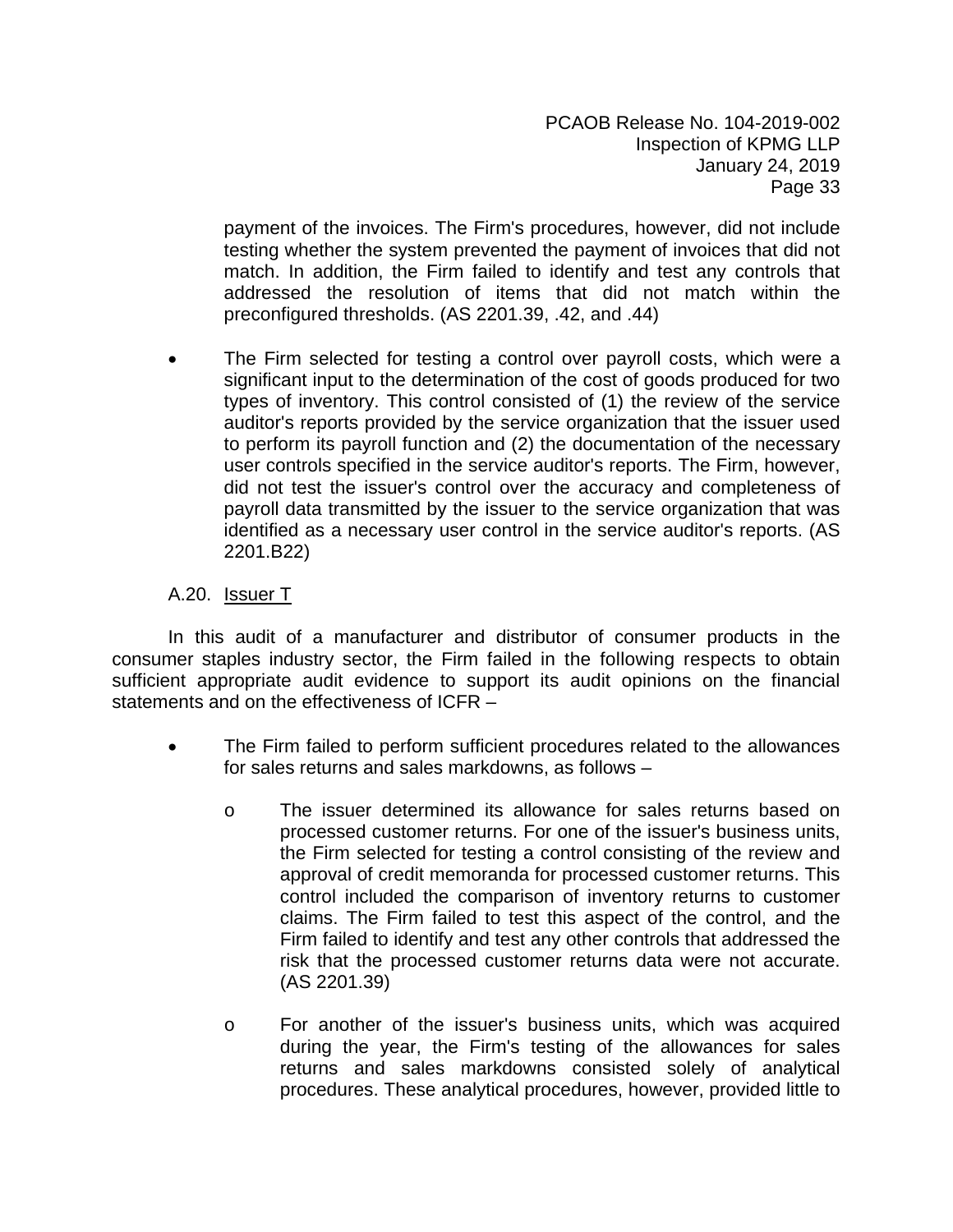no substantive assurance. For these procedures, the Firm calculated the average ratio for the prior two years of the allowance amounts to accounts receivable and applied this ratio to the current-year accounts receivable to determine its expectation for the current-year allowance amounts. The Firm, however, failed to establish appropriate expectations, as it failed to obtain evidence that the prior-years' ratios would be predictive of the current-year amounts. (AS 2305.13 and .14)

- The Firm failed to perform sufficient procedures related to inventory, as follows –
	- o A significant portion of the issuer's inventory was located in one warehouse. The Firm selected for testing a control over the existence of this inventory. The control required that 80 percent of the inventory storage locations at this warehouse be counted at least once a year. The Firm failed to evaluate whether this control was designed to appropriately address the risk related to the existence of inventory. Specifically, the Firm did not evaluate whether this control, which required that only 80 percent of the inventory storage locations be counted, could effectively prevent or detect material misstatement of the inventory located in this warehouse. (AS 2201.42)
	- o The Firm designed certain of its substantive procedures including the sample size used in those procedures – based on a level of control reliance that was not supported due to the deficiency in the Firm's testing of the control that is discussed above. As a result, the sample size the Firm used to test the existence of this inventory was too small to provide sufficient evidence. (AS 2301.16, .18, and .37; AS 2315.19, .23, and .23A)
	- o To determine the allowance for excess and obsolete inventory for one of its components, the issuer applied a different reserve percentage to each of the categories within its two types of inventory. The Firm failed to perform sufficient testing of this allowance. Specifically –
		- For both types of inventory, the Firm failed to test the completeness of the inventory included in each of the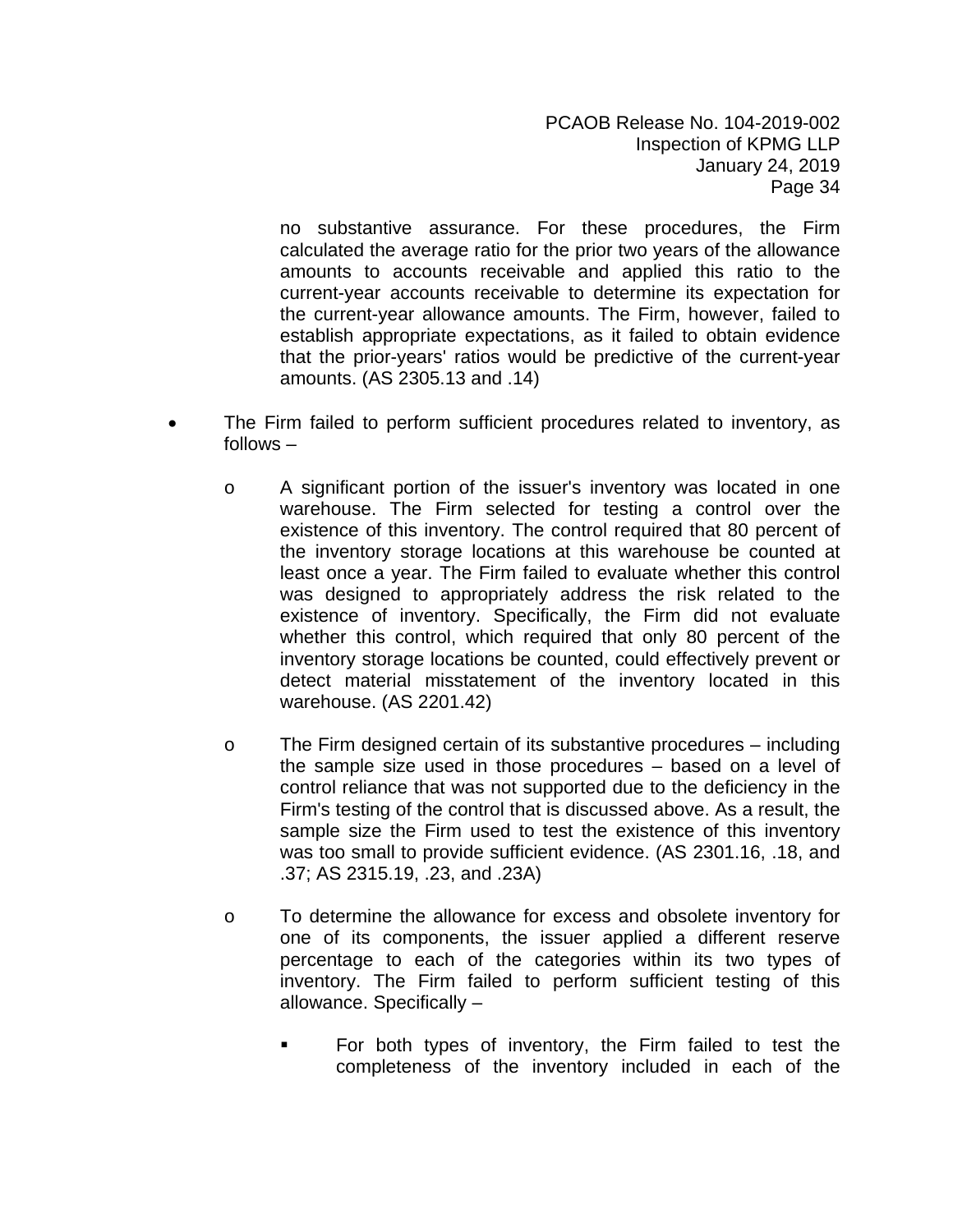categories used in the calculation of the allowance. (AS 2501.11)

 For one type of inventory, the Firm failed to evaluate the reasonableness of the reserve percentages that the issuer applied to the categories in determining the allowance. (AS 2501.11)

#### A.21. Issuer U

In this audit of an issuer in the real estate industry sector, the Firm failed to obtain sufficient appropriate audit evidence to support its audit opinions on the financial statements and on the effectiveness of ICFR, as it failed to perform sufficient procedures related to certain revenue, which was multiple times the Firm's established level of materiality. Specifically –

- The Firm selected for testing a control over this revenue that consisted of (1) the comparison, by contract, of accrued revenue for the current month to both accrued revenue for the prior month and amounts invoiced during the current month and (2) the investigation of variances over an established threshold. The Firm's procedures to test the operating effectiveness of this control consisted of (1) inspecting the comparisons for two months and verifying that explanations were provided for all variances over the established threshold and (2) obtaining corroboration of the control owner's explanations for a small number of the hundreds of variances for each month selected that exceeded the threshold. The Firm's testing of this control, however, was insufficient as the Firm failed to obtain sufficient evidence to conclude that the control operated effectively. Specifically, the Firm's sample to test this control was too small in light of the frequency that the control operated. (AS 2201.46 and .47)
- The Firm designed certain of its substantive procedures including the sample sizes used in those procedures – based on a level of control reliance that was not supported due to the deficiency in the Firm's testing of the control that is discussed above. As a result, the sample sizes the Firm used to test this revenue were too small to provide sufficient evidence. (AS 2301.16, .18, and .37; AS 2315.19, .23, and .23A)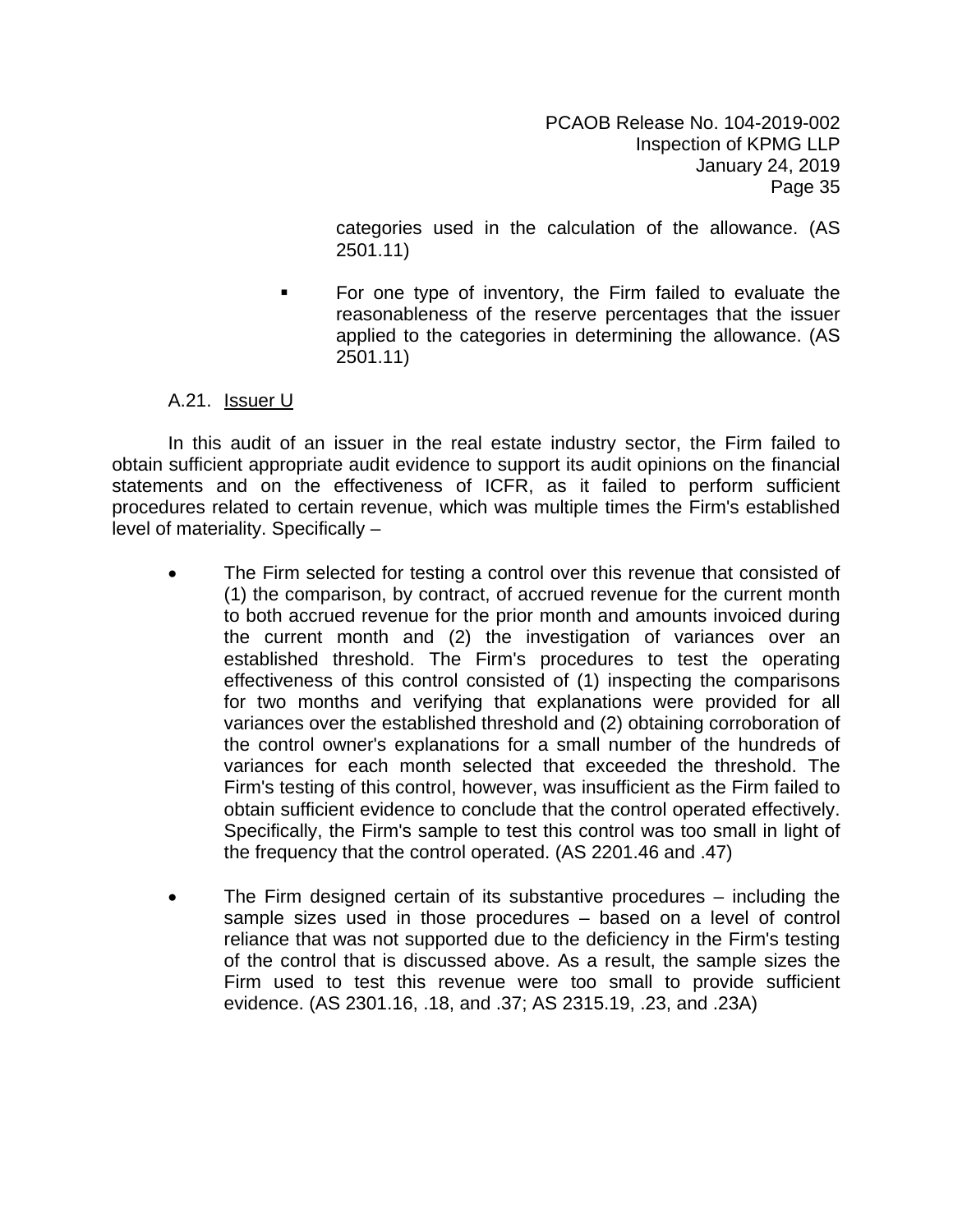#### A.22. Issuer V

In this audit of an issuer in the industrials industry sector, the Firm failed to obtain sufficient appropriate audit evidence to support its audit opinion on the effectiveness of ICFR, as it failed to sufficiently test controls over the valuation of goodwill and intangible assets. The Firm selected for testing a control that consisted of the preparation and review of the issuer's quarterly qualitative analysis of the possible impairment of goodwill and intangible assets. The Firm's procedures to test this control were limited to inquiring of the control owners; reading a narrative describing the issuer's process for assessing impairment; obtaining the issuer's impairment memorandum for two quarters and tracing certain amounts from one of these memoranda to supporting documentation; and, for one quarter, obtaining the control owner's review comments as evidence that the review had occurred. The Firm failed to evaluate the nature of the review procedures performed, including the criteria the control owner used to identify matters for follow up and whether those matters were appropriately resolved. (AS 2201.42 and .44)

#### A.23. Issuer W

In this audit of an issuer in the information technology industry sector, the Firm failed to obtain sufficient appropriate audit evidence to support its audit opinions on the financial statements and on the effectiveness of ICFR, as it failed to perform sufficient procedures related to the existence of inventories at certain of the issuer's locations. Specifically –

- The Firm identified and tested one control over the existence of these inventories. This cycle-count control was designed to count all raw materials and 40 percent of the value of work-in-process and finished goods inventories at these locations at least once a year. The values of the work-in-process and finished goods inventories not subject to this cycle-count control at these locations were, in the aggregate, multiple times the Firm's established level of materiality. The Firm failed to evaluate whether this control, which required that only 40 percent of the value of work-in-process and finished goods inventories be counted, could effectively prevent or detect material misstatement of this inventory. (AS 2201.42)
- The Firm designed certain of its substantive procedures including the sample sizes used in those procedures – based on a level of control reliance that was not supported due to the deficiency in the Firm's testing of controls that is discussed above. As a result, certain of the sample sizes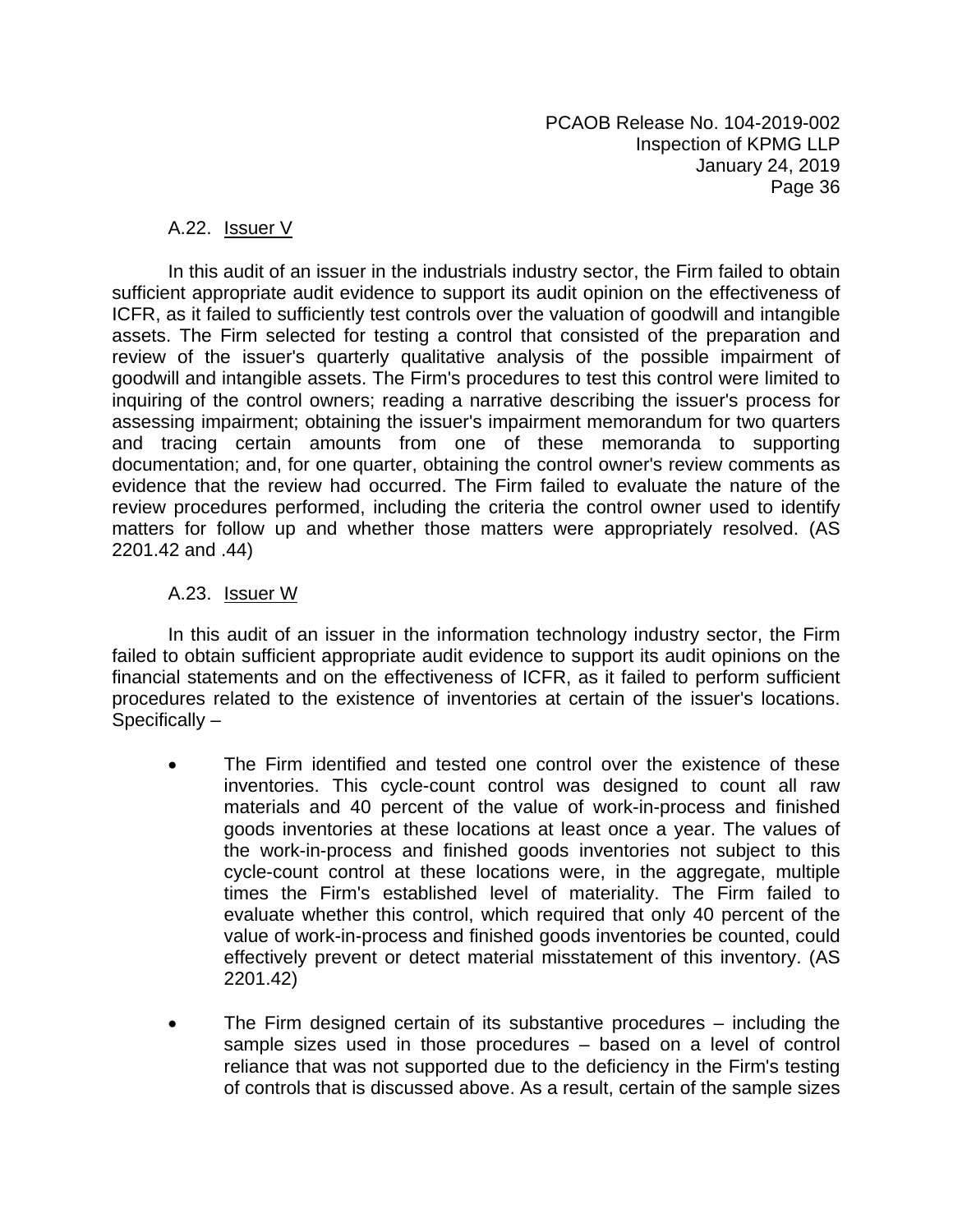the Firm used to test these inventories were too small to provide sufficient evidence. (AS 2301.16, .18, and .37; AS 2315.19, .23, and .23A)

#### A.24. Issuer X

In this audit of an issuer in the health care industry sector, the Firm failed to obtain sufficient appropriate audit evidence to support its audit opinion on the effectiveness of ICFR. The Firm identified a deficiency in the control that it tested over two types of revenue; this revenue was, in the aggregate, multiple times the Firm's established level of materiality. The Firm identified and tested a compensating control, but it determined that this control was ineffective and that the deficiency in the first control was unremediated as of the year end. The Firm failed to sufficiently evaluate the severity of the deficiency in the first control, as it failed to include the more significant of the two revenue types in its evaluation of the magnitude of the potential misstatement resulting from this deficiency. (AS 2201.62)

# A.25. Issuer Y

In this audit of an issuer in the energy industry sector, the Firm failed to obtain sufficient appropriate audit evidence to support its audit opinion on the financial statements, as its procedures to test revenue were not sufficient. The Firm documented that the issuer had accepted financial instruments from a significant customer in exchange for accounts receivable due from that customer, that it had recorded significant losses on those financial instruments, and that it may accept similar financial instruments in the future. The Firm, however, failed to evaluate, in light of these circumstances, whether the issuer had met the revenue recognition criterion that the price was fixed and determinable for sales to this customer. (AS 2810.03)

# A.26. Issuer Z

In this audit of an issuer in the information technology industry sector, the Firm failed to obtain sufficient appropriate audit evidence to support its audit opinion on the effectiveness of ICFR. During the year, the issuer repurchased certain of its convertible notes and recognized a loss on the repurchase. The Firm identified a control over this transaction that consisted of management's review of the accounting for non-routine transactions and, to test the operating effectiveness of this control, it selected the repurchase of the convertible notes. The Firm's testing of the effectiveness of this control was not sufficient, as the Firm did not identify, and take into account, that the control owner had failed to detect that the issuer had not appropriately determined the amount of the loss on the repurchase of the convertible notes in accordance with FASB ASC Subtopic 470-20, *Debt with Conversion and Other Options*. (AS 2201.44)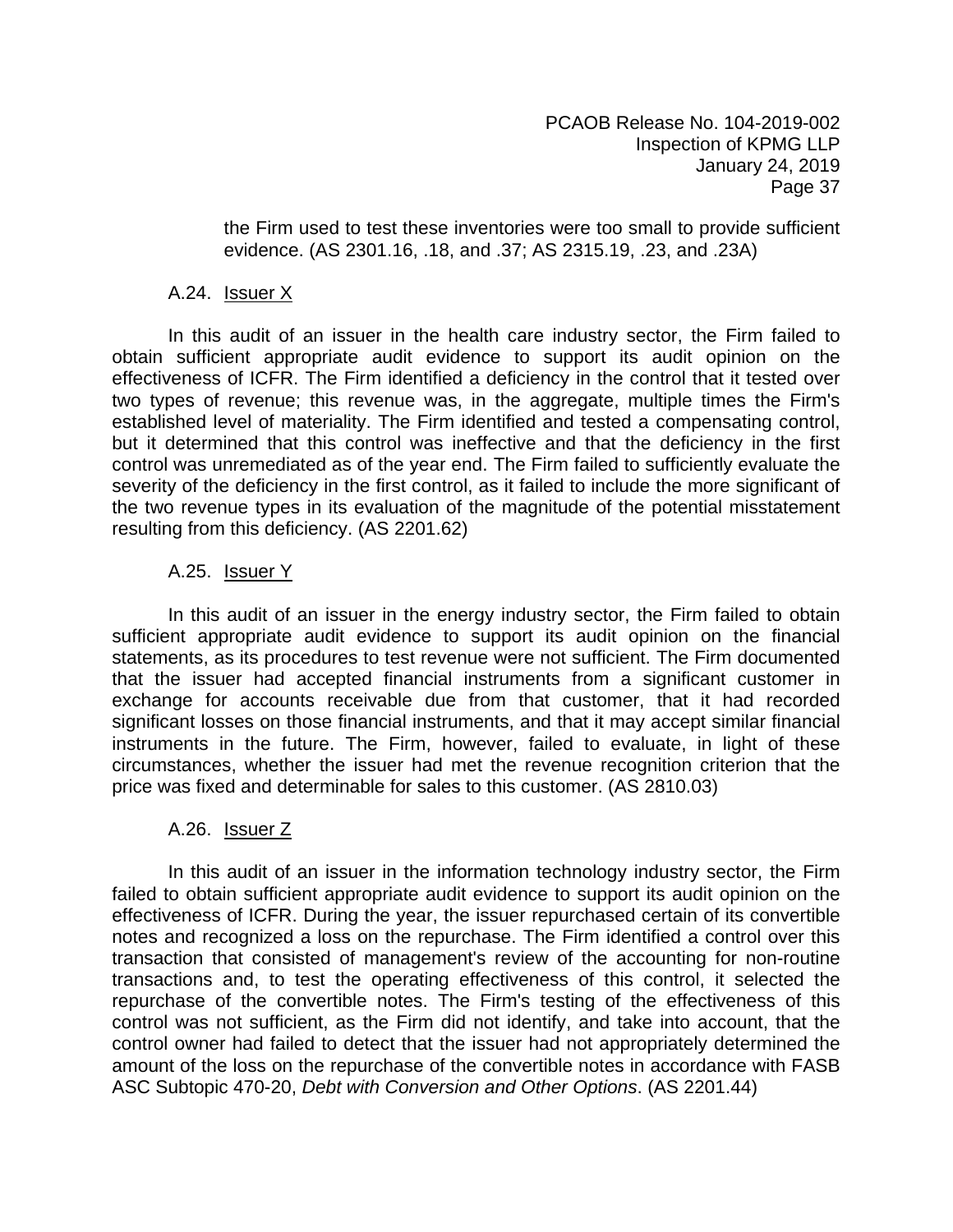#### **B. Auditing Standards**

Each deficiency described in Part I.A above could relate to several provisions of the auditing standards that govern the conduct of audits. The paragraphs of the standards that are cited in Part I.A for each deficiency are only those that most directly relate to the deficiency. The deficiencies also may relate, however, to other paragraphs of those standards and to other auditing standards, including those concerning due professional care, responses to risk assessments, and audit evidence.

Many audit deficiencies involve a lack of due professional care. Paragraphs .02, .05, and .06 of AS 1015, *Due Professional Care in the Performance of Work*, require the independent auditor to plan and perform his or her work with due professional care and set forth aspects of that requirement. AS 1015.07-.09, and paragraph .07 of AS 2301, *The Auditor's Responses to the Risks of Material Misstatement*, specify that due professional care requires the exercise of professional skepticism. These standards state that professional skepticism is an attitude that includes a questioning mind and a critical assessment of the appropriateness and sufficiency of audit evidence.

AS 2301.03, .05, and .08 require the auditor to design and implement audit responses that address the risks of material misstatement. Paragraph .04 of AS 1105, *Audit Evidence*, requires the auditor to plan and perform audit procedures to obtain sufficient appropriate audit evidence to provide a reasonable basis for the audit opinion. Sufficiency is the measure of the quantity of audit evidence, and the quantity needed is affected by the risk of material misstatement (in the audit of financial statements) or the risk associated with the control (in the audit of ICFR) and the quality of the audit evidence obtained. Appropriateness is the measure of the quality of audit evidence; to be appropriate, evidence must be both relevant and reliable in providing support for the related conclusions.

# B.1. List of Specific Auditing Standards Referenced in Part I.A

The table below lists the specific auditing standards that are referenced in Part I.A of this report, cross-referenced to the issuer audits for which each standard is cited. For each auditing standard, the table also provides the number of distinct deficiencies for which the standard is cited for each of the relevant issuer audits. This information identifies only the number of times that the standard is referenced, regardless of whether the reference includes multiple paragraphs or relates to multiple financial statement accounts.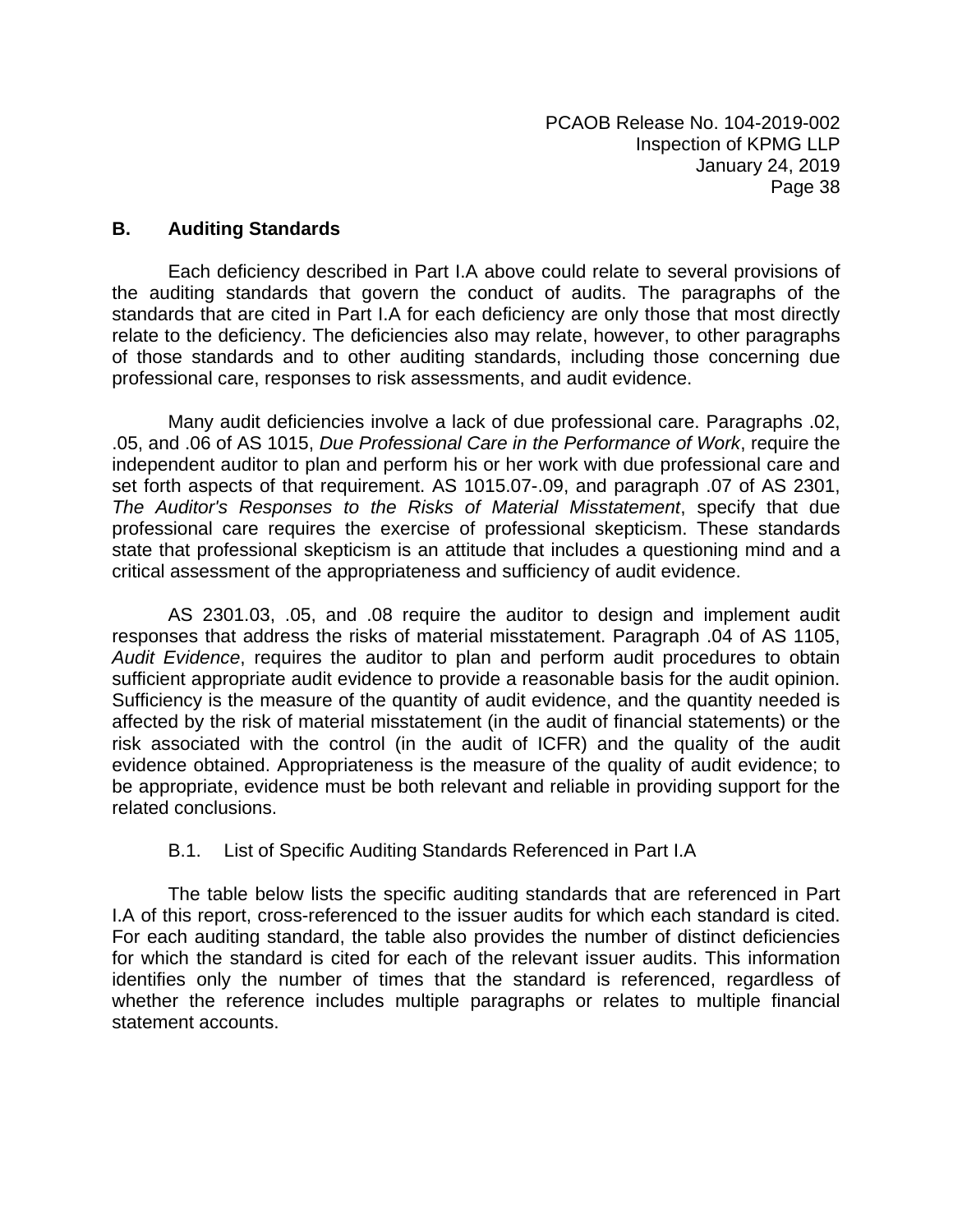| <b>PCAOB Auditing Standards</b>                                                                                                             | <b>Audits</b>                                                                                                                                                                                                                                                                                                                                                                                                                                                        | Number of                                                                                                                                                                                                                                                                                                                                     |
|---------------------------------------------------------------------------------------------------------------------------------------------|----------------------------------------------------------------------------------------------------------------------------------------------------------------------------------------------------------------------------------------------------------------------------------------------------------------------------------------------------------------------------------------------------------------------------------------------------------------------|-----------------------------------------------------------------------------------------------------------------------------------------------------------------------------------------------------------------------------------------------------------------------------------------------------------------------------------------------|
|                                                                                                                                             |                                                                                                                                                                                                                                                                                                                                                                                                                                                                      | <b>References</b>                                                                                                                                                                                                                                                                                                                             |
|                                                                                                                                             |                                                                                                                                                                                                                                                                                                                                                                                                                                                                      | per Audit                                                                                                                                                                                                                                                                                                                                     |
| <b>AS 1105, Audit Evidence</b>                                                                                                              | <b>Issuer D</b>                                                                                                                                                                                                                                                                                                                                                                                                                                                      | $\overline{1}$                                                                                                                                                                                                                                                                                                                                |
| <b>AS 2101, Audit Planning</b>                                                                                                              | <b>Issuer E</b>                                                                                                                                                                                                                                                                                                                                                                                                                                                      | $\mathbf 1$                                                                                                                                                                                                                                                                                                                                   |
| AS 2110, Identifying and Assessing Risks of<br><b>Material Misstatement</b>                                                                 | <b>Issuer A</b>                                                                                                                                                                                                                                                                                                                                                                                                                                                      | 1                                                                                                                                                                                                                                                                                                                                             |
| AS 2201, An Audit of Internal Control Over<br><b>Financial Reporting That Is Integrated with An</b><br><b>Audit of Financial Statements</b> | <b>Issuer A</b><br><b>Issuer B</b><br><b>Issuer C</b><br><b>Issuer D</b><br><b>Issuer E</b><br><b>Issuer F</b><br><b>Issuer G</b><br><b>Issuer H</b><br><b>Issuer I</b><br><b>Issuer J</b><br><b>Issuer K</b><br><b>Issuer L</b><br><b>Issuer M</b><br><b>Issuer N</b><br><b>Issuer O</b><br><b>Issuer Q</b><br><b>Issuer R</b><br><b>Issuer S</b><br><b>Issuer T</b><br><b>Issuer U</b><br><b>Issuer V</b><br><b>Issuer W</b><br><b>Issuer X</b><br><b>Issuer Z</b> | 4<br>$\mathsf 3$<br>$\overline{\mathcal{A}}$<br>$\mathbf 1$<br>1<br>$\overline{c}$<br>$\overline{2}$<br>$\overline{2}$<br>$\overline{1}$<br>$\overline{\mathbf{4}}$<br>6<br>$\overline{2}$<br>$\mathbf{1}$<br>$\overline{2}$<br>$\mathbf 1$<br>$\mathbf 1$<br>$\overline{2}$<br>$\overline{\mathbf{4}}$<br>$\overline{2}$<br>$\mathbf 1$<br>1 |
| AS 2301, The Auditor's Responses to the<br><b>Risks of Material Misstatement</b>                                                            | <b>Issuer A</b><br><b>Issuer B</b><br><b>Issuer C</b><br><b>Issuer E</b><br><b>Issuer F</b>                                                                                                                                                                                                                                                                                                                                                                          | $\overline{2}$<br>$\overline{2}$                                                                                                                                                                                                                                                                                                              |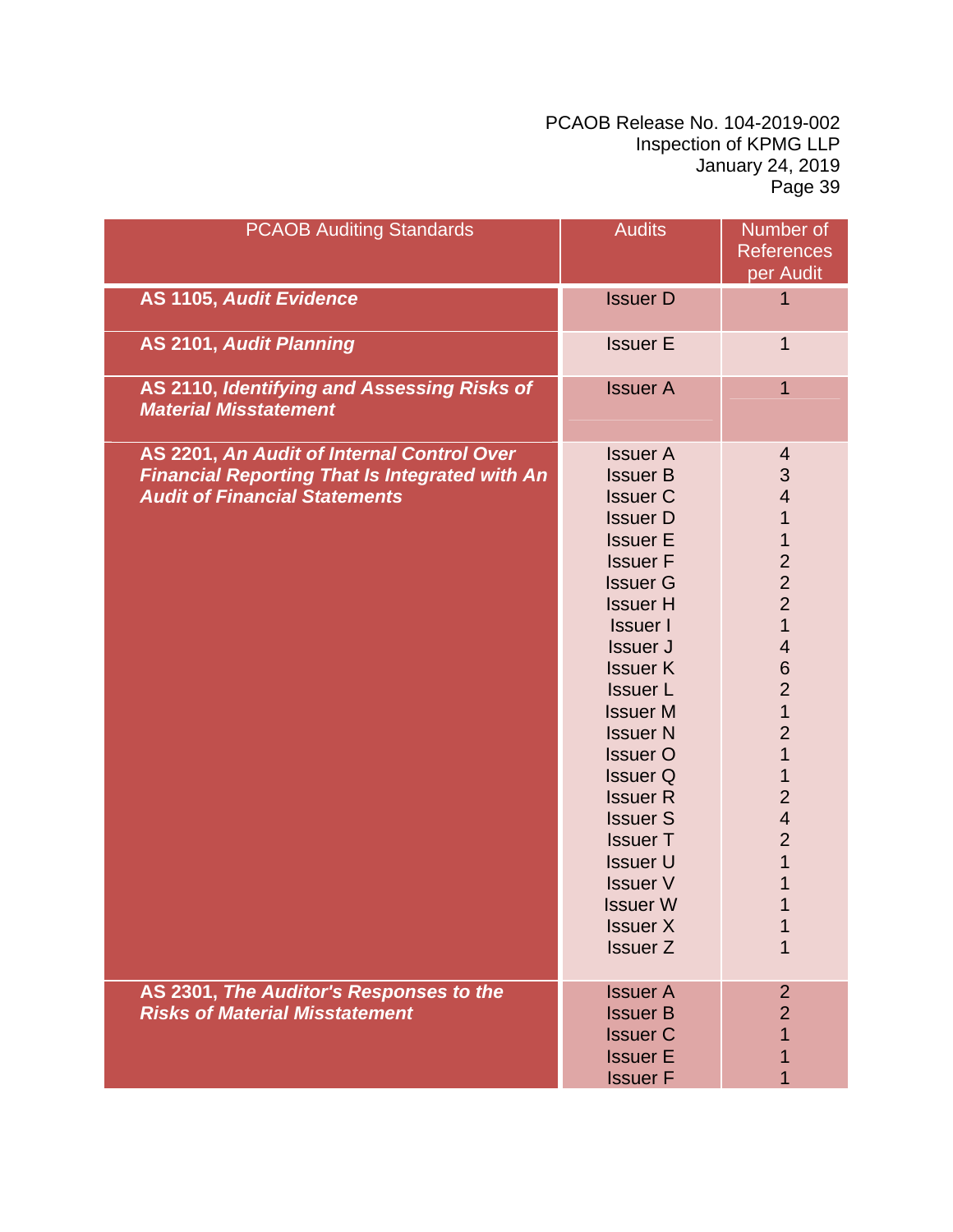| <b>PCAOB Auditing Standards</b>               | <b>Audits</b>                                                                                                                                                                                                                                       | Number of<br><b>References</b><br>per Audit                           |
|-----------------------------------------------|-----------------------------------------------------------------------------------------------------------------------------------------------------------------------------------------------------------------------------------------------------|-----------------------------------------------------------------------|
|                                               | <b>Issuer G</b><br><b>Issuer H</b><br><b>Issuer I</b><br><b>Issuer J</b><br><b>Issuer K</b><br><b>Issuer L</b><br><b>Issuer M</b><br><b>Issuer O</b><br><b>Issuer R</b><br><b>Issuer T</b><br><b>Issuer U</b><br><b>Issuer W</b>                    | 1<br>1<br>1<br>3<br>1<br>1<br>1<br>$\overline{2}$<br>1<br>1<br>1<br>1 |
| AS 2305, Substantive Analytical Procedures    | <b>Issuer F</b><br><b>Issuer T</b>                                                                                                                                                                                                                  | 1<br>1                                                                |
| <b>AS 2310, The Confirmation Process</b>      | <b>Issuer B</b><br><b>Issuer P</b>                                                                                                                                                                                                                  | $\overline{2}$<br>1                                                   |
| AS 2315, Audit Sampling                       | <b>Issuer A</b><br><b>Issuer B</b><br><b>Issuer C</b><br><b>Issuer F</b><br><b>Issuer H</b><br><b>Issuer I</b><br><b>Issuer J</b><br><b>Issuer L</b><br><b>Issuer M</b><br><b>Issuer O</b><br><b>Issuer T</b><br><b>Issuer U</b><br><b>Issuer W</b> | $\overline{2}$<br>$\mathbf 1$<br>1<br>1<br>1<br>1<br>3<br>$\mathbf 1$ |
| <b>AS 2501, Auditing Accounting Estimates</b> | <b>Issuer A</b><br><b>Issuer B</b><br><b>Issuer C</b><br><b>Issuer F</b>                                                                                                                                                                            |                                                                       |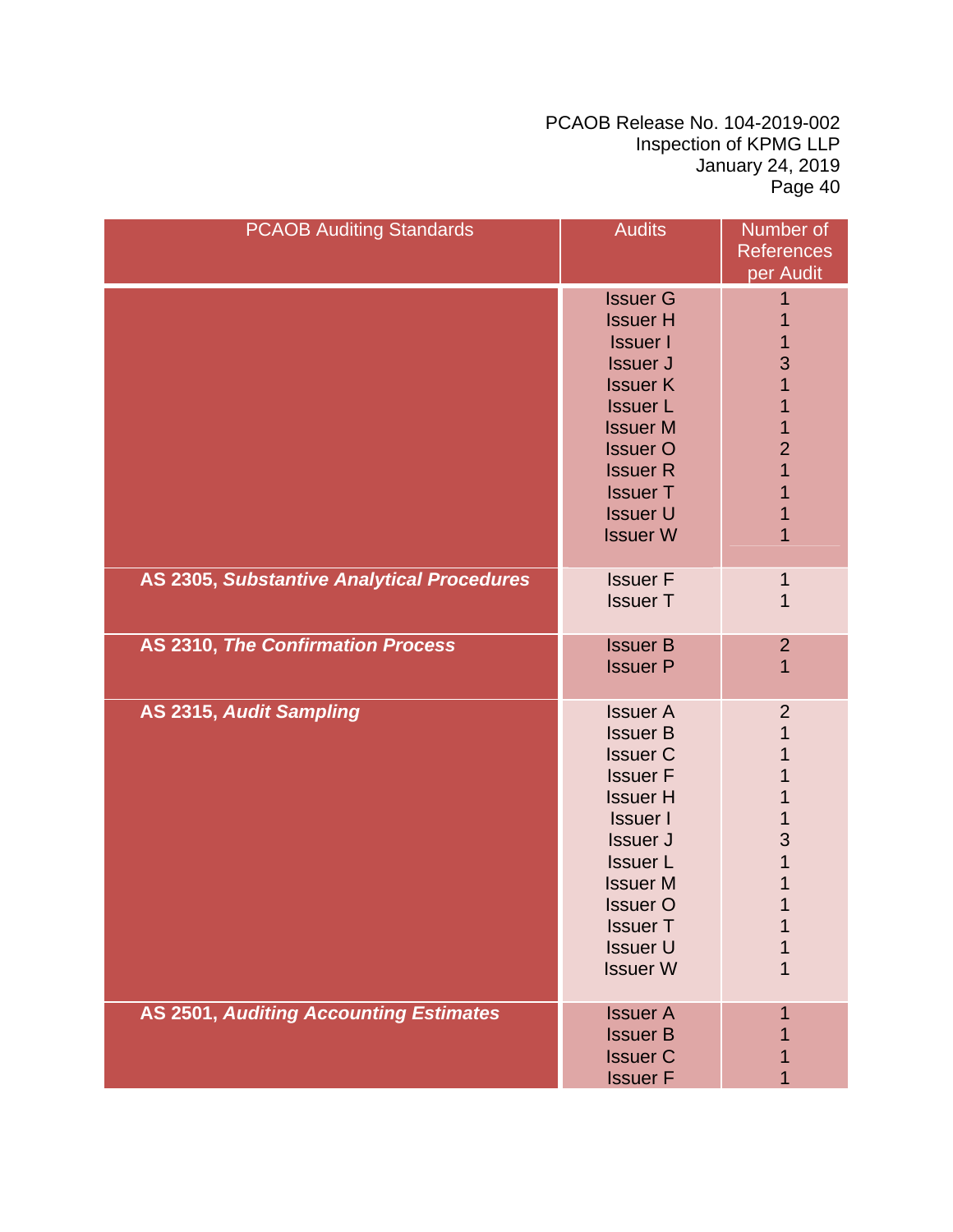| <b>PCAOB Auditing Standards</b>                              | <b>Audits</b>                                                                               | Number of<br><b>References</b><br>per Audit |
|--------------------------------------------------------------|---------------------------------------------------------------------------------------------|---------------------------------------------|
|                                                              | <b>Issuer G</b><br><b>Issuer P</b><br><b>Issuer T</b>                                       | $\overline{2}$                              |
| AS 2502, Auditing Fair Value Measurements<br>and Disclosures | <b>Issuer A</b><br><b>Issuer D</b><br><b>Issuer</b> I<br><b>Issuer K</b><br><b>Issuer P</b> | $\overline{2}$                              |
| <b>AS 2810, Evaluating Audit Results</b>                     | <b>Issuer Y</b>                                                                             |                                             |

# B.2. Financial Statement Accounts or Auditing Areas Related to Identified Audit **Deficiencies**

The table below lists the financial statement accounts or auditing areas related to the deficiencies included in Part I.A of this report and identifies the audits described in Part I.A where deficiencies relating to the respective areas were observed.

|                                                       | <b>AS</b><br>1105 | <b>AS</b><br>2101 | <b>AS</b><br>2110 | <b>AS</b><br>2201 | <b>AS</b><br>2301 | <b>AS</b><br>2305 | <b>AS</b><br>2310 | <b>AS</b><br>2315 | <b>AS</b><br>2501 | <b>AS</b><br>2502 | <b>AS</b><br>2810 |
|-------------------------------------------------------|-------------------|-------------------|-------------------|-------------------|-------------------|-------------------|-------------------|-------------------|-------------------|-------------------|-------------------|
| <b>Accounts</b><br>receivable                         |                   | E                 |                   | E                 | E                 |                   |                   |                   |                   |                   |                   |
| <b>AFS</b><br><b>securities</b>                       |                   |                   | $\overline{A}$    | A, C,<br>J        | A, J              |                   |                   | A, J              |                   |                   |                   |
| <b>Business</b><br>combinations                       |                   |                   |                   | A                 |                   |                   |                   |                   |                   | A                 |                   |
| <b>Convertible</b><br>notes                           |                   |                   |                   | Z                 |                   |                   |                   |                   |                   |                   |                   |
| <b>Deposit</b><br>liabilities                         |                   |                   | $\mathsf{A}$      | A, B,<br>Q        | A, B              |                   | B, P              | A, B              |                   |                   |                   |
| <b>Derivative</b><br>assets and<br><b>liabilities</b> |                   |                   | $\overline{A}$    | A, J,<br>K        | A, J              |                   |                   | A, J              |                   | K                 |                   |
| <b>Income taxes</b>                                   |                   |                   |                   | J                 | J                 |                   |                   | J                 |                   |                   |                   |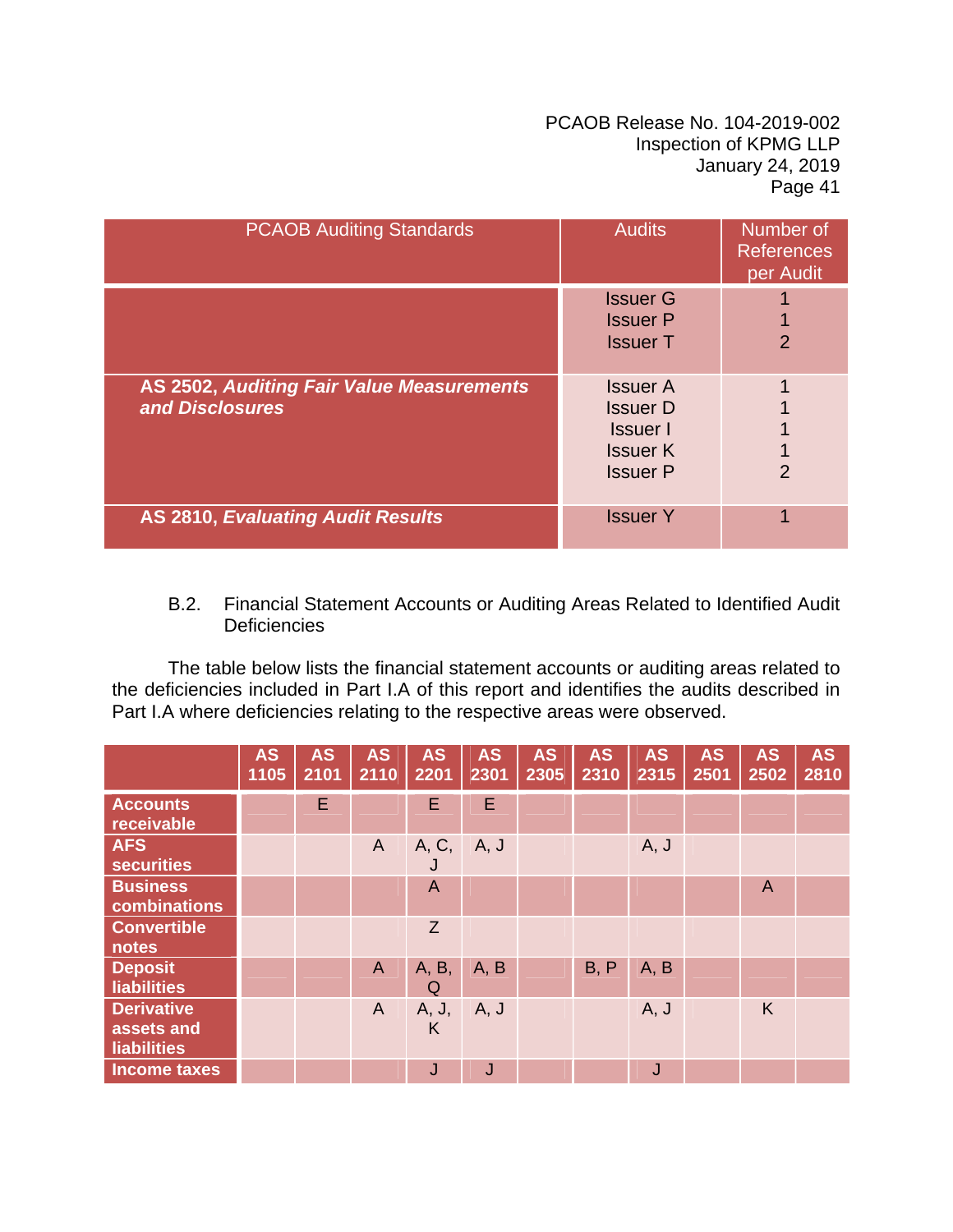|                                                              | <b>AS</b><br>1105 | <b>AS</b><br>2101 | <b>AS</b><br>2110 | <b>AS</b><br>2201                           | <b>AS</b><br>2301                | <b>AS</b><br>2305 | <b>AS</b><br>2310 | <b>AS</b><br>2315         | <b>AS</b><br>2501 | <b>AS</b><br>2502 | <b>AS</b><br>2810 |
|--------------------------------------------------------------|-------------------|-------------------|-------------------|---------------------------------------------|----------------------------------|-------------------|-------------------|---------------------------|-------------------|-------------------|-------------------|
| <b>Impairment of</b><br>goodwill and<br>intangible<br>assets |                   |                   |                   | $\vee$                                      |                                  |                   |                   |                           |                   |                   |                   |
| <b>Impairment of</b><br>PP&E                                 | D                 |                   |                   | D, R                                        | $\mathsf{R}$                     |                   |                   |                           |                   | D                 |                   |
| <b>Impairment of</b><br><b>loan</b><br>receivables           |                   |                   |                   | $\mathsf{R}$                                |                                  |                   |                   |                           |                   |                   |                   |
| <b>Insurance</b><br>reserves                                 |                   |                   |                   | F                                           |                                  |                   |                   |                           | F                 |                   |                   |
| <b>Intangible</b><br>assets,<br>including<br>amortization    |                   |                   |                   | G                                           |                                  |                   |                   |                           | G                 |                   |                   |
| Inventory,<br>including<br>related<br><b>reserves</b>        |                   | E                 |                   | E, N,<br>S, T,<br>W                         | E, T,<br>W                       |                   |                   | T, W                      | Τ                 |                   |                   |
| Loans,<br>including ALL                                      |                   |                   | $\overline{A}$    | A, B,<br>C,<br>H, I,<br>$\circ$             | A, C,<br>H, I,<br>$\overline{O}$ |                   | B                 | A, C,<br>H, I,<br>$\circ$ | A, B,<br>C        | $\mathsf{I}$      |                   |
| <b>MSRs</b>                                                  |                   |                   |                   | $\overline{A}$                              |                                  |                   |                   |                           | P                 | P                 |                   |
| Revenue,<br>including<br>allowances                          |                   | E                 |                   | E, F,<br>G,<br>K, L,<br>M,<br>N, T,<br>U, X | E, F,<br>G,<br>K, L,<br>M, U     | F, T              |                   | F, L,<br>M, U             |                   |                   | Y                 |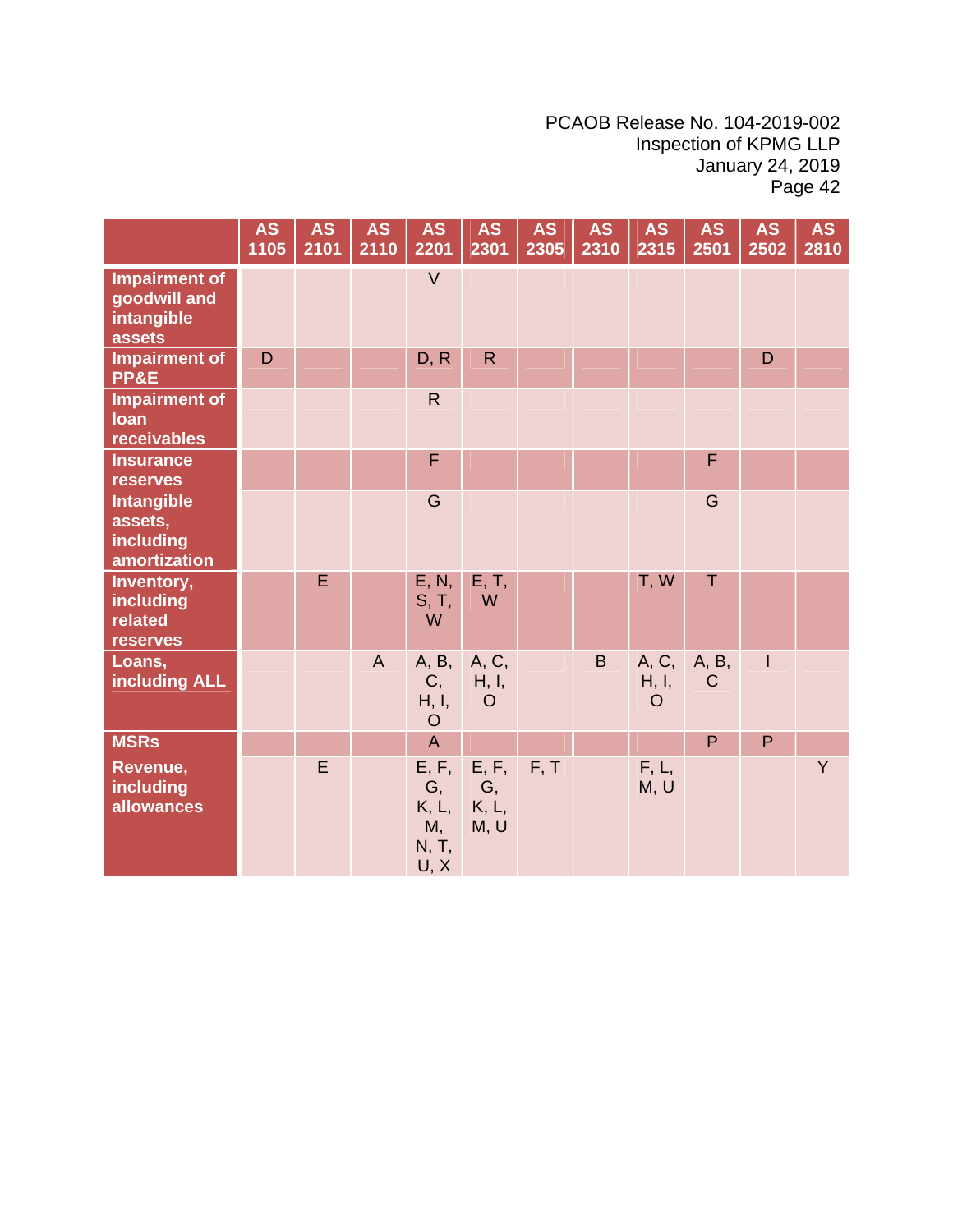# B.3. Audit Deficiencies by Industry

The table below lists the industries<sup>5</sup> of the issuers for which audit deficiencies were discussed in Part I.A of this report and cross references the issuers to the specific auditing standards related to the deficiencies.

|                                         | <b>AS</b><br>1105 | <b>AS</b><br>2101 | <b>AS</b><br>2110 | <b>AS</b><br>2201                                 | <b>AS</b><br>2301 | <b>AS</b><br>2305 | <b>AS</b><br>2310 | <b>AS</b><br>2315 | <b>AS</b><br>2501                          | <b>AS</b><br>2502 | <b>AS</b><br>2810 |
|-----------------------------------------|-------------------|-------------------|-------------------|---------------------------------------------------|-------------------|-------------------|-------------------|-------------------|--------------------------------------------|-------------------|-------------------|
| <b>Consumer</b><br><b>Discretionary</b> |                   |                   |                   | G                                                 | G                 |                   |                   |                   | G                                          |                   |                   |
| <b>Consumer</b><br><b>Staples</b>       |                   |                   |                   | N, T                                              | $\top$            | T                 |                   | T                 | T.                                         |                   |                   |
| <b>Energy</b>                           |                   |                   |                   | $\mathsf{R}$                                      | $\mathsf{R}$      |                   |                   |                   |                                            |                   | Y                 |
| <b>Financials</b>                       |                   |                   | $\mathsf{A}$      | A, B,<br>C, F, C, F,<br>H, I, H, I,<br>J, O,<br>Q | A, B,<br>J, O     | F.                | B, P              | H, I,<br>J, O     | A, B, A, B,<br>C, F, C, F,<br>$\mathsf{P}$ | A, I,<br>P        |                   |
| <b>Health Care</b>                      |                   |                   |                   | $\mathsf{X}$                                      |                   |                   |                   |                   |                                            |                   |                   |
| <b>Industrials</b>                      |                   | E                 |                   | E, L,<br>$\vee$                                   | E, L              |                   |                   | L                 |                                            |                   |                   |
| <b>Information</b><br><b>Technology</b> |                   |                   |                   | W, Z                                              | W                 |                   |                   | W                 |                                            |                   |                   |
| <b>Materials</b>                        | D                 |                   |                   | D,<br>M, S                                        | M                 |                   |                   | M                 |                                            | D                 |                   |
| <b>Real Estate</b>                      |                   |                   |                   | U                                                 | $\cup$            |                   |                   | $\cup$            |                                            |                   |                   |
| <b>Utilities</b>                        |                   |                   |                   | K                                                 | K                 |                   |                   |                   |                                            | K                 |                   |

<sup>&</sup>lt;sup>5</sup> The majority of industry sector data is based on Global Industry Classification Standard ("GICS") data obtained from Standard & Poor's ("S&P"). In instances where GICS for an issuer is not available from S&P, classifications are assigned based upon North American Industry Classification System data.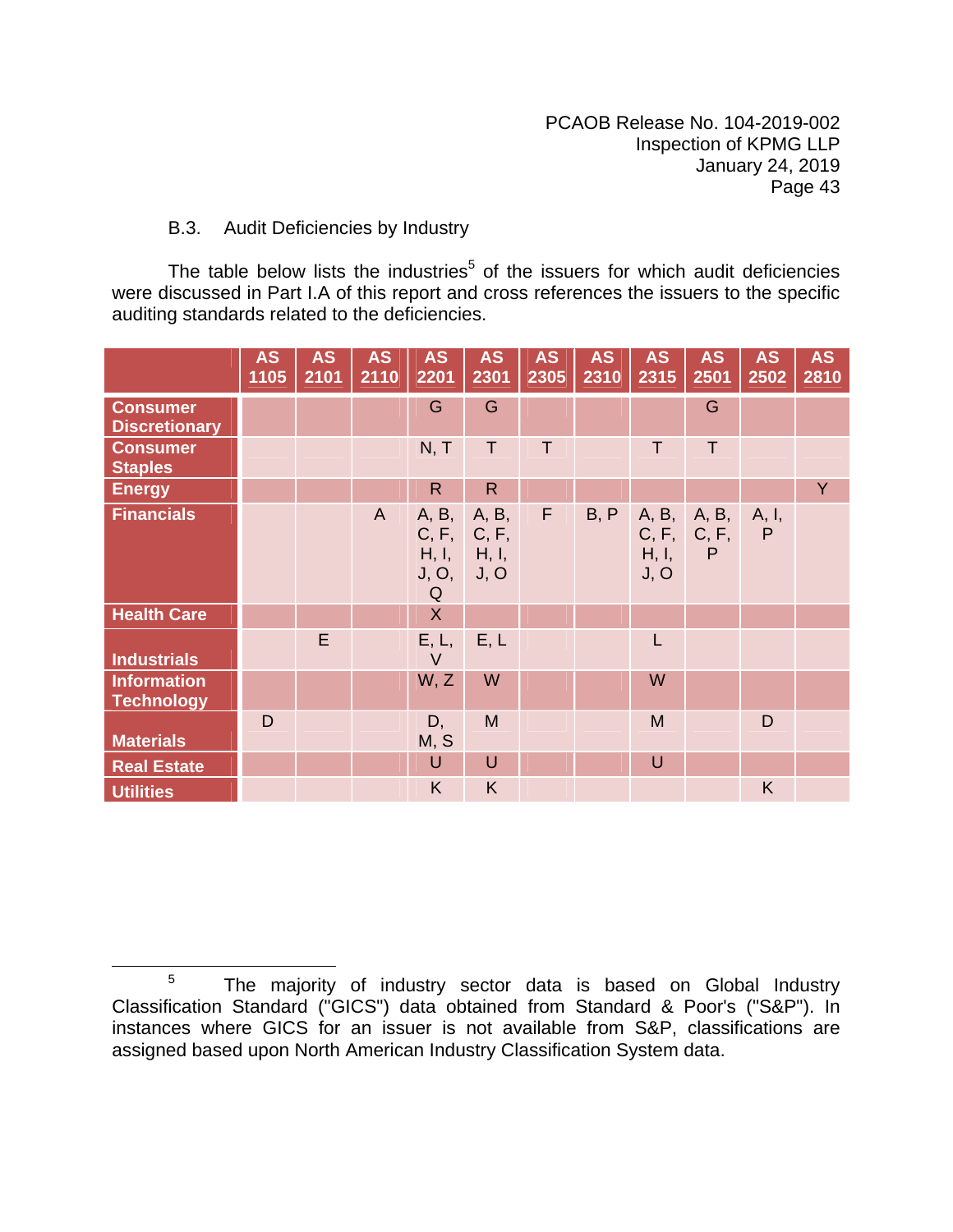# **C. Data Related to the Issuer Audits Selected for Inspection**<sup>6</sup>

#### C.1. Industries of Issuers Inspected

The chart below categorizes the 52 issuers whose audits were inspected in 2017, based on the issuer's industry. $7$ 



**EXECUTE:**<br>
<sup>6</sup> Where the audit work inspected related to an engagement in which the Firm played a role but was not the principal auditor, the industry and the revenue included in the tables and charts in this section are those of the entity for which an audit report was issued by the primary auditor. As discussed above, the inspection process included reviews of portions of 51 selected issuer audits completed by the Firm and the Firm's audit work on one other issuer audit engagement in which it played a role but was not the principal auditor.

7 See Footnote 5 for additional information on how industry sectors were classified.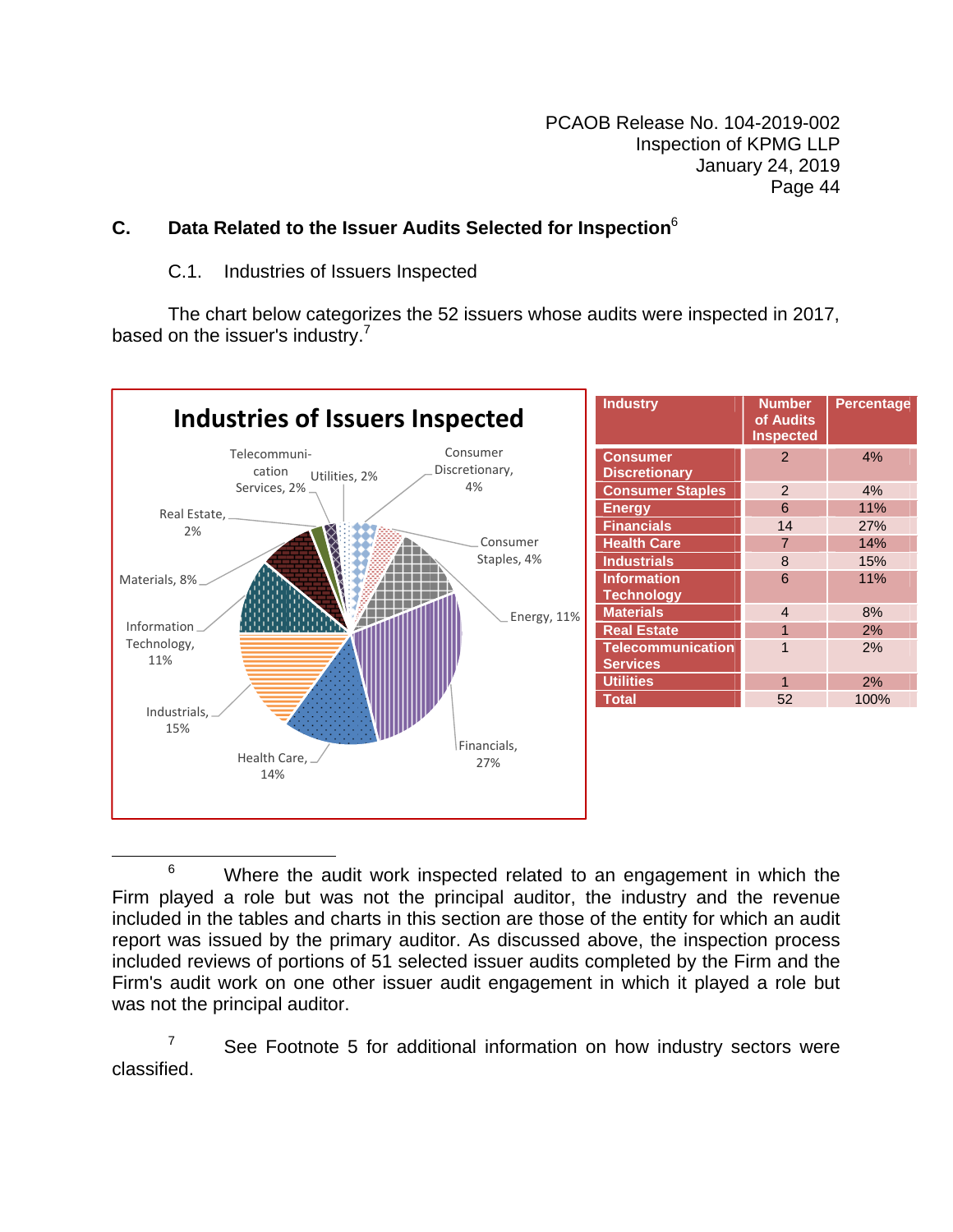# C.2. Revenue Ranges of Issuers Inspected

 The chart below categorizes, based upon revenue, the 52 issuers whose audits were inspected in 2017. $8$  This presentation of revenue data is intended to provide information related to the size of issuers whose audits were inspected and is not indicative of whether the inspection included a review of the Firm's auditing of revenue in the issuer audits selected for review.



| <b>Revenue</b><br>$(in USS)$ | <b>Number</b><br>of Audits<br><b>inspected</b> | <b>Percentage</b> |
|------------------------------|------------------------------------------------|-------------------|
| <100 million                 | 3                                              | 6%                |
| 100-500<br>million           | 15                                             | 29%               |
| >500 million<br>-1 billion   | 4                                              | 8%                |
| $>1-2.5$ billion             | 11                                             | 21%               |
| $>2.5-5$ billion             | 4                                              | 8%                |
| >5-10 billion                | 6                                              | 11%               |
| >10-50 billion               | 6                                              | 11%               |
| >50 billion                  | 3                                              | 6%                |
| <b>Total</b>                 | 52                                             | 100%              |

**Example 2** The revenue amounts reflected in the chart are for the issuer's fiscal year end that corresponds to the audit inspected by the PCAOB. The revenue amounts were obtained from S&P and reflect a standardized approach to presenting revenue amounts.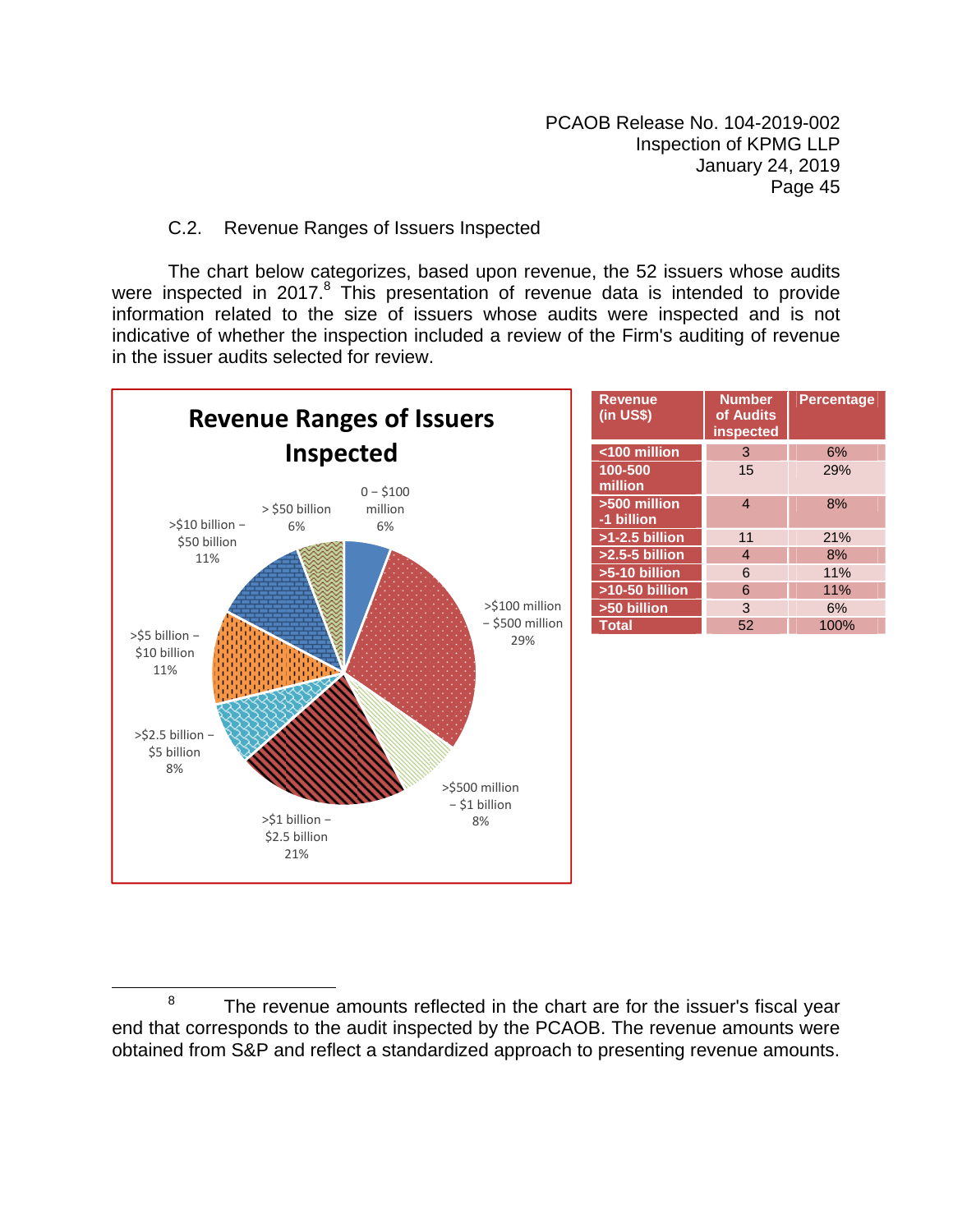# **D. Information Concerning PCAOB Inspections that is Generally Applicable to Annually Inspected Firms**

This section provides a brief description of the procedures that are often performed in annual inspections of auditing firms.

# D.1. Reviews of Audit Work

The inspection team selects the audits, and the specific portions of those audits, that it will review, and the inspected firm is not allowed an opportunity to limit or influence the selections. For each specific portion of the audit that is selected, the inspection team reviews the engagement team's work papers and interviews engagement personnel regarding those portions. If the inspection team identifies a potential issue that it is unable to resolve through discussion with the firm and review of any additional work papers or other documentation, the inspection team ordinarily provides the firm with a written comment form on the matter and the firm is allowed the opportunity to provide a written response to the comment form. If the response does not resolve the inspection team's concerns, the matter is considered a deficiency and is evaluated for inclusion in the inspection report. Identified deficiencies in the audit work that exceed a significance threshold (which is described in Part I.A of the inspection report) are summarized in the public portion of the inspection report.<sup>9</sup>

Audit deficiencies that the inspection team may identify include a firm's failure to identify, or to address appropriately, financial statement misstatements, including failures to comply with disclosure requirements,<sup>10</sup> as well as a firm's failure to perform,

 $9$  The discussion in this report of any deficiency observed in a particular audit reflects information reported to the Board by the inspection team and does not reflect any determination by the Board as to whether the Firm has engaged in any conduct for which it could be sanctioned through the Board's disciplinary process. In addition, any references in this report to violations or potential violations of law, rules, or professional standards are not a result of an adjudicative process and do not constitute conclusive findings for purposes of imposing legal liability.

<sup>&</sup>lt;sup>10</sup> When it comes to the Board's attention that an issuer's financial statements appear not to present fairly, in a material respect, the financial position, results of operations, or cash flows of the issuer in conformity with the applicable financial reporting framework, the Board's practice is to report that information to the Securities and Exchange Commission ("SEC" or "the Commission"), which has jurisdiction to determine proper accounting in issuers' financial statements. Any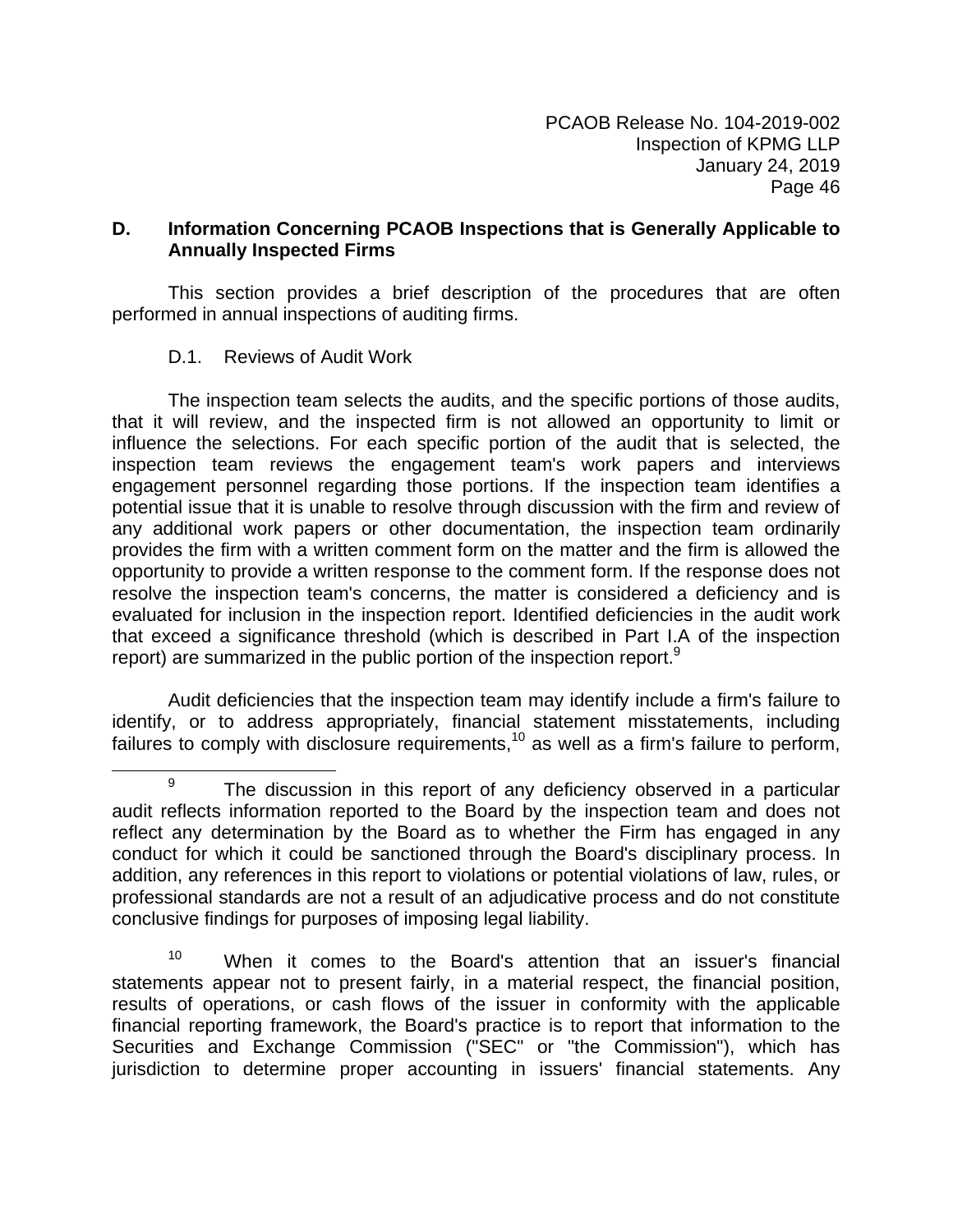or to perform sufficiently, certain necessary risk assessment procedures, tests of controls, and substantive audit procedures.

In reaching its conclusions about whether a deficiency exists, an inspection team considers whether audit documentation or any other evidence that a firm might provide to the inspection team supports the firm's contention that it performed a procedure, obtained evidence, or reached an appropriate conclusion. In some cases, the conclusion that a firm did not perform a procedure may be based on the absence of documentation and the absence of persuasive other evidence, even if the firm claimed to have performed the procedure. AS 1215, *Audit Documentation,* provides that, in various circumstances including PCAOB inspections, a firm that has not adequately documented that it performed a procedure, obtained evidence, or reached an appropriate conclusion must demonstrate with persuasive other evidence that it did so, and that oral assertions and explanations alone do not constitute persuasive other evidence. In the case of every matter cited in the public portion of a final inspection report, the inspection team has carefully considered any contention by the firm that it did so but just did not document its work, and the inspection team has concluded that the available evidence does not support the contention that the firm sufficiently performed the necessary work.

# D.2. Review of a Firm's Quality Control System

QC 20, *System of Quality Control for a CPA Firm's Accounting and Auditing Practice,* provides that an auditing firm has a responsibility to ensure that its personnel comply with the applicable professional standards. This standard specifies that a firm's system of quality control should encompass the following elements: (1) independence, integrity, and objectivity; (2) personnel management; (3) acceptance and continuance of issuer audit engagements; (4) engagement performance; and (5) monitoring.

The inspection team's assessment of a firm's quality control system is derived both from the results of its procedures specifically focused on the firm's quality control policies and procedures, and also from inferences that can be drawn from deficiencies in the performance of individual audits. Audit deficiencies, whether alone or when aggregated, may indicate areas where a firm's system has failed to provide reasonable

description in this report of financial statement misstatements or failures to comply with SEC disclosure requirements should not be understood as an indication that the SEC has considered or made any determination regarding these issues unless otherwise expressly stated.

<u> 1989 - Johann Stein, marwolaethau a gweledydd a ganlad y ganlad y ganlad y ganlad y ganlad y ganlad y ganlad</u>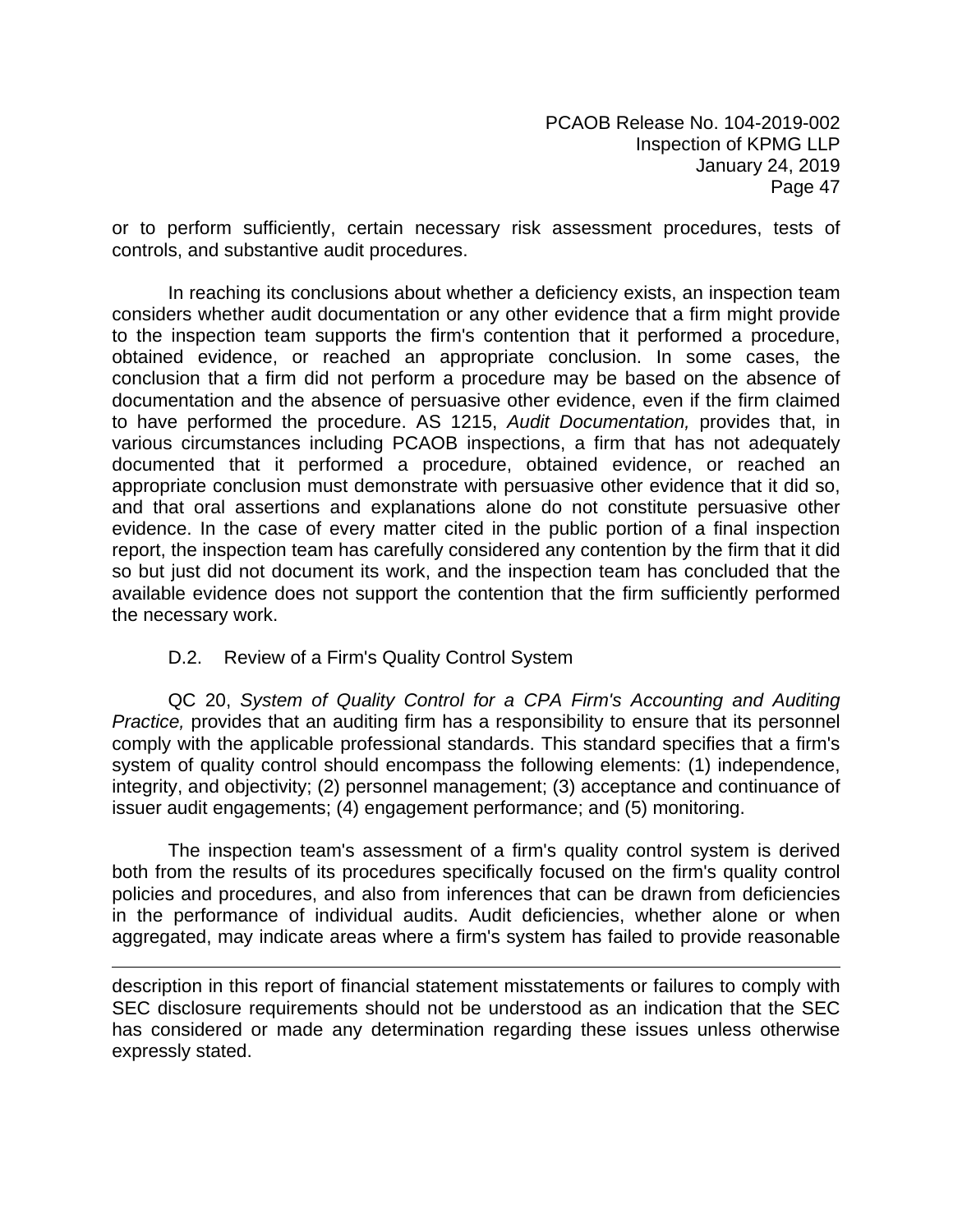assurance of quality in the performance of audits. Even deficiencies that do not result in an insufficiently supported audit opinion or a failure to obtain sufficient appropriate audit evidence to fulfill the objectives of the firm's role in an audit may indicate a defect or potential defect in a firm's quality control system.<sup>11</sup> If identified deficiencies, when accumulated and evaluated, indicate defects or potential defects in the firm's system of quality control, the nonpublic portion of this report would include a discussion of those issues. When evaluating whether identified deficiencies in individual audits indicate a defect or potential defect in a firm's system of quality control, the inspection team considers the nature, significance, and frequency of the deficiencies;<sup>12</sup> related firm methodology, guidance, and practices; and possible root causes.

Inspections also include a review of certain of the firm's practices, policies, and processes related to audit quality, which constitute a part of the firm's quality control system. The inspection team customizes the procedures it performs with respect to the firm's practices, policies, and processes related to audit quality, bearing in mind the firm's structure, procedures performed in prior inspections, past and current inspection observations, an assessment of risk related to each area, and other factors. The areas generally considered for review include (1) management structure and processes, including the tone at the top; (2) practices for partner management, including allocation of partner resources and partner evaluation, compensation, admission, and disciplinary actions; (3) policies and procedures for considering and addressing the risks involved in accepting and retaining issuer audit engagements, including the application of the firm's risk-rating system; (4) processes related to the firm's use of audit work that the firm's foreign affiliates perform on the foreign operations of the firm's U.S. issuer audits; and (5) the firm's processes for monitoring audit performance, including processes for identifying and assessing indicators of deficiencies in audit performance, independence policies and procedures, and processes for responding to defects or potential defects in

 $11$  Not every audit deficiency suggests a defect or potential defect in a firm's quality control system, and this report does not discuss every audit deficiency the inspection team identified.

 $12$  An evaluation of the frequency of a type of deficiency may include consideration of how often the inspection team reviewed audit work that presented the opportunity for similar deficiencies to occur. In some cases, even a type of deficiency that is observed infrequently in a particular inspection may, because of some combination of its nature, its significance, and the frequency with which it has been observed in previous inspections of the firm, be cause for concern about a quality control defect or potential defect.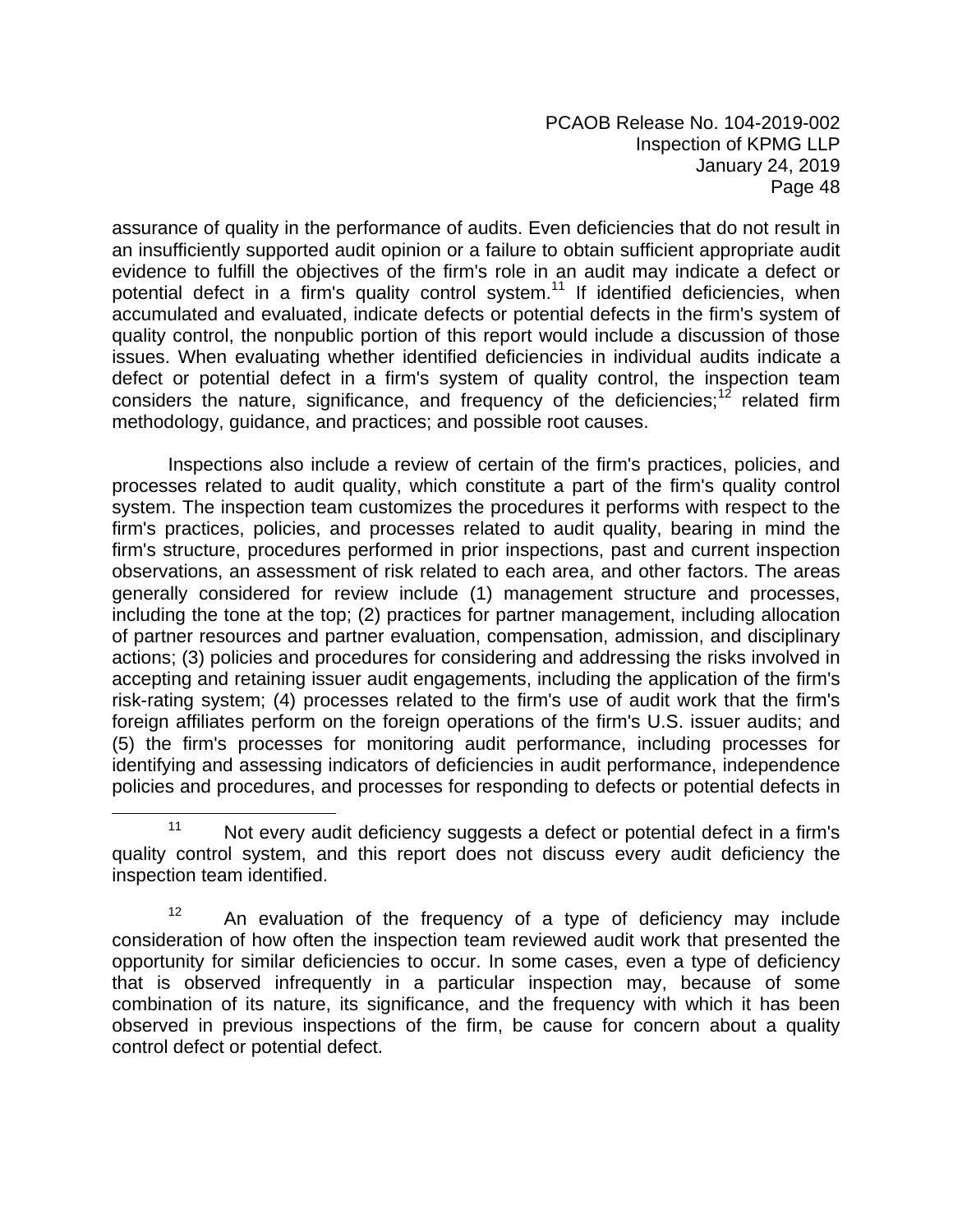quality control. A description of the procedures generally applied to these areas is below.

# D.2.a. Review of Management Structure and Processes, Including the Tone at the Top

Procedures in this area are designed to focus on (1) how management is structured and operates the firm's business, and the implications that the management structure and processes have on audit performance and (2) whether actions and communications by the firm's leadership  $-$  the tone at the top  $-$  demonstrate a commitment to audit quality. To assess this area, the inspection team may interview firm personnel, including firm leadership, and review significant management reports, communications, and documents, as well as information regarding financial metrics and other processes that the firm uses to plan and evaluate its business.

> D.2.b. Review of Practices for Partner Management, Including Allocation of Partner Resources and Partner Evaluation, Compensation, Admission, and Disciplinary Actions

Procedures in this area are designed to focus on (1) whether the firm's processes related to partner evaluation, compensation, admission, termination, and disciplinary actions could be expected to encourage an appropriate emphasis on audit quality and technical competence, as distinct from marketing or other activities of the firm; (2) the firm's processes for allocating its partner resources; and (3) the accountability and responsibilities of the different levels of firm management with respect to partner management. The inspection team may interview members of the firm's management and review documentation related to certain of these topics. In addition, the inspection team's evaluation may include the results of interviews of audit partners regarding their responsibilities and allocation of time. Further, the inspection team may review a sample of partners' personnel files.

> D.2.c. Review of Policies and Procedures for Considering and Addressing the Risks Involved in Accepting and Retaining Issuer Audit Engagements, Including the Application of the Firm's Risk-Rating System

The inspection team may consider the firm's documented policies and procedures in this area. In addition, the inspection team may select certain issuer audits to (1) evaluate compliance with the firm's policies and procedures for identifying and assessing the risks involved in accepting or continuing the issuer audit engagements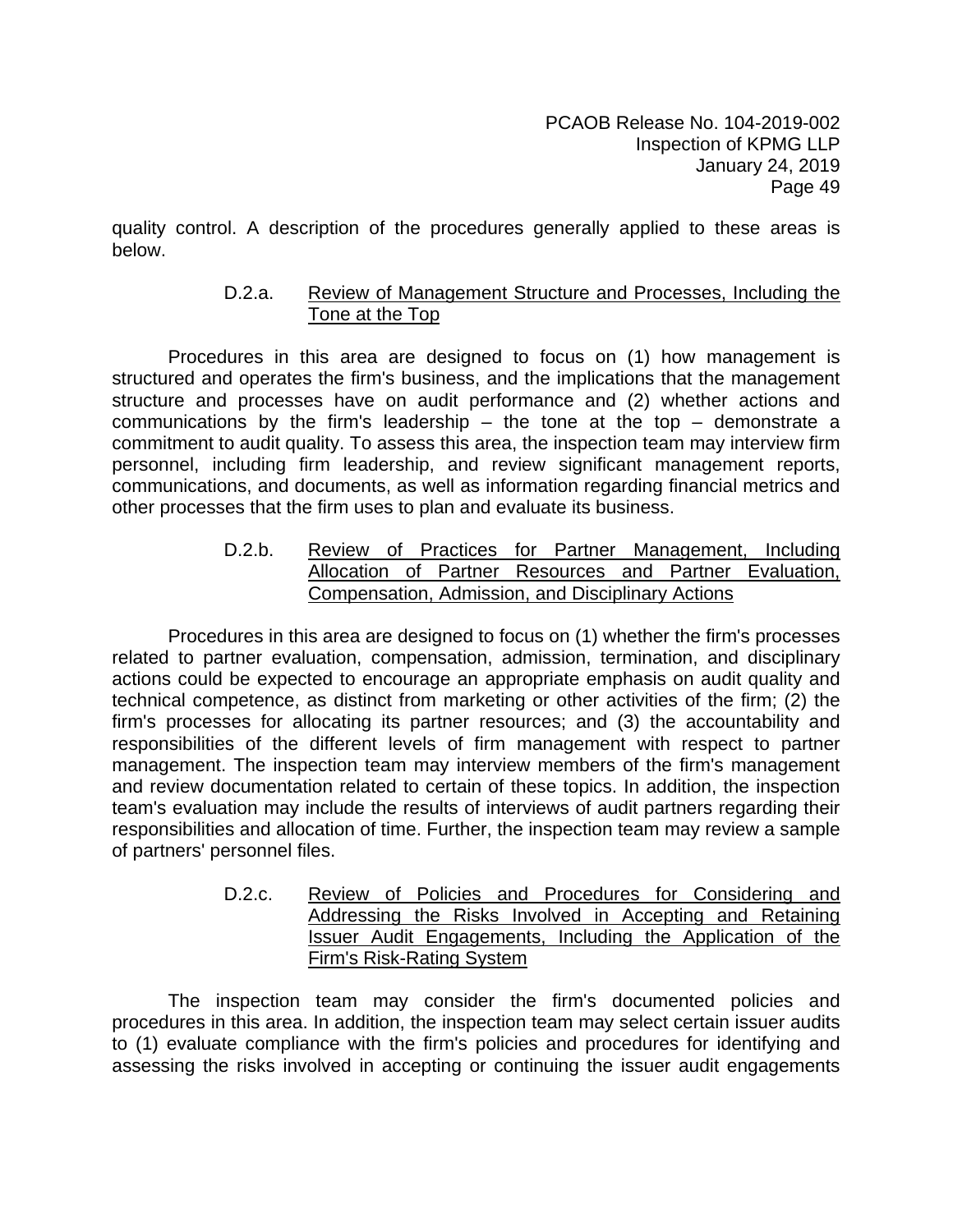and (2) observe whether the audit procedures were responsive to the risks of material misstatement identified during the firm's process.

# D.2.d. Review of Processes Related to a Firm's Use of Audit Work that the Firm's Foreign Affiliates Perform on the Firm's U.S. Issuer **Audits**

The inspection team may review the firm's policies and procedures related to its supervision and control of work performed by foreign affiliates on the firm's U.S. issuer audits, review available information relating to the most recent internal inspections of foreign affiliated firms, interview members of the firm's leadership, and review the U.S. engagement teams' supervision concerning, and procedures for control of, the audit work that the firm's foreign affiliates performed on a sample of audits.

- D.2.e. Review of a Firm's Processes for Monitoring Audit Performance, Including Processes for Identifying and Assessing Indicators of Deficiencies in Audit Performance, Independence Policies and Procedures, and Processes for Responding to Defects or Potential Defects in Quality Control
	- D.2.e.i. Review of Processes for Identifying and Assessing Indicators of Deficiencies in Audit Performance

Procedures in this area are designed to identify and assess the processes the firm uses to monitor audit quality for individual engagements and for the firm as a whole. The inspection team may interview members of the firm's management and review documents relating to the firm's identification and evaluation of, and response to, possible indicators of deficiencies in audit performance. In addition, the inspection team may review documents related to the design and operation of the firm's internal inspection program, and may compare the results of its review to those from the internal inspection's review of the same audit work.

# D.2.e.ii. Review of Response to Defects or Potential Defects in Quality Control

The inspection team may review steps the firm has taken to address possible quality control deficiencies and assess the design and effectiveness of the underlying processes. In addition, the inspection team may inspect audits of issuers whose audits had been reviewed during previous PCAOB inspections of the firm to ascertain whether the audit procedures in areas with previous deficiencies have improved.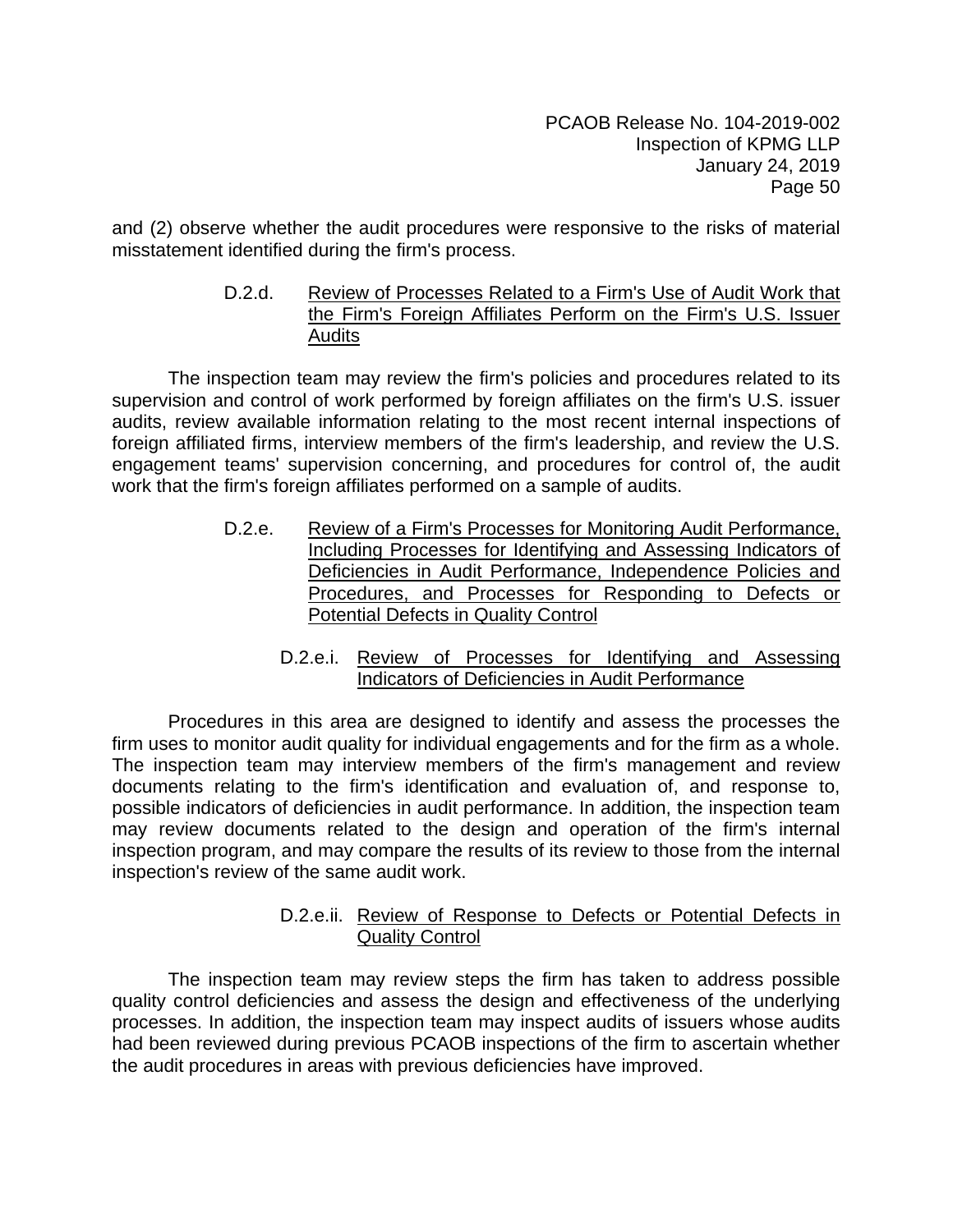#### D.2.e.iii. Review of Certain Other Policies and Procedures Related to Monitoring Audit Quality

The inspection team may assess policies, procedures, and guidance related to aspects of independence requirements and the firm's consultation processes, as well as the firm's compliance with these requirements and processes. In addition, the inspection team may review documents, including certain newly issued policies and procedures, and interview firm management to consider the firm's methods for developing audit policies, procedures, and methodologies, including internal guidance and training materials.

END OF PART I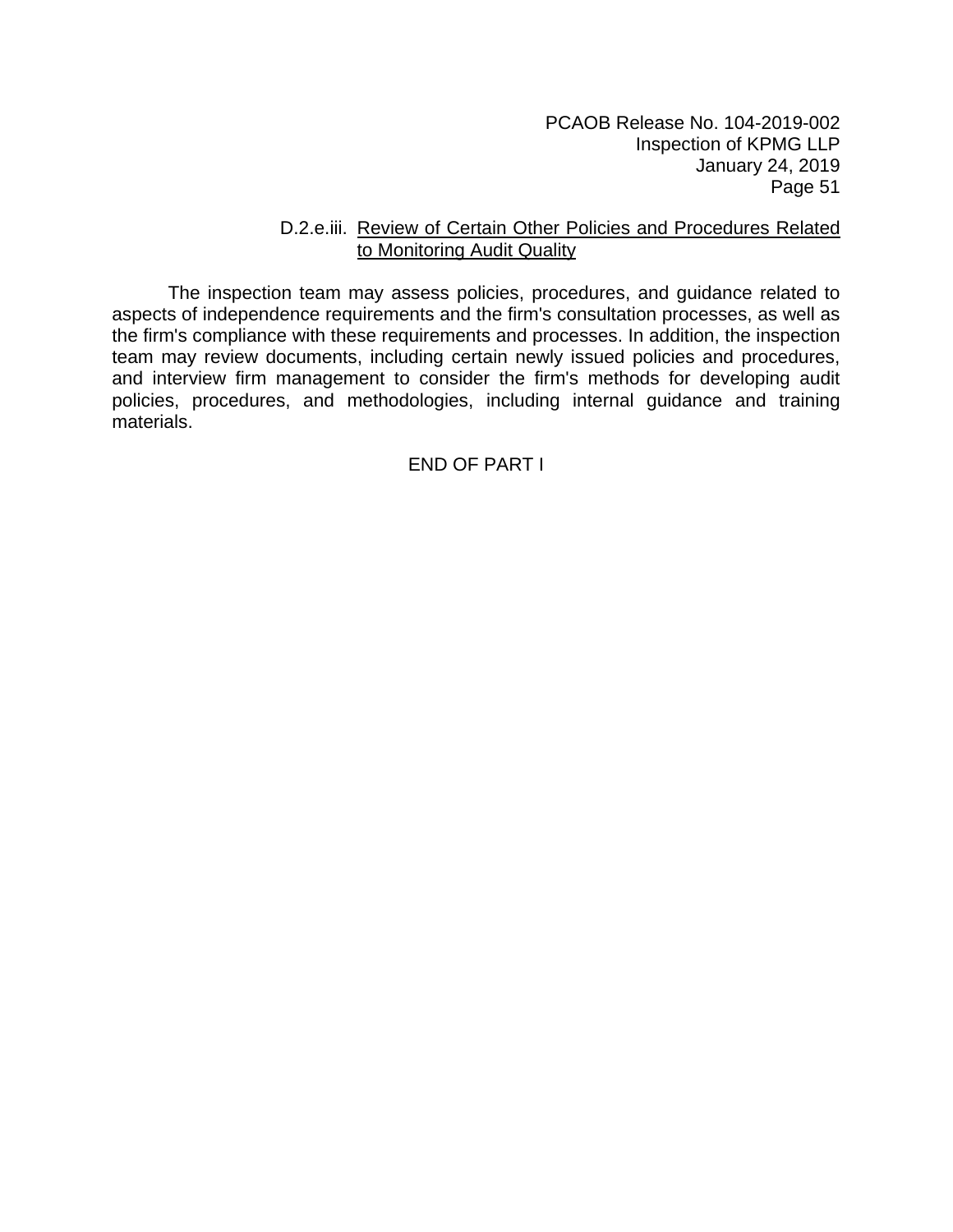# PART II, PART III, AND APPENDIX A OF THIS REPORT ARE NONPUBLIC AND ARE OMITTED FROM THIS PUBLIC DOCUMENT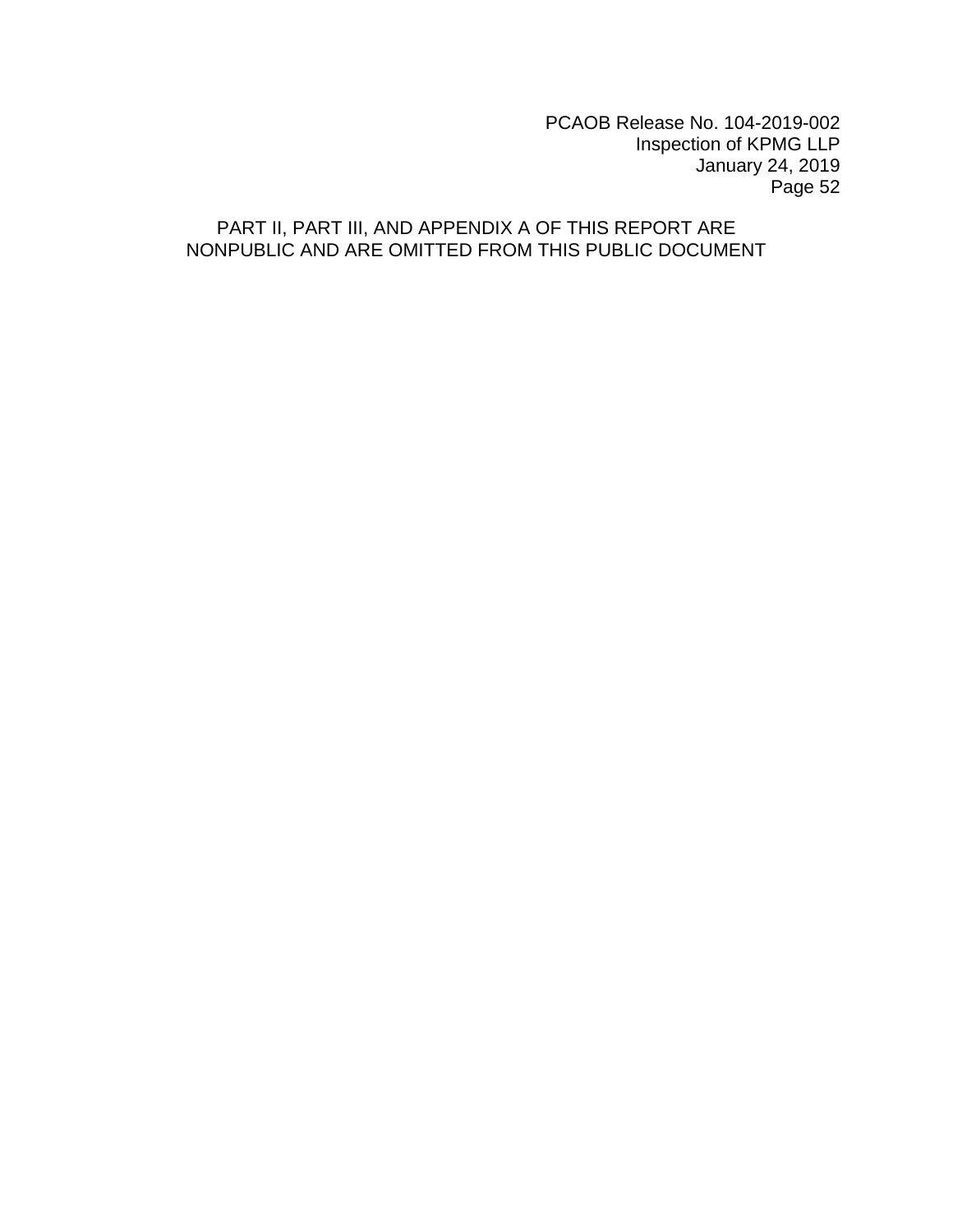# **APPENDIX B**

#### **RESPONSE OF THE FIRM TO DRAFT INSPECTION REPORT**

Pursuant to section 104(f) of the Act, 15 U.S.C. § 7214(f), and PCAOB Rule 4007(a), the Firm provided a written response to a draft of this report. Pursuant to section 104(f) of the Act and PCAOB Rule 4007(b), the Firm's response, minus any portion granted confidential treatment, is attached hereto and made part of this final inspection report.<sup>13</sup>

 $13$  The Board does not make public any of a firm's comments that address a nonpublic portion of the report unless a firm specifically requests otherwise. In some cases, the result may be that none of a firm's response is made publicly available. In addition, pursuant to section 104(f) of the Act and PCAOB Rule 4007(b), if a firm requests, and the Board grants, confidential treatment for any of the firm's comments on a draft report, the Board does not include those comments in the final report at all. The Board routinely grants confidential treatment, if requested, for any portion of a firm's response that addresses any point in the draft that the Board omits from, or any inaccurate statement in the draft that the Board corrects in, the final report.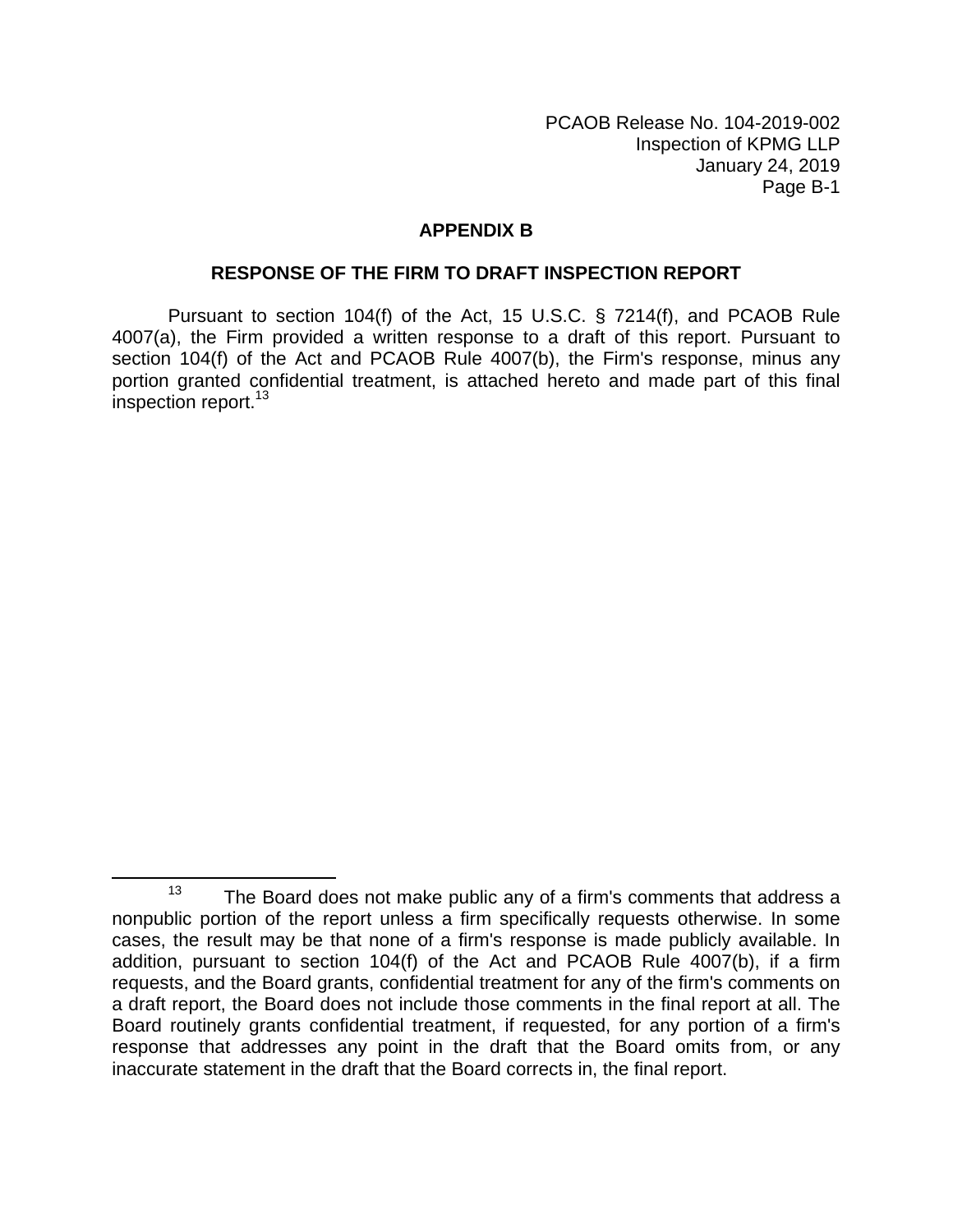

**KPMG LLP** 345 Park Avenue New York, NY 10154-0102

Telephone +1 212 758 9700 kpmg.com

January 11, 2019

Mr. George Botic Director - Division of Registration and Inspections Public Company Accounting Oversight Board 1666 K Street, N.W. Washington, DC 20006-2803

#### Re: Response to Part I of Draft Report on the 2017 Inspection of KPMG LLP

Dear Mr. Botic:

We are pleased to provide our response to Part I of the Public Company Accounting Oversight Board's ("PCAOB") Draft Report on 2017 Inspection of KPMG LLP dated December 18, 2018 ("Draft Report").

We take the findings from the PCAOB inspection process seriously and believe the inspection process provides valuable insights to improve the quality of our audits. We are committed to full cooperation with the PCAOB, appreciate the professionalism and commitment of the PCAOB staff, and value the important role the PCAOB plays in improving audit quality.

We conducted a thorough evaluation of the matters identified in Part I of the Draft Report and have taken appropriate actions to address the engagement-specific findings in a manner consistent with PCAOB auditing standards and KPMG policies and procedures.

Consistently executing quality audits is our top priority. We remain dedicated to continuous improvement in our audit engagement performance and our system of audit quality control. We understand that many of our stakeholders are interested in our overall efforts to improve audit quality, including the specific actions we have taken and continue to take. These actions are included in our 2018 Audit Quality Report. We understand our responsibility to our stakeholders and are committed to working constructively with the PCAOB in the months and years to come.

Sincerely yours,

**KPMG LLP** Lynn M. Depth

Lynne M. Doughtie Chairman and Chief Executive Officer

Frank E Cu e

Frank E. Casal Vice Chair - Audit

KPMG LLP is a Delaware limited liability partnership and the U.S. member<br>firm of the KPMG network of independent member firms affiliated with<br>KPMG International Cooperative ("KPMG International"), a Swiss entity.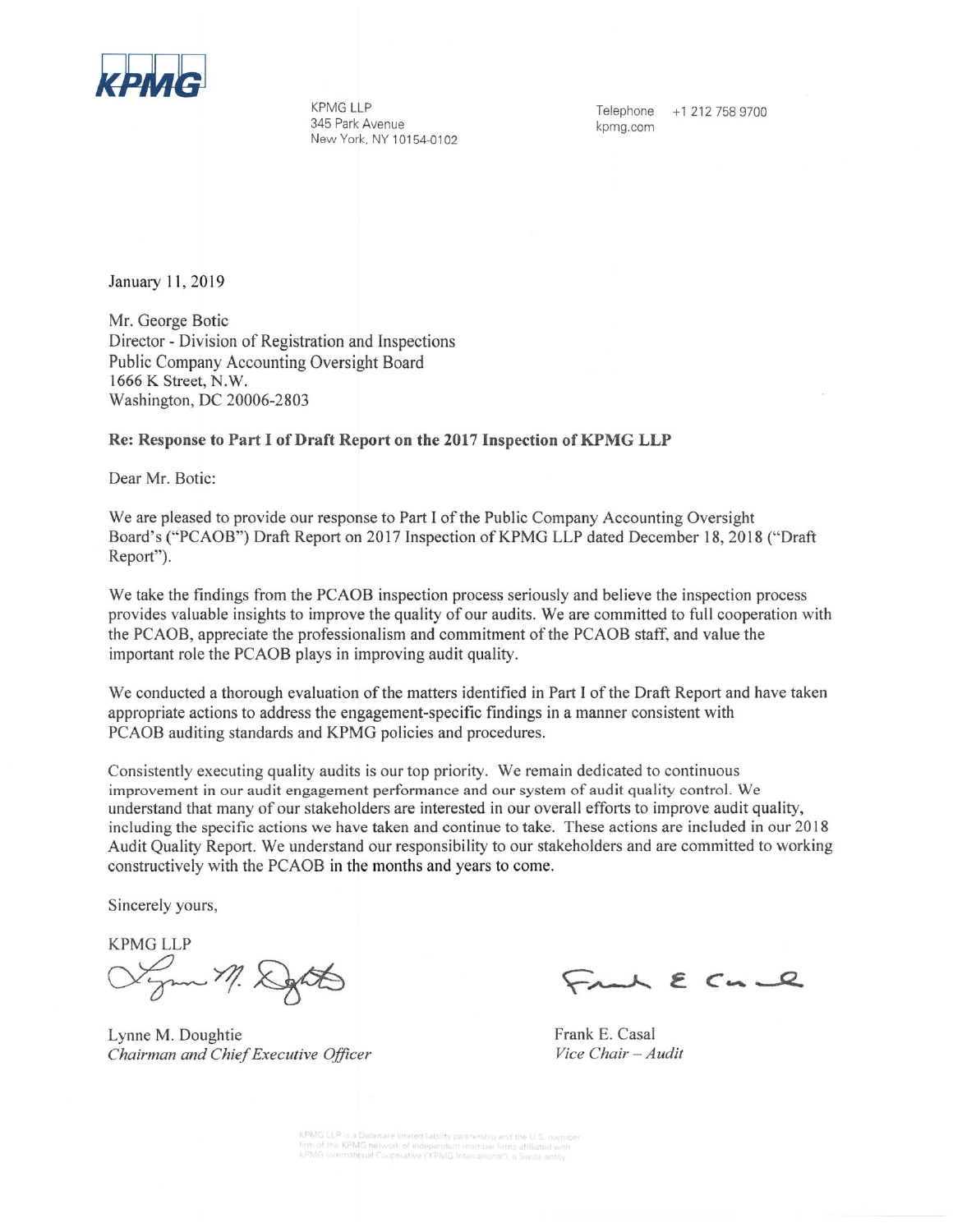# **APPENDIX C**

# **AUDITING STANDARDS REFERENCED IN PART I**

This appendix provides the text of the auditing standard paragraphs that are referenced in Part I.A of this report. Footnotes that are included in this appendix, and any other Notes, are from the original auditing standards that are referenced. While this appendix contains the specific portions of the relevant standards cited with respect to the deficiencies in Part I.A of this report, other portions of the standards (including those described in Part I.B of this report) may provide additional context, descriptions, related requirements, or explanations; the complete standards are available on the PCAOB's website at http://pcaobus.org/STANDARDS/Pages/default.aspx.

| AS 1105, Audit Evidence<br><b>SUFFICIENT</b><br><b>APPROPRIATE AUDIT</b><br><b>EVIDENCE</b> |                                                                                                                                                                                                                                                                                                                                                                                                                                                                                                               |                 |
|---------------------------------------------------------------------------------------------|---------------------------------------------------------------------------------------------------------------------------------------------------------------------------------------------------------------------------------------------------------------------------------------------------------------------------------------------------------------------------------------------------------------------------------------------------------------------------------------------------------------|-----------------|
|                                                                                             |                                                                                                                                                                                                                                                                                                                                                                                                                                                                                                               |                 |
| <b>Using Information</b><br><b>Produced by the Company</b>                                  |                                                                                                                                                                                                                                                                                                                                                                                                                                                                                                               |                 |
| AS 1105.10                                                                                  | When using information produced by the company<br>as audit evidence, the auditor should evaluate whether the<br>information is sufficient and appropriate for purposes of the<br>audit by performing procedures to: <sup>3</sup><br>Test the accuracy and completeness of the<br>٠<br>information, or test the controls over the accuracy<br>and completeness of that information; and<br>Evaluate whether the information is sufficiently<br>$\mathbf{r}$<br>precise and detailed for purposes of the audit. | <b>Issuer D</b> |
| Footnote to AS 1105.10                                                                      |                                                                                                                                                                                                                                                                                                                                                                                                                                                                                                               |                 |

3 When using the work of a specialist engaged or employed by management, *see* AS 1210, *Using the Work of a Specialist.* When using information produced by a service organization or a service auditor's report as audit evidence, *see* AS 2601, *Consideration of an Entity's Use of a Service Organization*, and for integrated audits, *see* AS 2201, *An Audit of Internal Control Over Financial Reporting That Is Integrated with An Audit of Financial Statements*.

| AS 2101, Audit Planning                     |                                                                                                                                                                                    |                 |
|---------------------------------------------|------------------------------------------------------------------------------------------------------------------------------------------------------------------------------------|-----------------|
| <b>PLANNING AN AUDIT</b>                    |                                                                                                                                                                                    |                 |
| <b>Multi-Location</b><br><b>Engagements</b> |                                                                                                                                                                                    |                 |
| AS 2101.11                                  | In an audit of the financial statements of a<br>company with operations in multiple locations or business<br>units, <sup>13</sup> the auditor should determine the extent to which | <b>Issuer E</b> |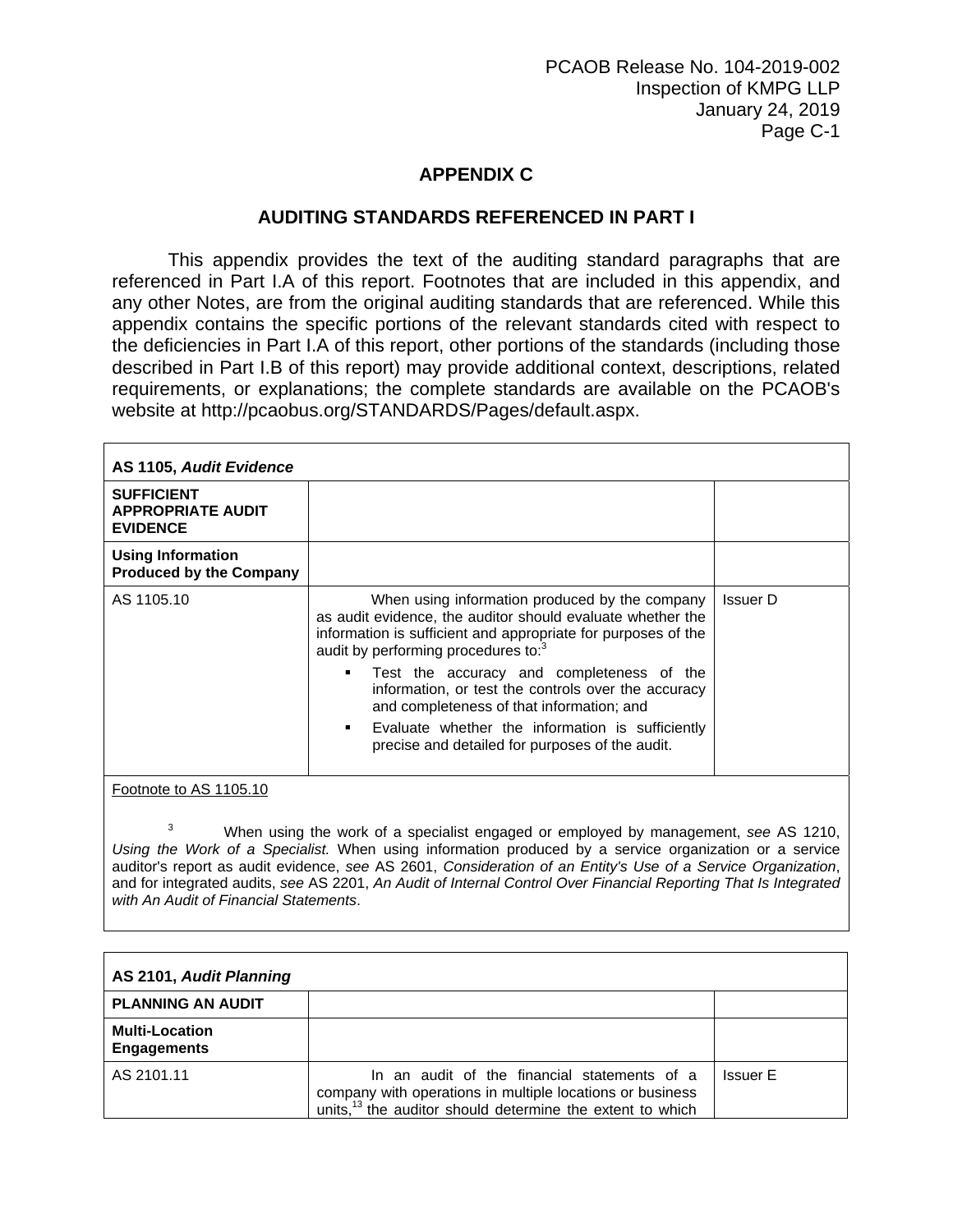| AS 2101, Audit Planning |       |                                                                                                                                                                                                                                                                                                                                                                                                                                                                                                                                                                                                                                                                                                                                                                                                                                                      |                 |
|-------------------------|-------|------------------------------------------------------------------------------------------------------------------------------------------------------------------------------------------------------------------------------------------------------------------------------------------------------------------------------------------------------------------------------------------------------------------------------------------------------------------------------------------------------------------------------------------------------------------------------------------------------------------------------------------------------------------------------------------------------------------------------------------------------------------------------------------------------------------------------------------------------|-----------------|
|                         | unit. | audit procedures should be performed at selected<br>locations or business units to obtain sufficient appropriate<br>evidence to obtain reasonable assurance about whether<br>the consolidated financial statements are free of material<br>misstatement. This includes determining the locations or<br>business units at which to perform audit procedures, as<br>well as the nature, timing, and extent of the procedures to<br>be performed at those individual locations or business<br>units. The auditor should assess the risks of material<br>misstatement to the consolidated financial statements<br>associated with the location or business unit and correlate<br>the amount of audit attention devoted to the location or<br>business unit with the degree of risk of material<br>misstatement associated with that location or business |                 |
| Footnote to AS 2101.11  |       |                                                                                                                                                                                                                                                                                                                                                                                                                                                                                                                                                                                                                                                                                                                                                                                                                                                      |                 |
| 13<br>investments.      |       | The term "business units" includes subsidiaries, divisions, branches, components, or                                                                                                                                                                                                                                                                                                                                                                                                                                                                                                                                                                                                                                                                                                                                                                 |                 |
| AS 2101.12              |       | Factors that are relevant to the assessment of the<br>risks of material misstatement associated with a particular<br>location or business unit and the determination of the<br>necessary audit procedures include:                                                                                                                                                                                                                                                                                                                                                                                                                                                                                                                                                                                                                                   | <b>Issuer E</b> |
|                         | а.    | The nature and amount of assets, liabilities, and<br>transactions executed at the location or business<br>unit, including, e.g., significant transactions that<br>are outside the normal course of business for the<br>company or that otherwise appear to be unusual<br>due to their timing, size, or nature ("significant<br>unusual transactions") executed at the location or<br>business unit; <sup>14</sup>                                                                                                                                                                                                                                                                                                                                                                                                                                    |                 |
|                         | b.    | The materiality of the location or business unit; <sup>15</sup>                                                                                                                                                                                                                                                                                                                                                                                                                                                                                                                                                                                                                                                                                                                                                                                      |                 |
|                         | c.    | The specific risks associated with the location or<br>business unit that present a reasonable<br>possibility <sup>16</sup> of material misstatement to the<br>company's consolidated financial statements;                                                                                                                                                                                                                                                                                                                                                                                                                                                                                                                                                                                                                                           |                 |
|                         |       | d. Whether the risks of material misstatement<br>associated with the location or business unit<br>apply to other locations or business units such<br>that, in combination, they present a reasonable<br>possibility of material misstatement to the<br>company's consolidated financial statements;                                                                                                                                                                                                                                                                                                                                                                                                                                                                                                                                                  |                 |
|                         | е.    | The degree of centralization of records or<br>information processing;                                                                                                                                                                                                                                                                                                                                                                                                                                                                                                                                                                                                                                                                                                                                                                                |                 |
|                         | f.    | The effectiveness of the control environment,<br>particularly with respect to management's control                                                                                                                                                                                                                                                                                                                                                                                                                                                                                                                                                                                                                                                                                                                                                   |                 |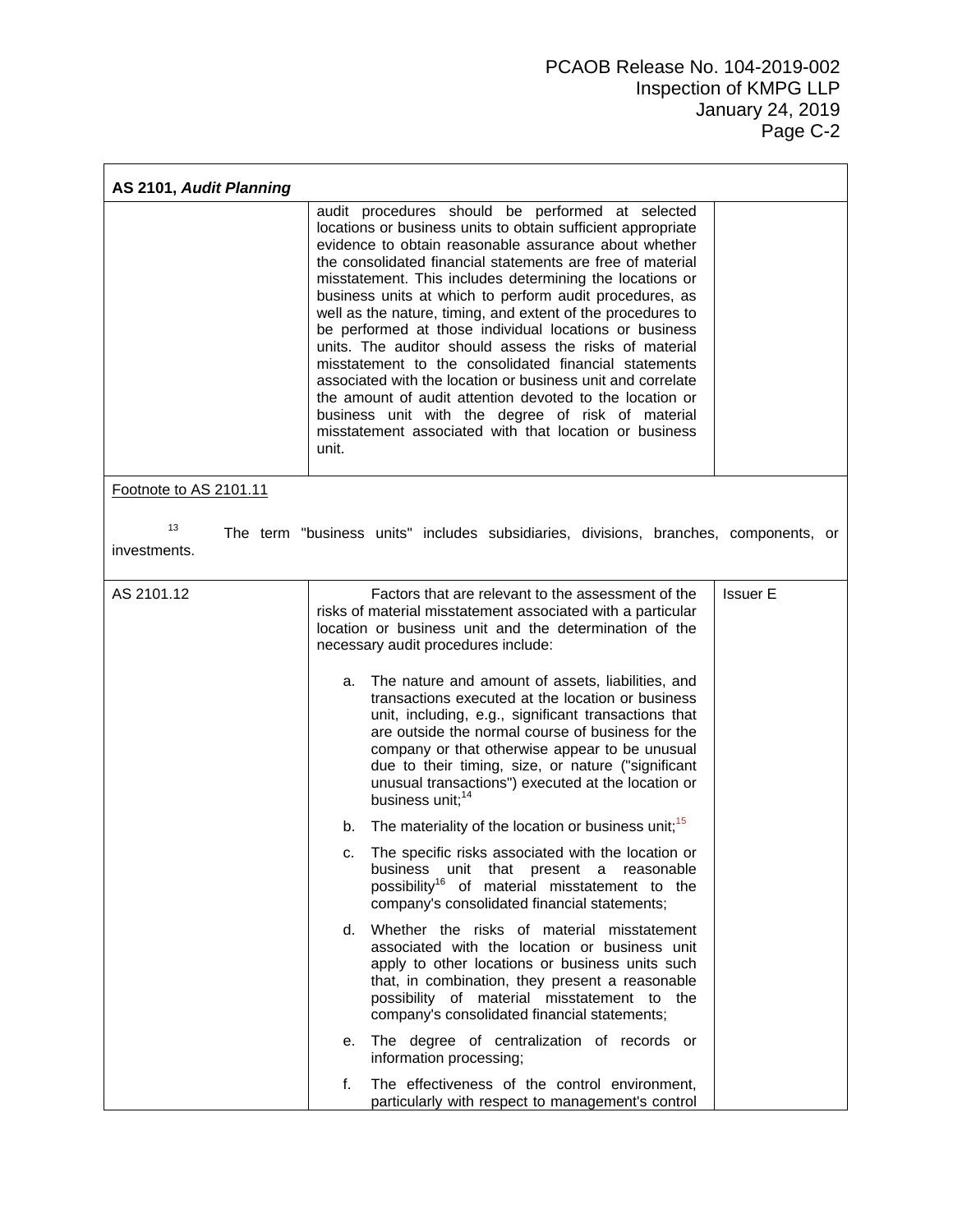| AS 2101, Audit Planning |                                                                                                                                                                                                                                    |  |  |
|-------------------------|------------------------------------------------------------------------------------------------------------------------------------------------------------------------------------------------------------------------------------|--|--|
|                         | over the exercise of authority delegated to others<br>and its ability to effectively supervise activities at<br>the location or business unit; and                                                                                 |  |  |
| g.                      | The frequency, timing, and scope of monitoring<br>activities by the company or others at the location<br>or business unit.                                                                                                         |  |  |
|                         | Note: When performing an audit of internal<br>control over financial reporting, refer to Appendix<br>B, Special Topics, of AS 2201 <sup>17</sup> for considerations<br>when a company has multiple locations or<br>business units. |  |  |
| Footnotes to AS 2101.12 |                                                                                                                                                                                                                                    |  |  |

14 Paragraph .66 of AS 2401, *Consideration of Fraud in a Financial Statement Audit.* 

<sup>15</sup> AS 2105.10 describes the consideration of materiality in planning and performing audit procedures at an individual location or business unit.

<sup>16</sup> There is a reasonable possibility of an event, as used in this standard, when the likelihood of the event is either "reasonably possible" or "probable," as those terms are used in the FASB Accounting Standards Codification, Contingencies Topic, paragraph 450-20-25-1.

17 AS 2201.B10-.B16.

| AS 2110, Identifying and Assessing Risks of Material Misstatement |                                                                                                                                                                                                                                                                                                                                                                                                                                                                                                                                                                                                                                                                                                                                                                                                                                                                                                                                                                 |          |  |
|-------------------------------------------------------------------|-----------------------------------------------------------------------------------------------------------------------------------------------------------------------------------------------------------------------------------------------------------------------------------------------------------------------------------------------------------------------------------------------------------------------------------------------------------------------------------------------------------------------------------------------------------------------------------------------------------------------------------------------------------------------------------------------------------------------------------------------------------------------------------------------------------------------------------------------------------------------------------------------------------------------------------------------------------------|----------|--|
| <b>Factors Relevant to</b><br><b>Identifying Fraud Risks</b>      |                                                                                                                                                                                                                                                                                                                                                                                                                                                                                                                                                                                                                                                                                                                                                                                                                                                                                                                                                                 |          |  |
| AS 2110.65                                                        | The auditor should evaluate whether the<br>information gathered from the risk assessment procedures<br>indicates that one or more fraud risk factors are present<br>and should be taken into account in identifying and<br>assessing fraud risks. Fraud risk factors are events or<br>conditions that indicate (1) an incentive or pressure to<br>perpetrate fraud, (2) an opportunity to carry out the fraud,<br>or (3) an attitude or rationalization that justifies the<br>fraudulent action. Fraud risk factors do not necessarily<br>indicate the existence of fraud; however, they often are<br>present in circumstances in which fraud exists. Examples<br>of fraud risk factors related to fraudulent financial reporting<br>and misappropriation of assets are listed in AS 2401.85.<br>These illustrative risk factors are classified based on the<br>three conditions discussed in this paragraph, which<br>generally are present when fraud exists. | Issuer A |  |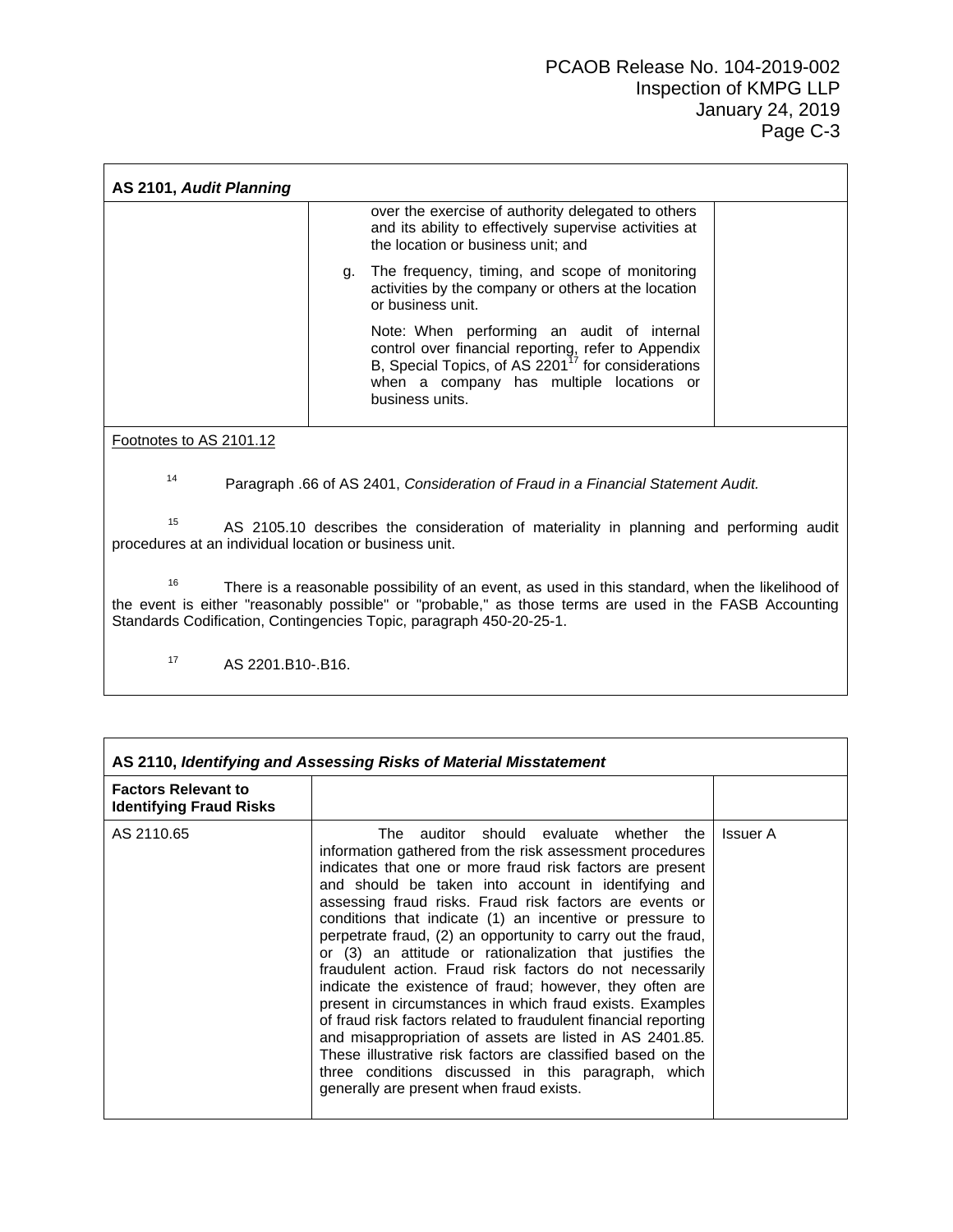| AS 2110, Identifying and Assessing Risks of Material Misstatement |                                                                                                                                                                                              |  |  |
|-------------------------------------------------------------------|----------------------------------------------------------------------------------------------------------------------------------------------------------------------------------------------|--|--|
|                                                                   | Note: The factors listed in AS 2401.85 cover a<br>broad range of situations and are only examples.<br>Accordingly, the auditor might identify additional<br>or different fraud risk factors. |  |  |

Г

| AS 2201, An Audit of Internal Control Over Financial Reporting That Is Integrated with An Audit of<br><b>Financial Statements</b> |                                                                                                                                                                                                                                                                                                                                                                                                                                                                                                                                                                                                                                                                                                                                                                                                                                                                                                                                                                           |                                                                   |  |
|-----------------------------------------------------------------------------------------------------------------------------------|---------------------------------------------------------------------------------------------------------------------------------------------------------------------------------------------------------------------------------------------------------------------------------------------------------------------------------------------------------------------------------------------------------------------------------------------------------------------------------------------------------------------------------------------------------------------------------------------------------------------------------------------------------------------------------------------------------------------------------------------------------------------------------------------------------------------------------------------------------------------------------------------------------------------------------------------------------------------------|-------------------------------------------------------------------|--|
| <b>USING A TOP-DOWN</b><br><b>APPROACH</b>                                                                                        |                                                                                                                                                                                                                                                                                                                                                                                                                                                                                                                                                                                                                                                                                                                                                                                                                                                                                                                                                                           |                                                                   |  |
| <b>Selecting Controls to Test</b>                                                                                                 |                                                                                                                                                                                                                                                                                                                                                                                                                                                                                                                                                                                                                                                                                                                                                                                                                                                                                                                                                                           |                                                                   |  |
| AS 2201.39                                                                                                                        | The auditor should test those controls that are<br>important to the auditor's conclusion about whether the<br>company's controls sufficiently address the assessed risk<br>of misstatement to each relevant assertion.                                                                                                                                                                                                                                                                                                                                                                                                                                                                                                                                                                                                                                                                                                                                                    | Issuers A, B, C,<br>F, G, H, J, K, M,<br>N, O, Q, R, S,<br>and T  |  |
| <b>TESTING CONTROLS</b>                                                                                                           |                                                                                                                                                                                                                                                                                                                                                                                                                                                                                                                                                                                                                                                                                                                                                                                                                                                                                                                                                                           |                                                                   |  |
| <b>Testing Design</b><br><b>Effectiveness</b>                                                                                     |                                                                                                                                                                                                                                                                                                                                                                                                                                                                                                                                                                                                                                                                                                                                                                                                                                                                                                                                                                           |                                                                   |  |
| AS 2201.42                                                                                                                        | The auditor should test the design effectiveness of<br>controls by determining whether the company's controls, if<br>they are operated as prescribed by persons possessing the<br>necessary authority and competence to perform the control<br>effectively, satisfy the company's control objectives and<br>can effectively prevent or detect errors or fraud that could<br>result in material misstatements in the financial statements.<br>Note: A smaller, less complex company might<br>achieve its control objectives in a different manner<br>from a larger, more complex organization. For<br>example, a smaller, less complex company might<br>have fewer employees in the accounting function,<br>limiting opportunities to segregate duties and<br>leading the company to implement alternative<br>controls to achieve its control objectives. In such<br>the auditor<br>should evaluate<br>circumstances.<br>whether those alternative controls are effective. | Issuers A, B, C,<br>D, G, H, I, J, K, L,<br>R, S, T, V, and<br>W. |  |
| <b>Testing Operating</b><br><b>Effectiveness</b>                                                                                  |                                                                                                                                                                                                                                                                                                                                                                                                                                                                                                                                                                                                                                                                                                                                                                                                                                                                                                                                                                           |                                                                   |  |
| AS 2201.44                                                                                                                        | The auditor should test the operating effectiveness<br>of a control by determining whether the control is operating<br>as designed and whether the person performing the control<br>possesses the necessary authority and competence to<br>perform the control effectively.                                                                                                                                                                                                                                                                                                                                                                                                                                                                                                                                                                                                                                                                                               | Issuers A, B, C,<br>D, G, H, I, J, K, L,<br>R, S, V, and Z        |  |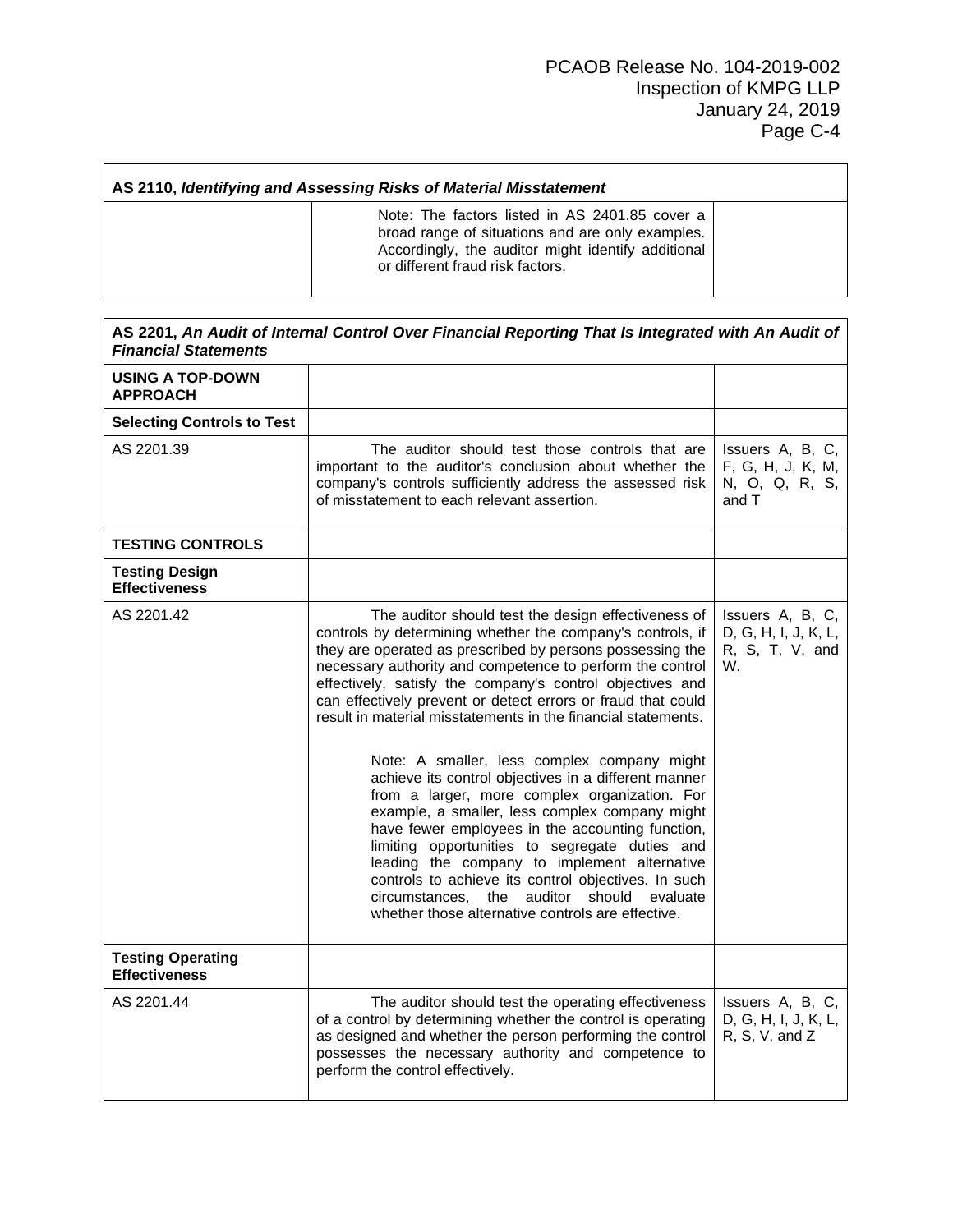| <b>Financial Statements</b>                                          | AS 2201, An Audit of Internal Control Over Financial Reporting That Is Integrated with An Audit of                                                                                                                                                                                                                                                                                                                                                                                                                                                                                                                |                        |
|----------------------------------------------------------------------|-------------------------------------------------------------------------------------------------------------------------------------------------------------------------------------------------------------------------------------------------------------------------------------------------------------------------------------------------------------------------------------------------------------------------------------------------------------------------------------------------------------------------------------------------------------------------------------------------------------------|------------------------|
|                                                                      | Note: In some situations, particularly in smaller<br>companies, a company might use a third party to<br>provide assistance with certain financial reporting<br>functions. When assessing the competence of<br>personnel responsible for a company's financial<br>reporting and associated controls, the auditor may<br>take into account the combined competence of<br>company personnel and other parties that assist<br>with functions related to financial reporting.                                                                                                                                          |                        |
| <b>Relationship of Risk to the</b><br><b>Evidence to be Obtained</b> |                                                                                                                                                                                                                                                                                                                                                                                                                                                                                                                                                                                                                   |                        |
| AS 2201.46                                                           | For each control selected for testing, the evidence<br>necessary to persuade the auditor that the control is<br>effective depends upon the risk associated with the control.<br>The risk associated with a control consists of the risk that<br>the control might not be effective and, if not effective, the<br>risk that a material weakness would result. As the risk<br>associated with the control being tested increases, the<br>evidence that the auditor should obtain also increases                                                                                                                     | <b>Issuers N and U</b> |
|                                                                      | Note: Although the auditor must obtain evidence<br>about the effectiveness of controls for each<br>relevant assertion, the auditor is not responsible<br>for obtaining sufficient evidence to support an<br>opinion about the effectiveness of each individual<br>control. Rather, the auditor's objective is to<br>express an opinion on the company's internal<br>control over financial reporting overall. This allows<br>the auditor to vary the evidence obtained regarding<br>the effectiveness of individual controls selected for<br>testing based on the risk associated with the<br>individual control. |                        |
| AS 2201.47                                                           | Factors that affect the risk associated with a<br>control include -                                                                                                                                                                                                                                                                                                                                                                                                                                                                                                                                               | <b>Issuers N and U</b> |
|                                                                      | The nature and materiality of misstatements that<br>п<br>the control is intended to prevent or detect;                                                                                                                                                                                                                                                                                                                                                                                                                                                                                                            |                        |
|                                                                      | The inherent risk associated with the related<br>Ξ<br>account(s) and assertion(s);                                                                                                                                                                                                                                                                                                                                                                                                                                                                                                                                |                        |
|                                                                      | Whether there have been changes in the volume<br>٠<br>or nature of transactions that might adversely<br>affect control design or operating effectiveness;                                                                                                                                                                                                                                                                                                                                                                                                                                                         |                        |
|                                                                      | Whether the account has a history of errors;<br>٠                                                                                                                                                                                                                                                                                                                                                                                                                                                                                                                                                                 |                        |
|                                                                      | effectiveness<br>of<br>entity-level<br>controls,<br>٠<br>The<br>especially controls that monitor other controls;                                                                                                                                                                                                                                                                                                                                                                                                                                                                                                  |                        |
|                                                                      | The nature of the control and the frequency with<br>٠                                                                                                                                                                                                                                                                                                                                                                                                                                                                                                                                                             |                        |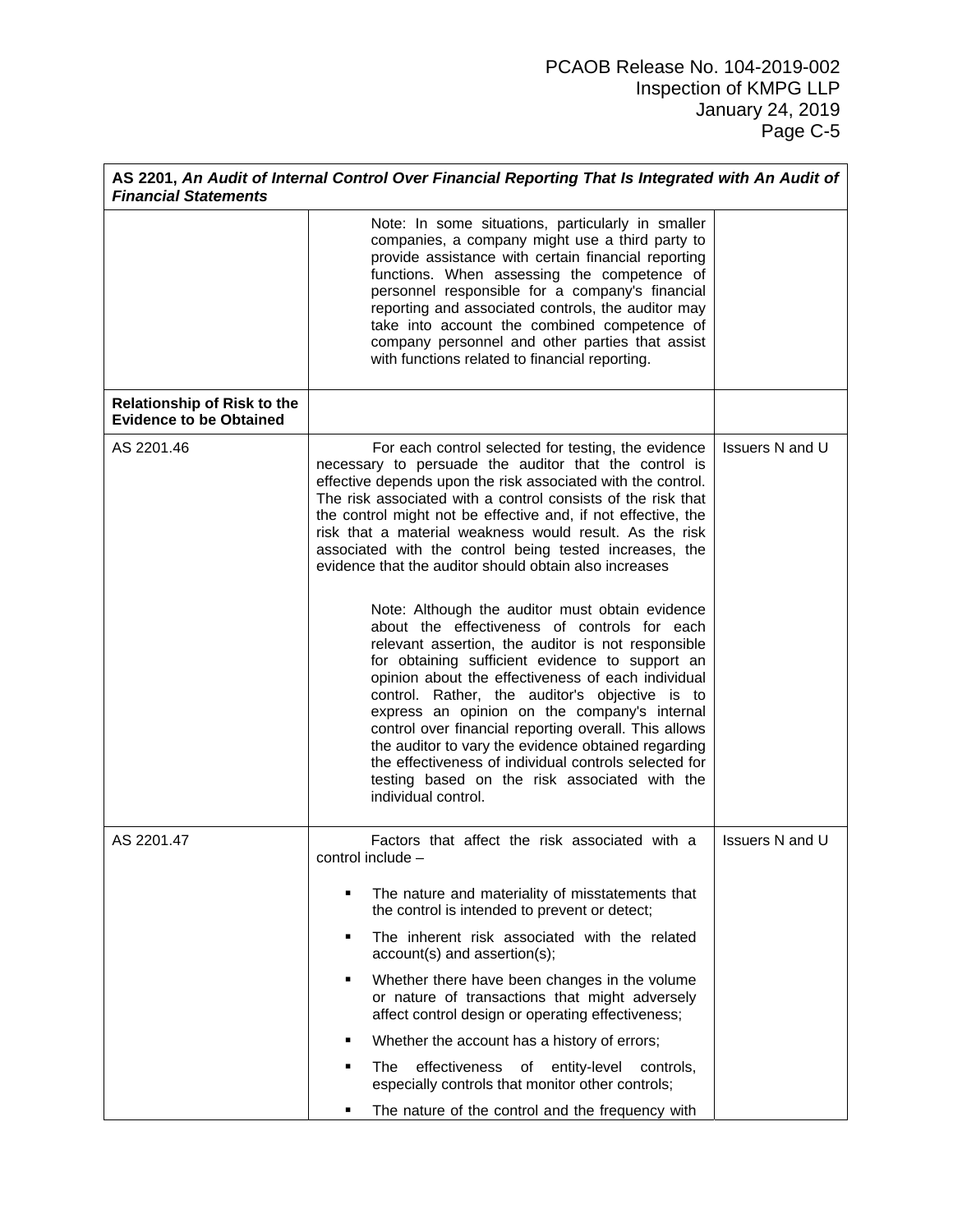| <b>Financial Statements</b> |   | AS 2201, An Audit of Internal Control Over Financial Reporting That Is Integrated with An Audit of                                                                                                                                                                                                                                                                                                                                                                                                                                                                                                                                                             |          |
|-----------------------------|---|----------------------------------------------------------------------------------------------------------------------------------------------------------------------------------------------------------------------------------------------------------------------------------------------------------------------------------------------------------------------------------------------------------------------------------------------------------------------------------------------------------------------------------------------------------------------------------------------------------------------------------------------------------------|----------|
|                             |   | which it operates;                                                                                                                                                                                                                                                                                                                                                                                                                                                                                                                                                                                                                                             |          |
|                             | ٠ | The degree to which the control relies on the<br>effectiveness of other controls (e.g., the control<br>environment or information technology general<br>controls);                                                                                                                                                                                                                                                                                                                                                                                                                                                                                             |          |
|                             | ٠ | The competence of the personnel who perform<br>the control or monitor its performance and<br>whether there have been changes in key<br>personnel who perform the control or monitor its<br>performance;                                                                                                                                                                                                                                                                                                                                                                                                                                                        |          |
|                             | ٠ | Whether the control relies on performance by an<br>individual or is automated (i.e., an automated<br>control would generally be expected to be lower<br>risk if relevant information technology general<br>controls are effective); and                                                                                                                                                                                                                                                                                                                                                                                                                        |          |
|                             |   | Note: A less complex company or business<br>unit with simple business processes and<br>centralized accounting operations might<br>have relatively simple information systems<br>that make greater use of off-the-shelf<br>packaged software without modification. In<br>the areas in which off-the-shelf software is<br>used, the auditor's testing of information<br>technology controls might focus on the<br>application controls built into the pre-<br>packaged software that management relies<br>on to achieve its control objectives and the<br>IT general controls that are important to the<br>effective operation of those application<br>controls. |          |
|                             | ٠ | The complexity of the control and the significance<br>of the judgments that must be made in<br>connection with its operation.                                                                                                                                                                                                                                                                                                                                                                                                                                                                                                                                  |          |
|                             |   | Note: Generally, a conclusion that a control is<br>not operating effectively can be supported by<br>less evidence than is necessary to support a<br>conclusion<br>that a control is operating<br>effectively.                                                                                                                                                                                                                                                                                                                                                                                                                                                  |          |
| AS 2201.55                  |   | Roll-Forward Procedures. When the<br>auditor<br>reports on the effectiveness of controls as of a specific date<br>and obtains evidence about the operating effectiveness of<br>controls at an interim date, he or she should determine<br>what additional evidence concerning the operation of the<br>controls for the remaining period is necessary.                                                                                                                                                                                                                                                                                                          | Issuer J |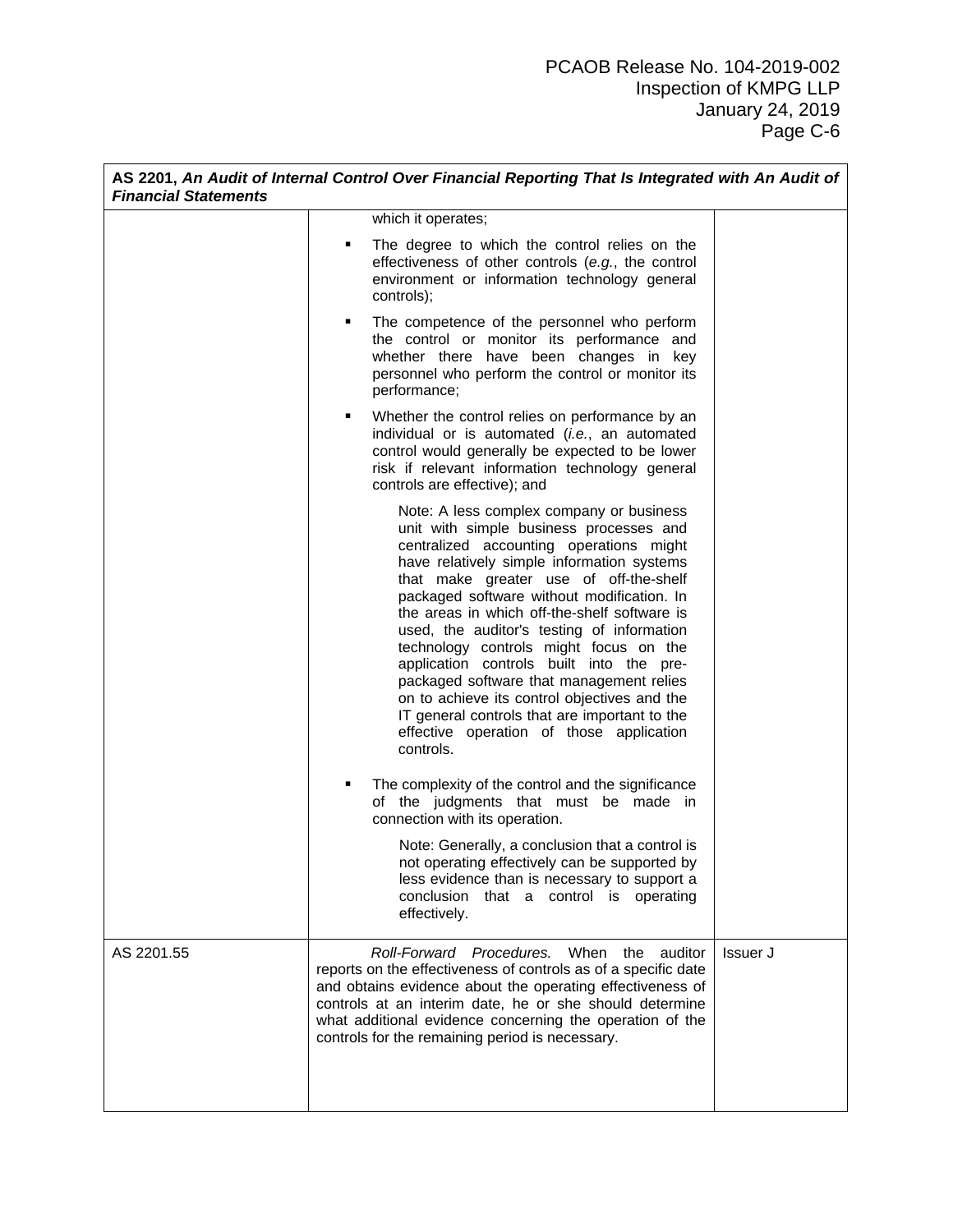| AS 2201, An Audit of Internal Control Over Financial Reporting That Is Integrated with An Audit of<br><b>Financial Statements</b> |                                                                                                                                                                                                                                                                                                                                                                                                                                                                                                                      |                 |  |
|-----------------------------------------------------------------------------------------------------------------------------------|----------------------------------------------------------------------------------------------------------------------------------------------------------------------------------------------------------------------------------------------------------------------------------------------------------------------------------------------------------------------------------------------------------------------------------------------------------------------------------------------------------------------|-----------------|--|
| <b>EVALUATING IDENTIFIED</b><br><b>DEFICIENCIES</b>                                                                               |                                                                                                                                                                                                                                                                                                                                                                                                                                                                                                                      |                 |  |
| AS 2201.62                                                                                                                        | The auditor must evaluate the severity of each<br>control deficiency that comes to his or her attention to<br>determine whether the deficiencies, individually or in<br>combination, are material weaknesses as of the date of<br>management's assessment. In planning and performing the<br>audit, however, the auditor is not required to search for<br>deficiencies that, individually or in combination, are less<br>severe than a material weakness.                                                            | Issuer X        |  |
| <b>APPENDIX B - Special</b><br><b>Topics</b>                                                                                      |                                                                                                                                                                                                                                                                                                                                                                                                                                                                                                                      |                 |  |
| <b>MULTIPLE</b><br><b>LOCATIONS</b><br><b>SCOPING DECISIONS</b>                                                                   |                                                                                                                                                                                                                                                                                                                                                                                                                                                                                                                      |                 |  |
| AS 2201.B11                                                                                                                       | In assessing and responding to risk, the auditor<br>should test controls over specific risks that present a<br>reasonable possibility of material misstatement to the<br>company's consolidated financial statements. In lower-risk<br>locations or business units, the auditor first might evaluate<br>whether testing entity-level controls, including controls in<br>place to provide assurance that appropriate controls exist<br>throughout the organization, provides the auditor with<br>sufficient evidence. | <b>Issuer E</b> |  |
| <b>USE OF SERVICE</b><br><b>ORGANIZATIONS</b>                                                                                     |                                                                                                                                                                                                                                                                                                                                                                                                                                                                                                                      |                 |  |
| AS 2201.B22                                                                                                                       | If the service auditor's report on controls placed in<br>operation and tests of operating effectiveness contains a<br>qualification that the stated control objectives might be<br>achieved<br>company<br>only<br>if<br>the<br>applies<br>controls<br>contemplated in the design of the system by the service<br>organization, the auditor should evaluate whether the<br>company is applying the necessary procedures.                                                                                              | <b>Issuer S</b> |  |

| AS 2301, The Auditor's Responses to the Risks of Material Misstatement                        |                                                                                                                                                                                                                |                                  |
|-----------------------------------------------------------------------------------------------|----------------------------------------------------------------------------------------------------------------------------------------------------------------------------------------------------------------|----------------------------------|
| <b>RESPONSES INVOLVING</b><br>THE NATURE, TIMING,<br>AND EXTENT OF AUDIT<br><b>PROCEDURES</b> |                                                                                                                                                                                                                |                                  |
| AS 2301.08                                                                                    | The auditor should design and perform audit<br>procedures in a manner that addresses the assessed<br>risks of material misstatement for each relevant assertion<br>of each significant account and disclosure. | Issuers B, E, G,<br>K. O. and R. |

<u> 1989 - Johann Barn, mars eta bat erroman erroman erroman erroman erroman erroman erroman erroman erroman err</u>

 $\mathbf{r}$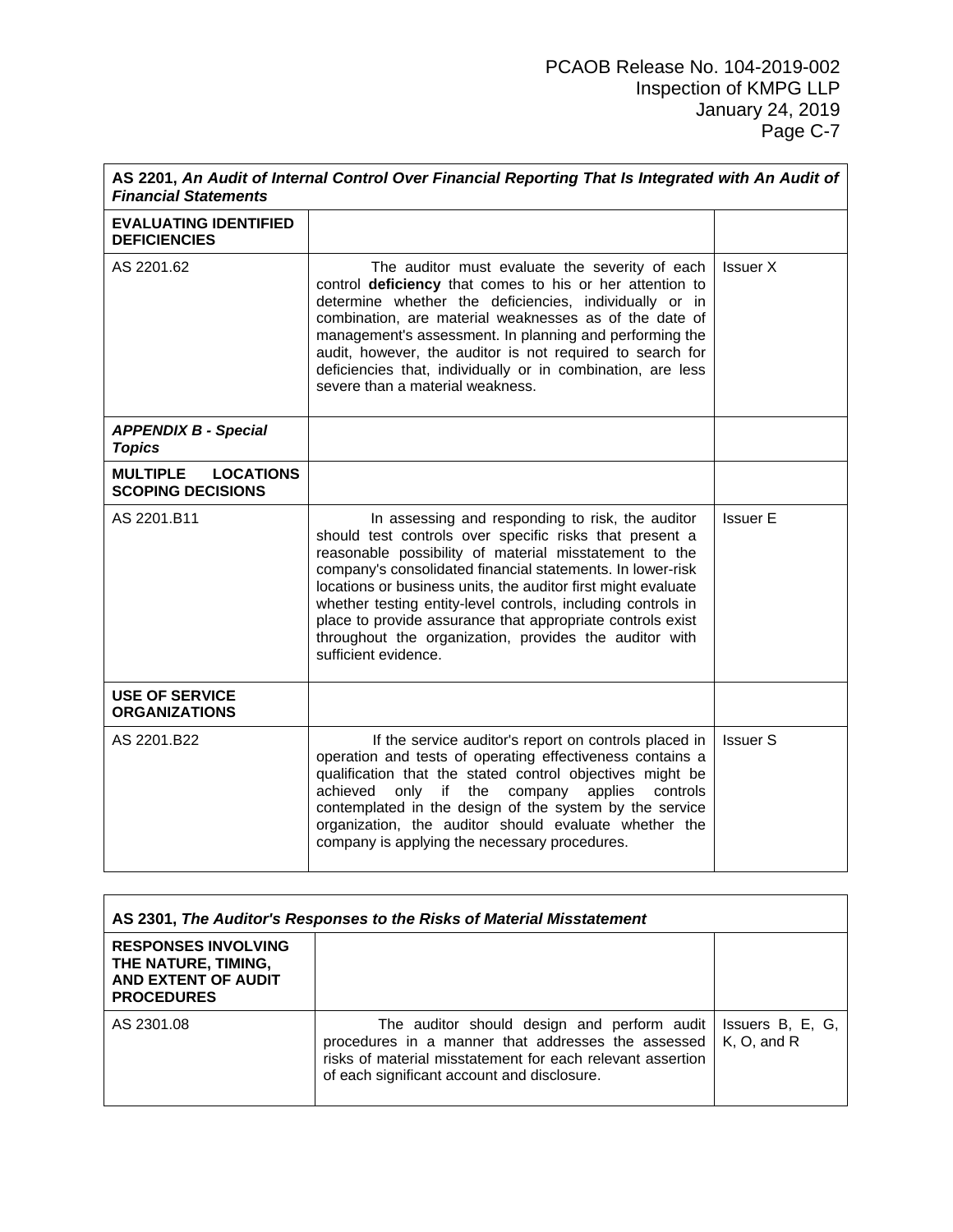| AS 2301, The Auditor's Responses to the Risks of Material Misstatement          |                                                                                                                                                                                                                                                                                                                                                                                                                                                                                                                                                                                                                                                                                                                                                                                                                                                                         |                                                         |  |
|---------------------------------------------------------------------------------|-------------------------------------------------------------------------------------------------------------------------------------------------------------------------------------------------------------------------------------------------------------------------------------------------------------------------------------------------------------------------------------------------------------------------------------------------------------------------------------------------------------------------------------------------------------------------------------------------------------------------------------------------------------------------------------------------------------------------------------------------------------------------------------------------------------------------------------------------------------------------|---------------------------------------------------------|--|
| <b>TESTING CONTROLS</b>                                                         |                                                                                                                                                                                                                                                                                                                                                                                                                                                                                                                                                                                                                                                                                                                                                                                                                                                                         |                                                         |  |
| <b>Testing Controls in an</b><br><b>Audit of Financial</b><br><b>Statements</b> |                                                                                                                                                                                                                                                                                                                                                                                                                                                                                                                                                                                                                                                                                                                                                                                                                                                                         |                                                         |  |
| AS 2301.16                                                                      | Controls to be Tested. If the auditor plans to<br>assess control risk at less than the maximum by relying on<br>controls, <sup>12</sup> and the nature, timing, and extent of planned<br>substantive procedures are based on that lower<br>assessment, the auditor must obtain evidence that the<br>controls selected for testing are designed effectively and<br>operated effectively during the entire period of reliance. <sup>13</sup><br>However, the auditor is not required to assess control risk<br>at less than the maximum for all relevant assertions and,<br>for a variety of reasons, the auditor may choose not to do<br>SO.                                                                                                                                                                                                                             | Issuers A, B, C,<br>F, H, I, J, L, M,<br>O, T, U, and W |  |
| Footnotes to AS 2301.16                                                         |                                                                                                                                                                                                                                                                                                                                                                                                                                                                                                                                                                                                                                                                                                                                                                                                                                                                         |                                                         |  |
| 12<br>procedures.<br>13                                                         | Reliance on controls that is supported by sufficient and appropriate audit evidence allows the<br>auditor to assess control risk at less than the maximum, which results in a lower assessed risk of material<br>misstatement. In turn, this allows the auditor to modify the nature, timing, and extent of planned substantive<br>Terms defined in Appendix A, Definitions, are set in <b>boldface type</b> the first time they appear.                                                                                                                                                                                                                                                                                                                                                                                                                                |                                                         |  |
| AS 2301.18                                                                      | Evidence about the Effectiveness of Controls in<br>the Audit of Financial Statements. In designing and<br>performing tests of controls for the audit of financial<br>statements, the evidence necessary to support the<br>auditor's control risk assessment depends on the degree<br>of reliance the auditor plans to place on the effectiveness<br>of a control. The auditor should obtain more persuasive<br>audit evidence from tests of controls the greater the<br>reliance the auditor places on the effectiveness of a<br>control. The auditor also should obtain more persuasive<br>evidence about the effectiveness of controls for each<br>relevant assertion for which the audit approach consists<br>primarily of tests of controls, including situations in which<br>substantive procedures alone cannot provide sufficient<br>appropriate audit evidence. | Issuers A, B, C,<br>F, H, I, J, L, M,<br>O, T, U, and W |  |
| <b>SUBSTANTIVE</b><br><b>PROCEDURES</b>                                         |                                                                                                                                                                                                                                                                                                                                                                                                                                                                                                                                                                                                                                                                                                                                                                                                                                                                         |                                                         |  |
| AS 2301.37                                                                      | As the assessed risk of material misstatement<br>increases, the evidence from substantive procedures that<br>the auditor should obtain also increases. The evidence<br>provided by the auditor's substantive procedures depends<br>upon the mix of the nature, timing, and extent of those<br>procedures. Further, for an individual assertion, different                                                                                                                                                                                                                                                                                                                                                                                                                                                                                                               | Issuers A, B, C,<br>F, H, I, J, L, M,<br>O, T, U, and W |  |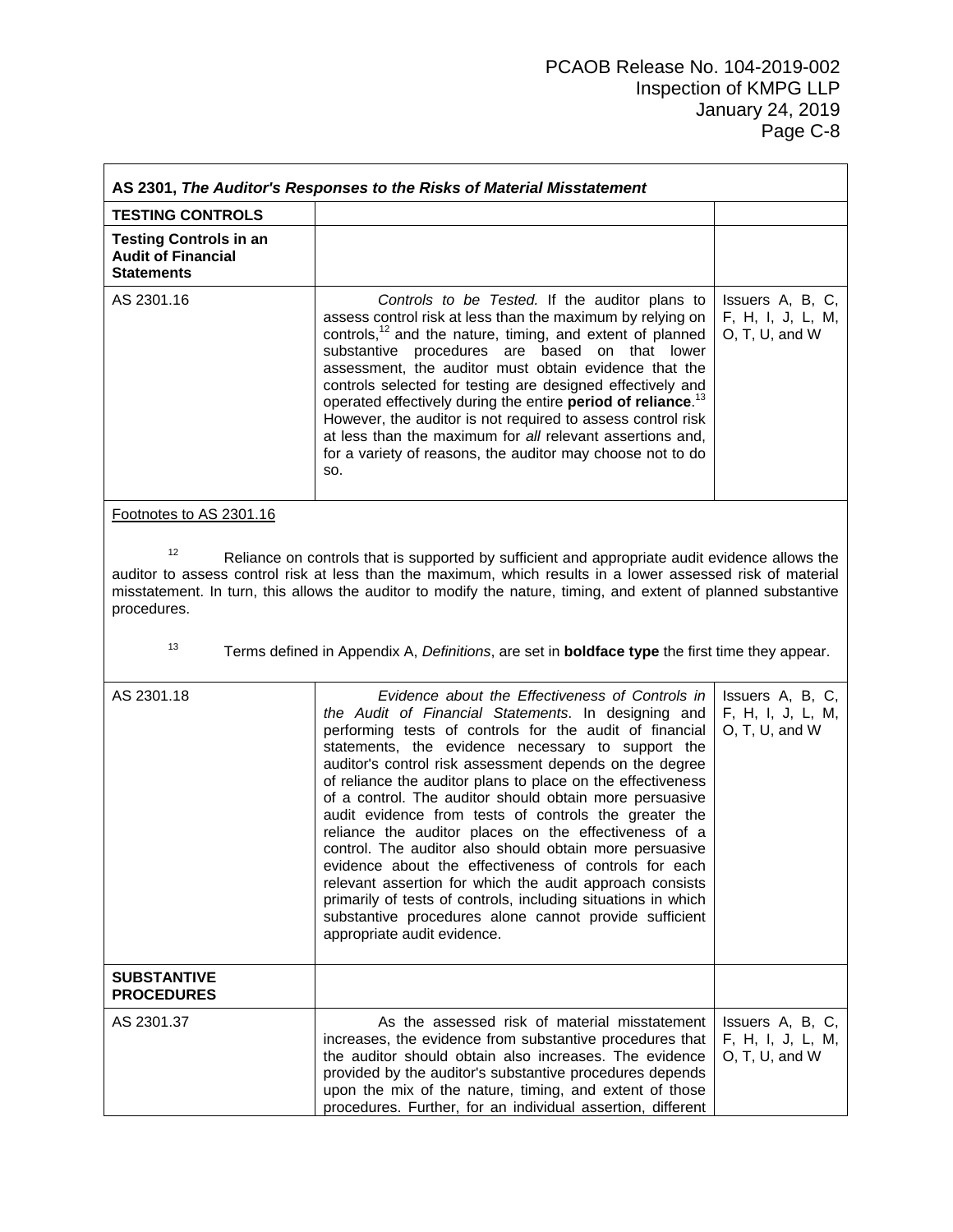| AS 2301, The Auditor's Responses to the Risks of Material Misstatement |                                                                                                                                                                         |  |
|------------------------------------------------------------------------|-------------------------------------------------------------------------------------------------------------------------------------------------------------------------|--|
|                                                                        | combinations of the nature, timing, and extent of testing<br>might provide sufficient appropriate evidence to respond<br>to the assessed risk of material misstatement. |  |

| AS 2305, Substantive Analytical Procedures                                 |                                                                                                                                                                                                                                                                                                                                                                                                                                                                                              |                        |
|----------------------------------------------------------------------------|----------------------------------------------------------------------------------------------------------------------------------------------------------------------------------------------------------------------------------------------------------------------------------------------------------------------------------------------------------------------------------------------------------------------------------------------------------------------------------------------|------------------------|
| AS 2305.05                                                                 | Analytical procedures involve comparisons of<br>recorded amounts, or ratios developed from recorded<br>amounts, to expectations developed by the auditor. The<br>auditor develops such expectations by identifying and using<br>plausible relationships that are reasonably expected to exist<br>based on the auditor's understanding of the client and of<br>the industry in which the client operates. Following are<br>examples of sources of information for developing<br>expectations: | <b>Issuer F</b>        |
|                                                                            | a. Financial information for comparable prior period(s)<br>giving consideration to known changes                                                                                                                                                                                                                                                                                                                                                                                             |                        |
|                                                                            | b. Anticipated results-for example, budgets, or<br>forecasts including extrapolations from interim or<br>annual data                                                                                                                                                                                                                                                                                                                                                                         |                        |
|                                                                            | financial<br>c. Relationships<br>among<br>elements<br>of l<br>information within the period                                                                                                                                                                                                                                                                                                                                                                                                  |                        |
|                                                                            | d. Information regarding the industry in which the<br>client operates-for example, gross<br>margin<br>information                                                                                                                                                                                                                                                                                                                                                                            |                        |
|                                                                            | e. Relationships of financial information with relevant<br>nonfinancial information                                                                                                                                                                                                                                                                                                                                                                                                          |                        |
| <b>ANALYTICAL</b><br><b>PROCEDURES USED AS</b><br><b>SUBSTANTIVE TESTS</b> |                                                                                                                                                                                                                                                                                                                                                                                                                                                                                              |                        |
| <b>Plausibility and</b><br>Predictability of the<br><b>Relationship</b>    |                                                                                                                                                                                                                                                                                                                                                                                                                                                                                              |                        |
| AS 2305.13                                                                 | It is important for the auditor to understand the<br>reasons that make relationships plausible because data<br>sometimes appear to be related when they are not, which<br>could lead the auditor to erroneous conclusions. In addition,<br>the presence of an unexpected relationship can provide<br>important evidence when appropriately scrutinized.                                                                                                                                      | <b>Issuers F and T</b> |
| AS 2305.14                                                                 | As higher levels of assurance are desired from<br>analytical procedures, more predictable relationships are<br>required to develop the expectation. Relationships in a                                                                                                                                                                                                                                                                                                                       | Issuers F and T        |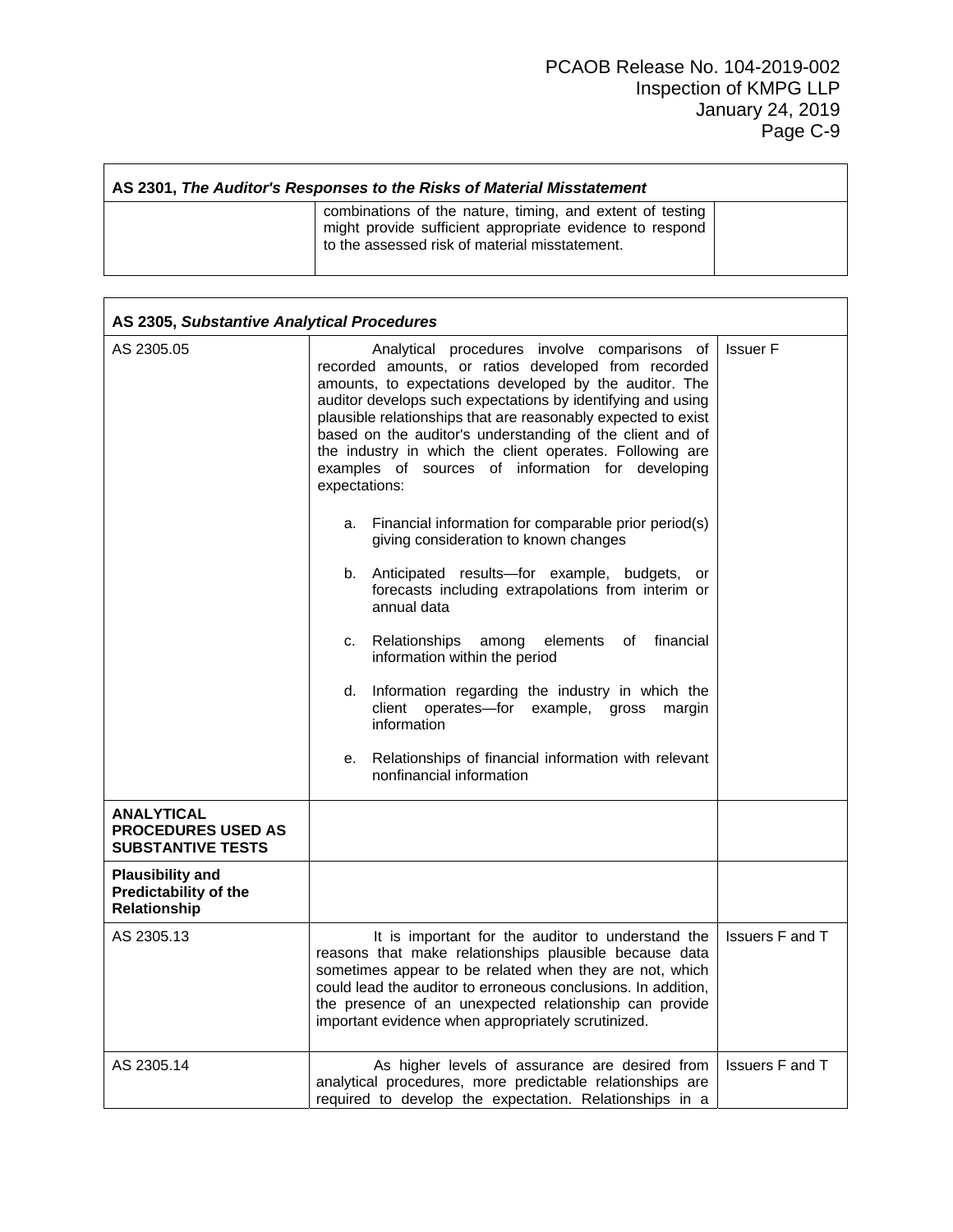| AS 2305, Substantive Analytical Procedures                                         |                                                                                                                                                                                                                                                                                                                                                                                                                                                                                                                                                                                                                                                                                                  |                 |
|------------------------------------------------------------------------------------|--------------------------------------------------------------------------------------------------------------------------------------------------------------------------------------------------------------------------------------------------------------------------------------------------------------------------------------------------------------------------------------------------------------------------------------------------------------------------------------------------------------------------------------------------------------------------------------------------------------------------------------------------------------------------------------------------|-----------------|
|                                                                                    | stable environment are usually more predictable than<br>relationships in a dynamic or unstable environment.<br>Relationships involving income statement accounts tend to<br>be more predictable than relationships involving only<br>balance sheet accounts since income statement accounts<br>represent transactions over a period of time, whereas<br>balance sheet accounts represent amounts as of a point in<br>time. Relationships involving transactions subject to<br>management discretion are sometimes less predictable. For<br>example, management may elect to incur maintenance<br>expense rather than replace plant and equipment, or they<br>may delay advertising expenditures. |                 |
| <b>Investigation and</b><br><b>Evaluation of Significant</b><br><b>Differences</b> |                                                                                                                                                                                                                                                                                                                                                                                                                                                                                                                                                                                                                                                                                                  |                 |
| AS 2305.20                                                                         | In planning the analytical procedures as a<br>substantive test, the auditor should consider the amount of<br>difference from the expectation that can be accepted<br>without further investigation. This consideration is<br>influenced primarily by materiality and should be consistent<br>with the level of assurance desired from the procedures.<br>Determination of this amount involves considering the<br>possibility that a combination of misstatements in the<br>specific account balances, or class of transactions, or other<br>balances or classes could aggregate to an unacceptable<br>amount.                                                                                   | <b>Issuer F</b> |

| AS 2310, The Confirmation Process       |                                                                                                                                                                                                                                                                                                                                                                                                                                                                                                                                                                                                                                                                                                                                                                                                                                                                    |                        |
|-----------------------------------------|--------------------------------------------------------------------------------------------------------------------------------------------------------------------------------------------------------------------------------------------------------------------------------------------------------------------------------------------------------------------------------------------------------------------------------------------------------------------------------------------------------------------------------------------------------------------------------------------------------------------------------------------------------------------------------------------------------------------------------------------------------------------------------------------------------------------------------------------------------------------|------------------------|
| <b>ALTERNATIVE</b><br><b>PROCEDURES</b> |                                                                                                                                                                                                                                                                                                                                                                                                                                                                                                                                                                                                                                                                                                                                                                                                                                                                    |                        |
| AS 2310.31                              | When the auditor has not received replies to<br>positive confirmation requests, he or she should apply<br>alternative procedures to the nonresponses to obtain the<br>evidence necessary to reduce audit risk to an acceptably<br>low level. However, the omission of alternative procedures<br>may be acceptable (a) when the auditor has not identified<br>unusual qualitative factors or systematic characteristics<br>related to the nonresponses, such as that all nonresponses<br>pertain to year-end transactions, and (b) when testing for<br>overstatement of amounts, the nonresponses in the<br>aggregate, when projected as 100 percent misstatements<br>to the population and added to the sum of all other<br>unadjusted differences, would not affect the auditor's<br>decision about whether the financial statements are<br>materially misstated. | <b>Issuers B and P</b> |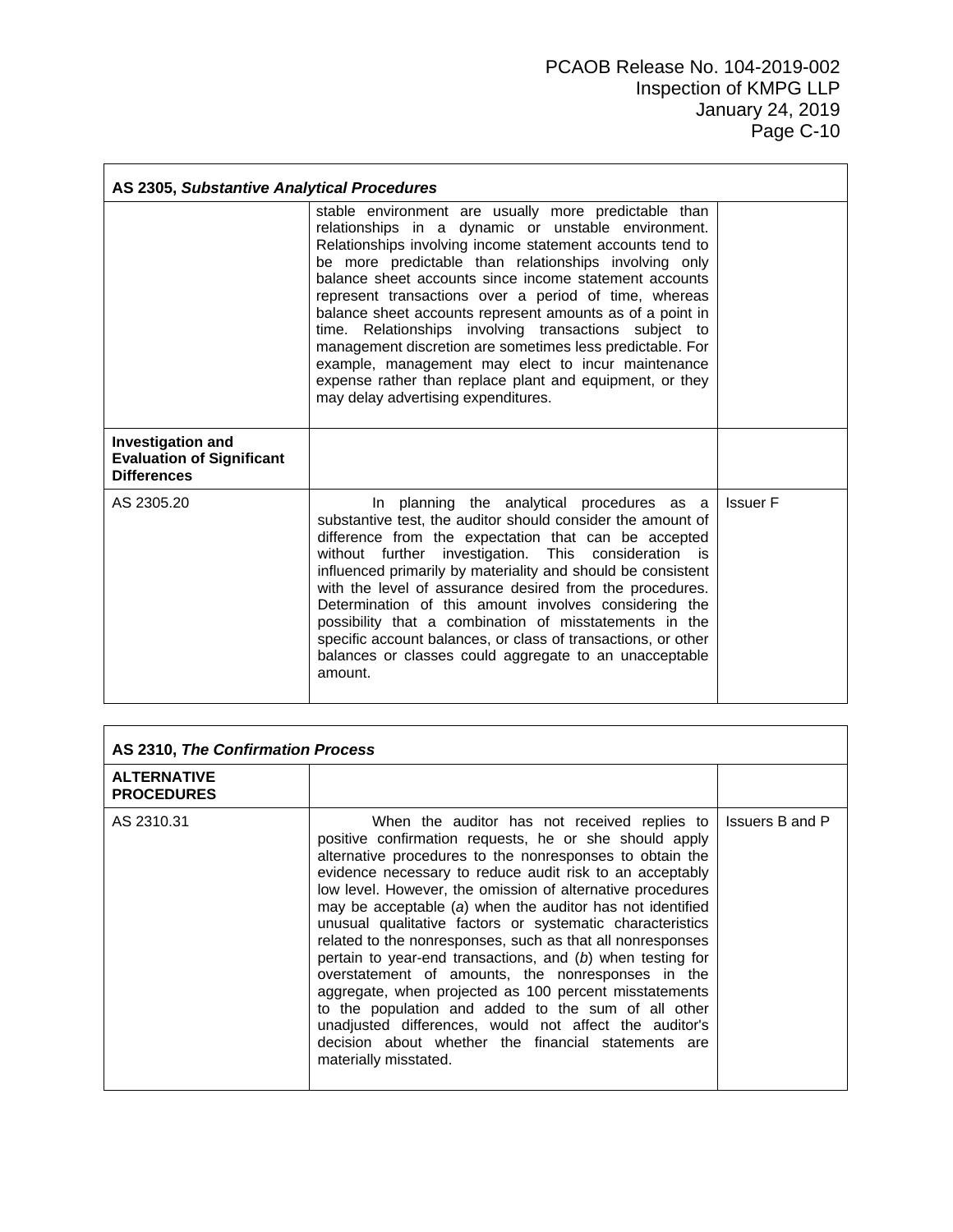| AS 2315, Audit Sampling                                             |                                                                                                                                                                                                                                                                                                                                                                                                                                                                                                                                                                                                                                                                                                                                                                                                                                                                                                                                                                                                                          |                                                           |
|---------------------------------------------------------------------|--------------------------------------------------------------------------------------------------------------------------------------------------------------------------------------------------------------------------------------------------------------------------------------------------------------------------------------------------------------------------------------------------------------------------------------------------------------------------------------------------------------------------------------------------------------------------------------------------------------------------------------------------------------------------------------------------------------------------------------------------------------------------------------------------------------------------------------------------------------------------------------------------------------------------------------------------------------------------------------------------------------------------|-----------------------------------------------------------|
| <b>SAMPLING IN</b><br><b>SUBSTANTIVE TESTS OF</b><br><b>DETAILS</b> |                                                                                                                                                                                                                                                                                                                                                                                                                                                                                                                                                                                                                                                                                                                                                                                                                                                                                                                                                                                                                          |                                                           |
| <b>Planning Samples</b>                                             |                                                                                                                                                                                                                                                                                                                                                                                                                                                                                                                                                                                                                                                                                                                                                                                                                                                                                                                                                                                                                          |                                                           |
| AS 2315.19                                                          | After assessing and considering the levels of<br>inherent and control risks, the auditor performs substantive<br>tests to restrict detection risk to an acceptable level. As the<br>assessed levels of inherent risk, control risk, and detection<br>risk for other substantive procedures directed toward the<br>same specific audit objective decreases, the auditor's<br>allowable risk of incorrect acceptance for the substantive<br>tests of details increases and, thus, the smaller the<br>required sample size for the substantive tests of details.<br>For example, if inherent and control risks are assessed at<br>the maximum, and no other substantive tests directed<br>toward the same specific audit objectives are performed,<br>the auditor should allow for a low risk of incorrect<br>acceptance for the substantive tests of details. <sup>3</sup> Thus, the<br>auditor would select a larger sample size for the tests of<br>details than if he allowed a higher risk of incorrect<br>acceptance. | Issuers A, B, C,<br>F, H, I, J, L, M,<br>O, T, U, and W   |
| Footnote to AS 2315.19<br>3<br>and sources of evidence.             | Some auditors prefer to think of risk levels in quantitative terms. For example, in the<br>circumstances described, an auditor might think in terms of a 5 percent risk of incorrect acceptance for the<br>substantive test of details. Risk levels used in sampling applications in other fields are not necessarily relevant<br>in determining appropriate levels for applications in auditing because an audit includes many interrelated tests                                                                                                                                                                                                                                                                                                                                                                                                                                                                                                                                                                       |                                                           |
| AS 2315.23                                                          | To determine the number of items to be selected<br>in a sample for a particular substantive test of details, the<br>auditor should take into account tolerable misstatement for<br>the population; the allowable risk of incorrect acceptance<br>(based on the assessments of inherent risk, control risk,<br>and the detection risk related to the substantive analytical<br>procedures or other relevant substantive tests); and the<br>characteristics of the population, including the expected<br>size and frequency of misstatements.                                                                                                                                                                                                                                                                                                                                                                                                                                                                              | Issuers A, B, C,<br>F, H, I, J, L, M,<br>O, T, U, and W   |
| AS 2315.23A                                                         | Table 1 of the Appendix describes the effects of<br>the factors discussed in the preceding paragraph on<br>sample sizes in a statistical or nonstatistical sampling<br>approach. When circumstances are similar, the effect on<br>sample size of those factors should be similar regardless<br>of whether a statistical or nonstatistical approach is used.<br>Thus, when a nonstatistical sampling approach is applied<br>properly, the resulting sample size ordinarily will be<br>comparable to, or larger than, the sample size resulting<br>from an efficient and effectively designed statistical<br>sample.                                                                                                                                                                                                                                                                                                                                                                                                       | Issuers A, B, C,<br>F, H, I, J, L, M,<br>$O, T, U,$ and W |

**r**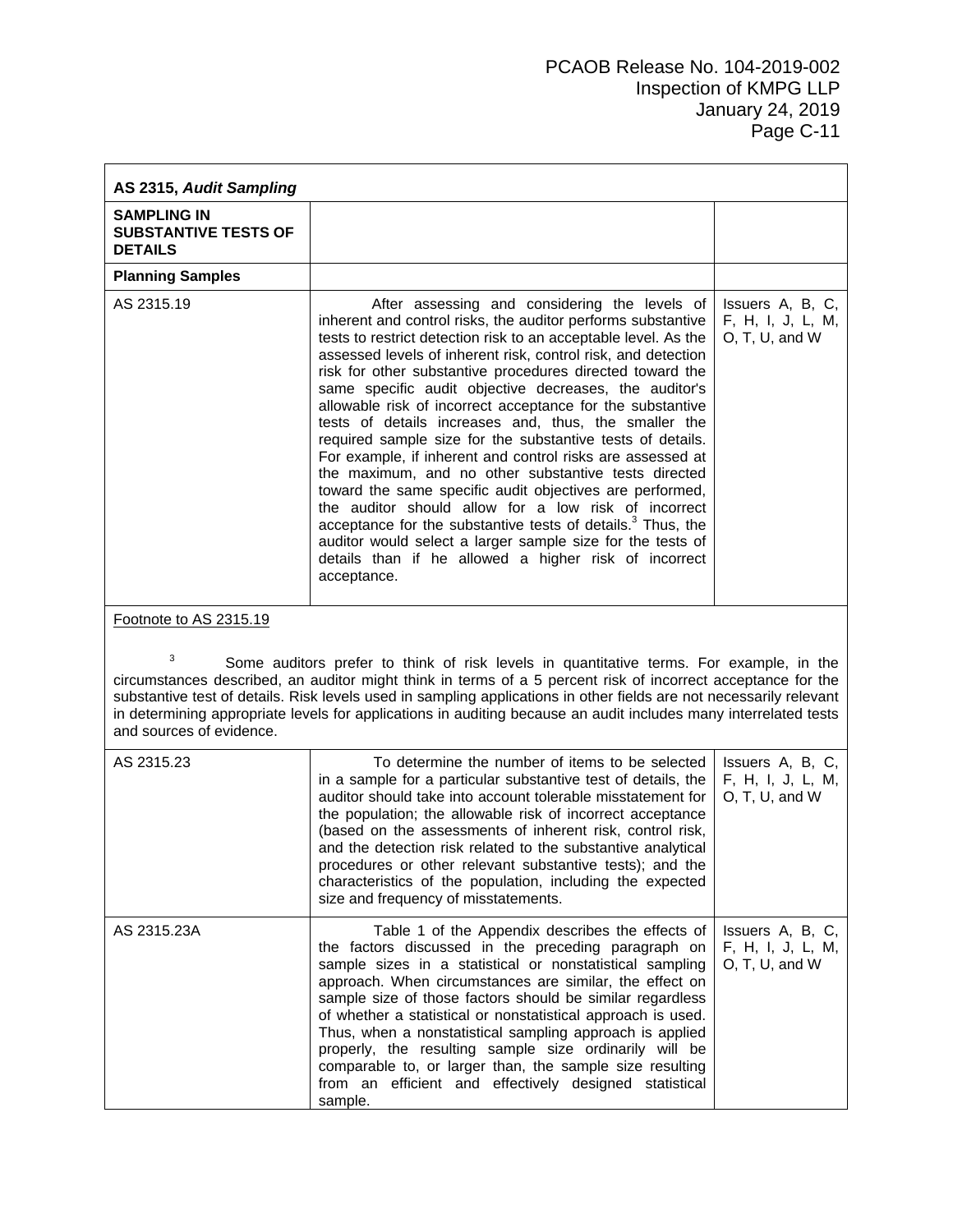| AS 2501, Auditing Accounting Estimates                     |                                                                                                                                                                                                                                                                                                                                                                                                                                                                                                                      |                                 |
|------------------------------------------------------------|----------------------------------------------------------------------------------------------------------------------------------------------------------------------------------------------------------------------------------------------------------------------------------------------------------------------------------------------------------------------------------------------------------------------------------------------------------------------------------------------------------------------|---------------------------------|
| <b>EVALUATING</b><br><b>ACCOUNTING</b><br><b>ESTIMATES</b> |                                                                                                                                                                                                                                                                                                                                                                                                                                                                                                                      |                                 |
| AS 2501.07<br>Footnotes to AS 2501.07                      | The auditor's objective when evaluating accounting<br>estimates is to obtain sufficient appropriate evidential<br>matter to provide reasonable assurance that-<br>a. All accounting estimates that could be material to<br>the financial statements have been developed.<br>Those accounting estimates are reasonable in the<br>b.<br>circumstances.<br>The accounting estimates are presented in<br>c.<br>conformity with applicable accounting principles <sup>2</sup><br>and are properly disclosed. <sup>3</sup> | <b>Issuer P</b>                 |
| $\overline{2}$<br>principles.<br>3                         | AS 2815, The Meaning of "Present Fairly in Conformity With Generally Accepted Accounting<br>Principles," discusses the auditor's responsibility for evaluating conformity with generally accepted accounting<br>See paragraph .31 of AS 2810, Evaluating Audit Results.                                                                                                                                                                                                                                              |                                 |
| <b>Evaluating</b><br><b>Reasonableness</b>                 |                                                                                                                                                                                                                                                                                                                                                                                                                                                                                                                      |                                 |
| AS 2501.11                                                 | Review and test management's process. In many<br>situations, the auditor assesses the reasonableness of an<br>accounting estimate by performing procedures to test the<br>process used by management to make the estimate. The<br>following are procedures the auditor may consider<br>performing when using this approach:                                                                                                                                                                                          | Issuers A, B, C,<br>F, G, and T |
|                                                            | Identify whether there are controls over the<br>а.<br>preparation of<br>accounting<br>estimates<br>and<br>supporting data that may be useful in the<br>evaluation.                                                                                                                                                                                                                                                                                                                                                   |                                 |
|                                                            | Identify the sources of data and factors that<br>b.<br>management used in forming the assumptions,<br>and consider whether such data and factors are<br>relevant, reliable, and sufficient for the purpose<br>based on information gathered in other audit tests.                                                                                                                                                                                                                                                    |                                 |
|                                                            | Consider whether there are additional key factors<br>c.<br>or alternative assumptions about the factors.                                                                                                                                                                                                                                                                                                                                                                                                             |                                 |
|                                                            | Evaluate whether the assumptions are consistent<br>d.<br>with each other, the supporting data, relevant<br>historical data, and industry data.                                                                                                                                                                                                                                                                                                                                                                       |                                 |
|                                                            | Analyze historical data used in developing the<br>е.                                                                                                                                                                                                                                                                                                                                                                                                                                                                 |                                 |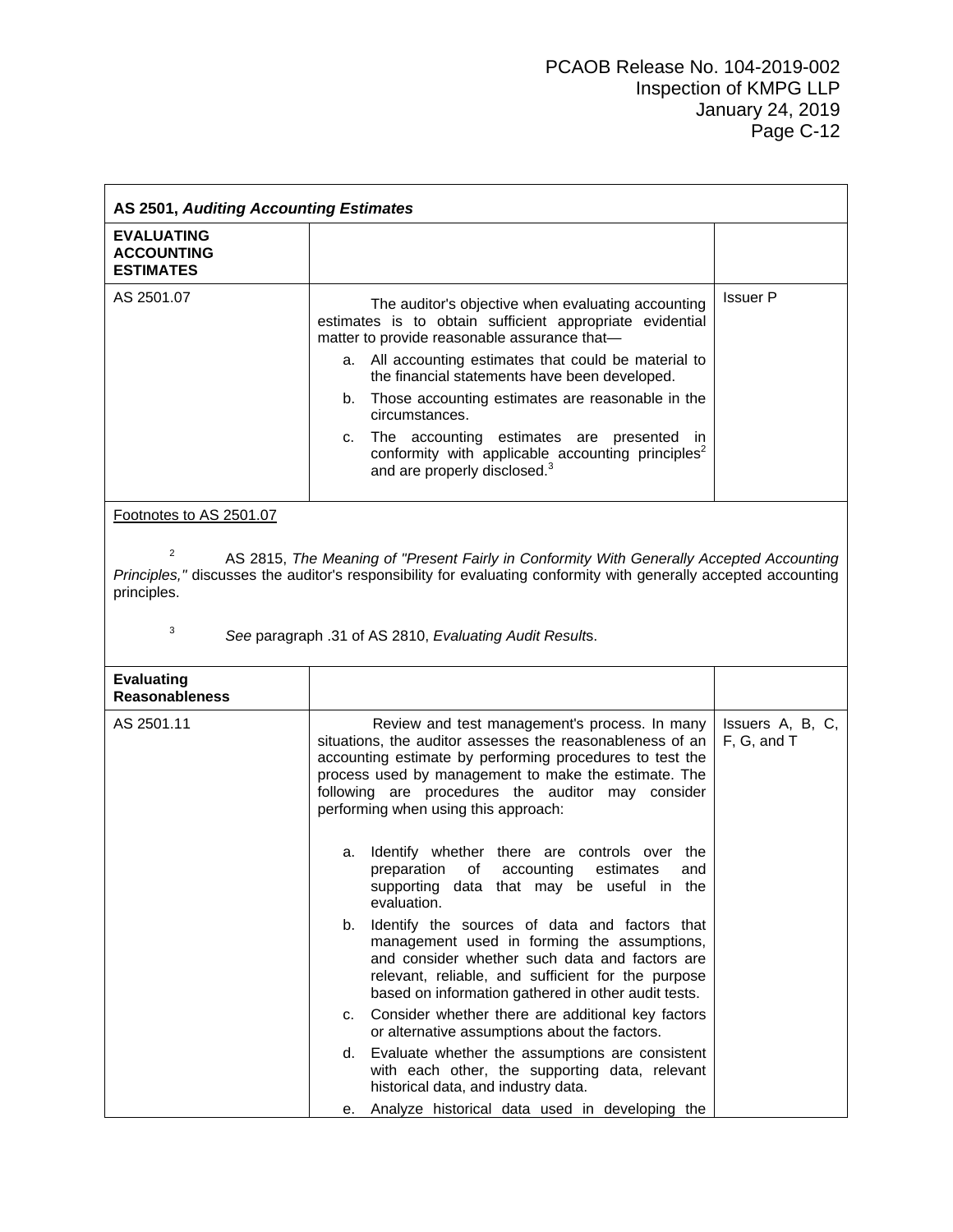h

|    | assumptions to assess whether the data is<br>comparable and consistent with data of the period<br>under audit, and consider whether such data is<br>sufficiently reliable for the purpose.                                                         |
|----|----------------------------------------------------------------------------------------------------------------------------------------------------------------------------------------------------------------------------------------------------|
|    | f. Consider whether changes in the business or<br>industry may cause other factors to become<br>significant to the assumptions.                                                                                                                    |
| q. | Review available documentation<br>the<br>∩f<br>assumptions used in developing the accounting<br>estimates and inquire about any other plans, goals,<br>and objectives of the entity, as well as consider<br>their relationship to the assumptions. |
|    | h. Consider using the work of a specialist regarding<br>certain assumptions (AS 1210, Using the Work of a<br>Specialist).                                                                                                                          |
| L. | Test the calculations used by management to<br>translate the assumptions and key factors into the<br>accounting estimate.                                                                                                                          |

|                                                                                                                   | AS 2502, Auditing Fair Value Measurements and Disclosures                                                                                                                                                                                                                                                                                                                                                                                                                                                                                                                                                                                                                                                 |                           |
|-------------------------------------------------------------------------------------------------------------------|-----------------------------------------------------------------------------------------------------------------------------------------------------------------------------------------------------------------------------------------------------------------------------------------------------------------------------------------------------------------------------------------------------------------------------------------------------------------------------------------------------------------------------------------------------------------------------------------------------------------------------------------------------------------------------------------------------------|---------------------------|
| <b>TESTING THE ENTITY'S</b><br><b>FAIR VALUE</b><br><b>MEASUREMENTS AND</b><br><b>DISCLOSURES</b>                 |                                                                                                                                                                                                                                                                                                                                                                                                                                                                                                                                                                                                                                                                                                           |                           |
| <b>Testing Management's</b><br><b>Significant Assumptions,</b><br>the Valuation Model, and<br>the Underlying Data |                                                                                                                                                                                                                                                                                                                                                                                                                                                                                                                                                                                                                                                                                                           |                           |
| AS 2502.26                                                                                                        | The auditor's understanding of the reliability of the<br>process used by management to determine fair value is an<br>important element in support of the resulting amounts and<br>therefore affects the nature, timing, and extent of audit<br>procedures. When testing the entity's fair value<br>measurements and disclosures, the auditor evaluates<br>whether:<br>Management's assumptions are reasonable and<br>a.<br>reflect, or are not inconsistent with, market<br>information (see paragraph .06).<br>The fair value measurement was determined using<br>b.<br>an appropriate model, if applicable.<br>Management used relevant information that was<br>C.<br>reasonably available at the time. | Issuers D, I, K,<br>and P |
| AS 2502.28                                                                                                        | Where applicable, the auditor should evaluate<br>whether the significant assumptions used by management                                                                                                                                                                                                                                                                                                                                                                                                                                                                                                                                                                                                   | Issuers D, I, K,<br>and P |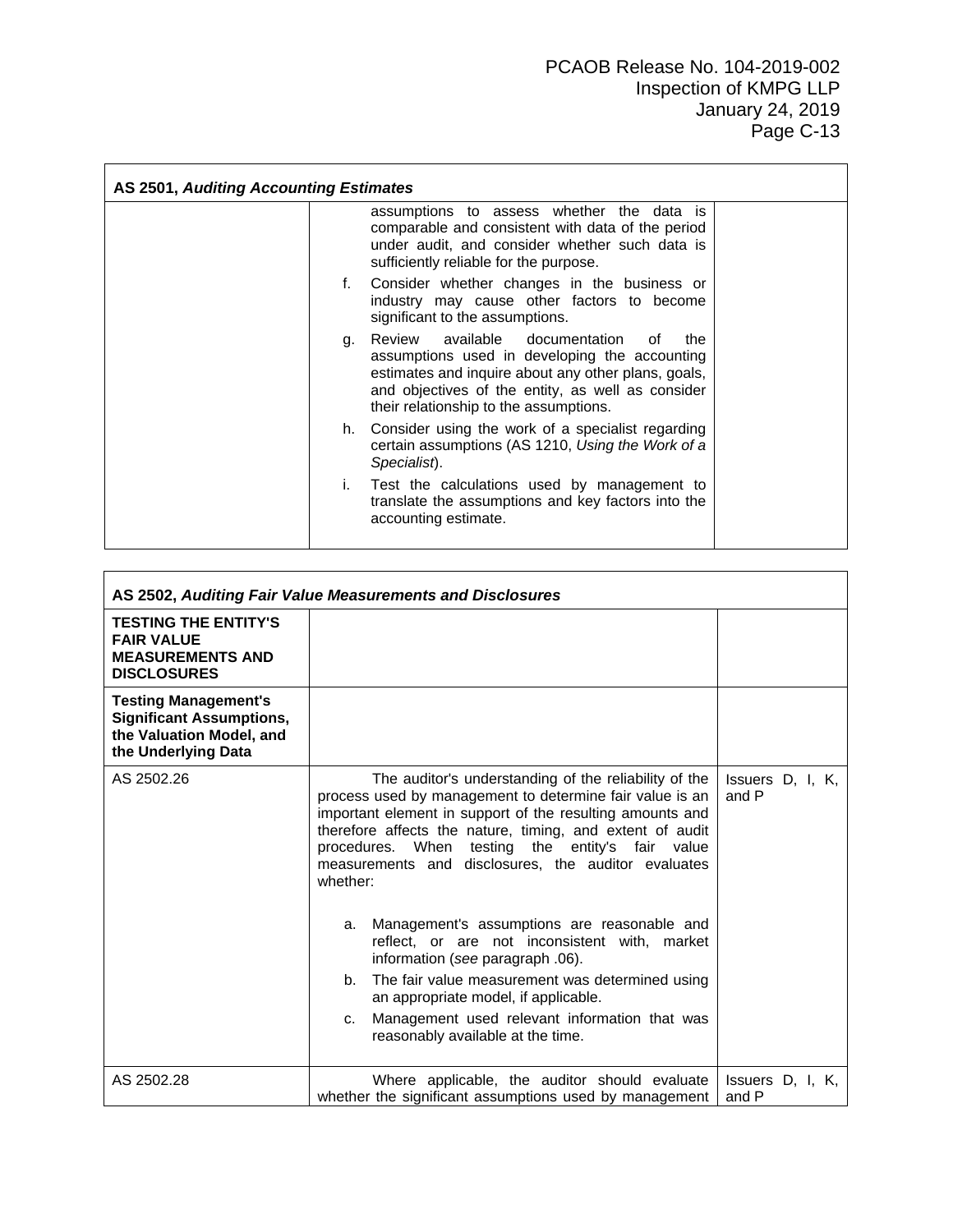|                                                                                     | AS 2502, Auditing Fair Value Measurements and Disclosures                                                                                                                                                                                                                                                                                                                                                                                                                                                                                                                                                                                                                                                                                                                                                                                                                                                                                                                                                                  |                        |
|-------------------------------------------------------------------------------------|----------------------------------------------------------------------------------------------------------------------------------------------------------------------------------------------------------------------------------------------------------------------------------------------------------------------------------------------------------------------------------------------------------------------------------------------------------------------------------------------------------------------------------------------------------------------------------------------------------------------------------------------------------------------------------------------------------------------------------------------------------------------------------------------------------------------------------------------------------------------------------------------------------------------------------------------------------------------------------------------------------------------------|------------------------|
|                                                                                     | in measuring fair value, taken individually and as a whole,<br>provide a reasonable basis for the fair value measurements<br>and disclosures in the entity's financial statements.                                                                                                                                                                                                                                                                                                                                                                                                                                                                                                                                                                                                                                                                                                                                                                                                                                         |                        |
| AS 2502.39                                                                          | The auditor should test the data used to develop<br>the fair value measurements and disclosures and evaluate<br>whether the fair value measurements have been properly<br>determined<br>from<br>such<br>management's<br>data<br>and<br>assumptions. Specifically, the auditor evaluates whether<br>the data on which the fair value measurements are based,<br>including the data used in the work of a specialist, is<br>accurate, complete, and relevant; and whether fair value<br>measurements have been properly determined using such<br>data and management's assumptions. The auditor's tests<br>also may include, for example, procedures such as<br>verifying<br>of<br>data,<br>the<br>source<br>the<br>mathematical<br>recomputation of inputs, and reviewing of information for<br>internal consistency, including whether such information is<br>consistent with management's intent and ability to carry out<br>specific courses of action discussed in paragraph .17.                                       | <b>Issuers A and D</b> |
| Developing Independent<br>Fair Value Estimates for<br><b>Corroborative Purposes</b> |                                                                                                                                                                                                                                                                                                                                                                                                                                                                                                                                                                                                                                                                                                                                                                                                                                                                                                                                                                                                                            |                        |
| AS 2502.40                                                                          | The auditor may make an independent estimate of<br>fair value (for example, by using an auditor-developed<br>model) to corroborate the entity's fair value measurement. <sup>6</sup><br>developing<br>When<br>an<br>independent estimate<br>using<br>management's assumptions, the auditor evaluates those<br>assumptions as discussed in paragraphs .28 to .37. Instead<br>of using management's assumptions, the auditor may<br>develop his or her own assumptions to make a comparison<br>with management's fair value measurements. In that<br>situation,<br>the<br>auditor<br>nevertheless<br>understands<br>management's assumptions. The auditor uses that<br>understanding to ensure that his or her independent<br>estimate takes into consideration all significant variables<br>and<br>evaluate<br>any<br>significant difference<br>to<br>trom<br>management's estimate. The auditor also should test the<br>data used to develop the fair value measurements and<br>disclosures as discussed in paragraph .39. | <b>Issuer K</b>        |
| Footnote to AS 2502.40<br>6                                                         | See AS 2305, Substantive Analytical Procedures.                                                                                                                                                                                                                                                                                                                                                                                                                                                                                                                                                                                                                                                                                                                                                                                                                                                                                                                                                                            |                        |
|                                                                                     |                                                                                                                                                                                                                                                                                                                                                                                                                                                                                                                                                                                                                                                                                                                                                                                                                                                                                                                                                                                                                            |                        |